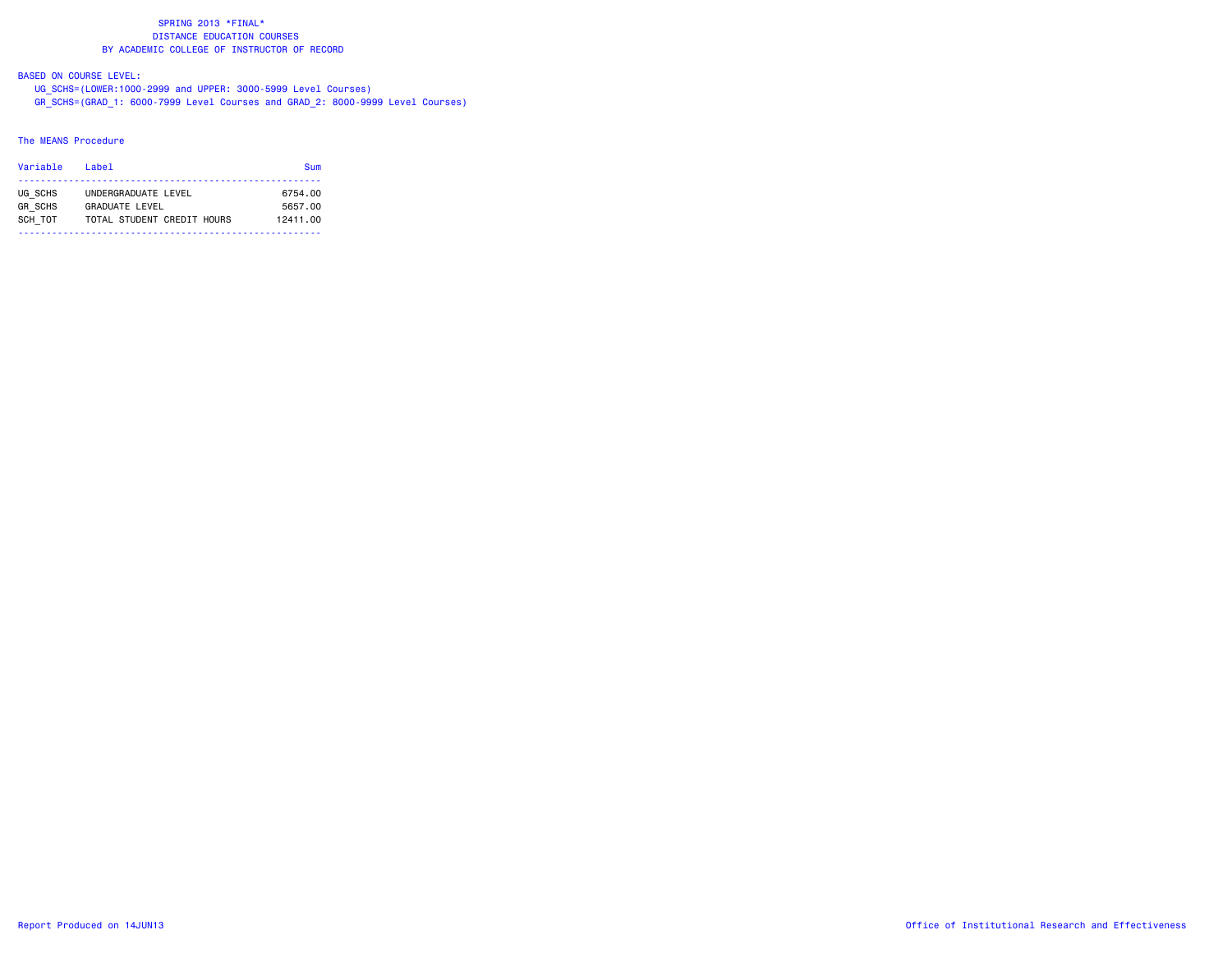## BASED ON COURSE LEVEL:

 UG\_SCHS=(LOWER:1000-2999 and UPPER: 3000-5999 Level Courses \*\*Excludes CVM 5000-5999 Level Courses\*\*) GR\_SCHS=(GRAD\_1: 6000-7999 Level Courses and GRAD\_2: 8000-9999 Level Courses)

#### The MEANS Procedure

| <b>ACADEMIC COLLEGE</b>                                  | - N | Obs Variable Label |                                      | <b>Sum</b> |
|----------------------------------------------------------|-----|--------------------|--------------------------------------|------------|
|                                                          |     |                    |                                      | 393,00     |
|                                                          |     |                    | GR_SCHS GRADUATE LEVEL               | 322.00     |
|                                                          |     |                    | SCH_TOT TOTAL STUDENT CREDIT HOURS   | 715.00     |
| ARCHITECTURE, ART & DESIGN 7 UG SCHS UNDERGRADUATE LEVEL |     |                    |                                      | 189.00     |
|                                                          |     |                    | GR SCHS GRADUATE LEVEL               | 61.00      |
|                                                          |     |                    | SCH TOT   TOTAL STUDENT CREDIT HOURS | 250.00     |
| ARTS & SCIENCES                                          |     |                    | 125 UG SCHS UNDERGRADUATE LEVEL      | 3945.00    |
|                                                          |     |                    | GR_SCHS GRADUATE LEVEL               | 1826.00    |
|                                                          |     | SCH TOT            | TOTAL STUDENT CREDIT HOURS           | 5771.00    |
| <b>BUSINESS</b>                                          | 33  |                    | UG SCHS UNDERGRADUATE LEVEL          | 591.00     |
|                                                          |     |                    | GR_SCHS GRADUATE LEVEL               | 1224.00    |
|                                                          |     |                    | SCH TOT   TOTAL STUDENT CREDIT HOURS | 1815,00    |
| EDUCATION                                                | 79  |                    | UG_SCHS UNDERGRADUATE LEVEL          | 1627.00    |
|                                                          |     |                    | GR_SCHS GRADUATE LEVEL               | 1419.00    |
|                                                          |     | SCH_TOT            | TOTAL STUDENT CREDIT HOURS           | 3046.00    |
| ENGINEERING                                              | 57  |                    | UG_SCHS UNDERGRADUATE LEVEL          | 0.00       |
|                                                          |     |                    | GR SCHS GRADUATE LEVEL               | 730.00     |
|                                                          |     | SCH TOT            | TOTAL STUDENT CREDIT HOURS           | 730.00     |
| <b>FOREST RESOURCES</b>                                  | 11  |                    | UG_SCHS UNDERGRADUATE LEVEL          | 9.00       |
|                                                          |     |                    | GR_SCHS GRADUATE LEVEL               | 75.00      |
|                                                          |     |                    | SCH TOT TOTAL STUDENT CREDIT HOURS   | 84,00      |
|                                                          |     |                    |                                      |            |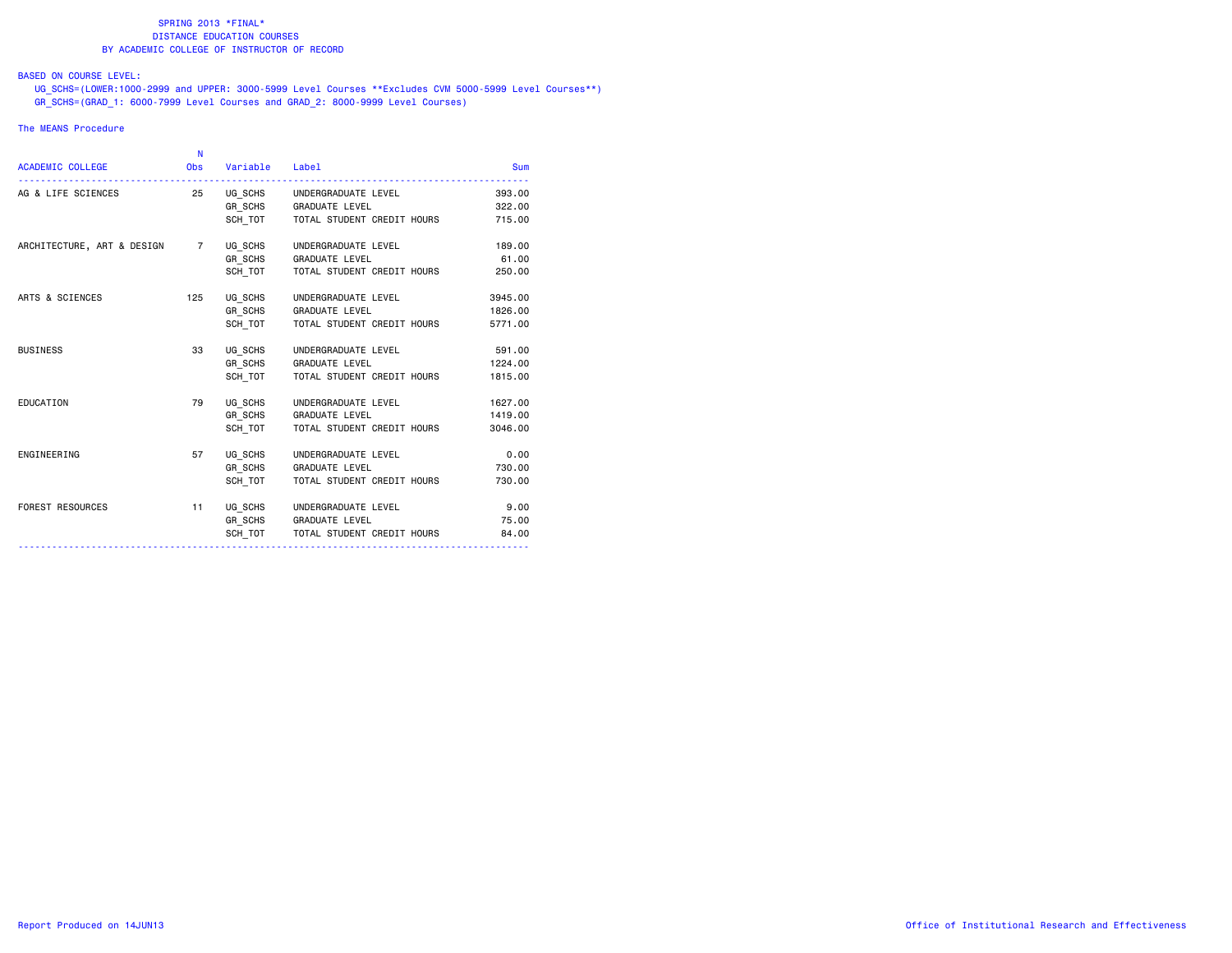# BASED ON COURSE LEVEL:

 UG\_SCHS=(LOWER:1000-2999 and UPPER: 3000-5999 Level Courses \*\*Excludes CVM 5000-5999 Level Courses\*\*) GR\_SCHS=(GRAD\_1: 6000-7999 Level Courses and GRAD\_2: 8000-9999 Level Courses)

| <b>ACADEMIC DEPARTMENT</b>                 | <b>UNDERGRADUATE</b><br>LEVEL | <b>GRADUATE</b><br>LEVEL | <b>TOTAL</b> |
|--------------------------------------------|-------------------------------|--------------------------|--------------|
| Agricultural Economics                     | 0.00                          | 78.00                    | 78.00        |
| Food Science, Nutrition & Health Promotion | 246.00                        | 244.00                   | 490.00       |
| Landscape Architecture                     | 102.00                        | 0.00                     | 102.00       |
| Plant & Soil Sciences                      | 18.00                         | 0.00                     | 18.00        |
| School of Human Sciences                   | 27.00                         | 0.00                     | 27.00        |
|                                            |                               |                          |              |
|                                            | 393.00                        | 322.00                   | 715.00       |
|                                            |                               |                          |              |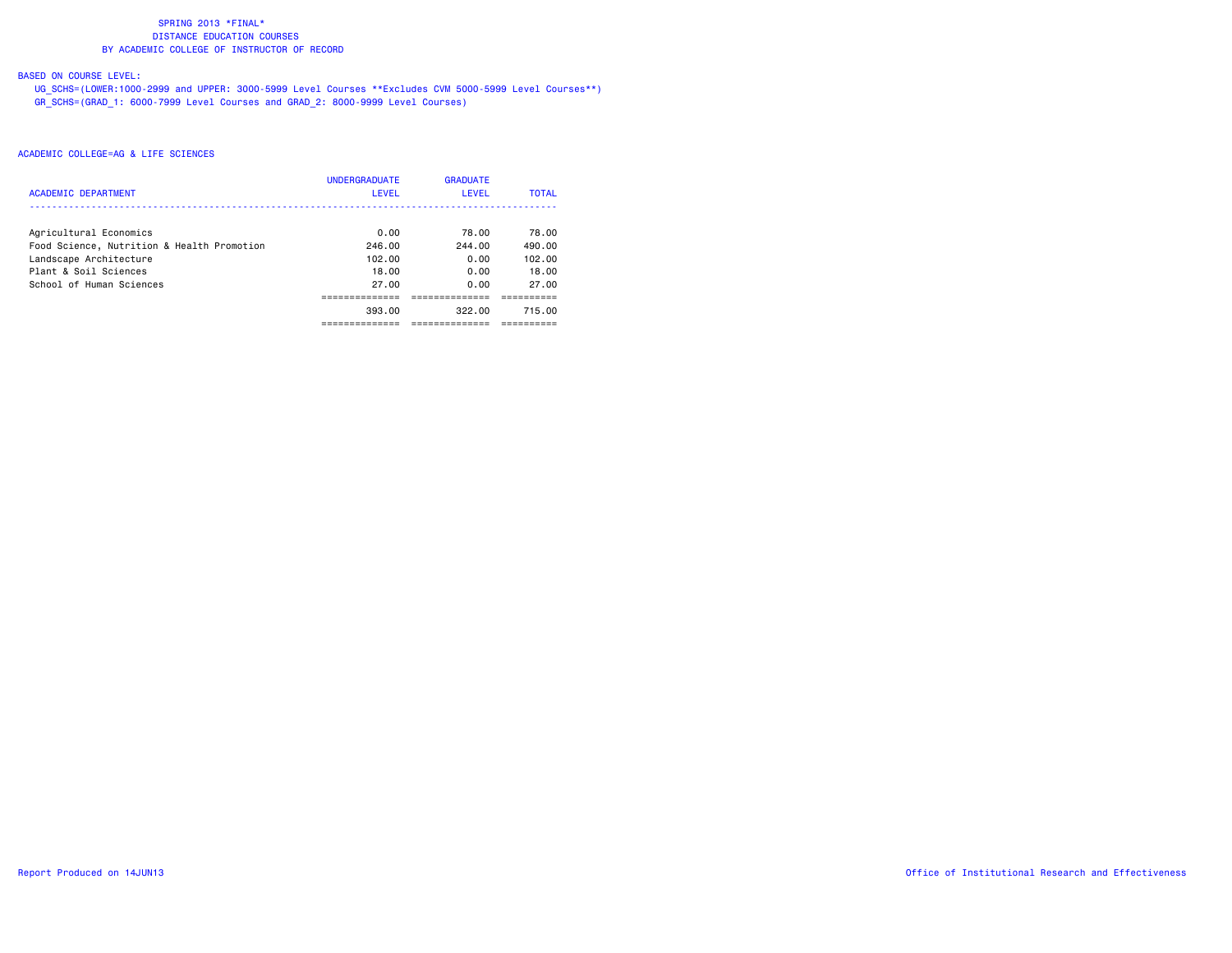# BASED ON COURSE LEVEL:

 UG\_SCHS=(LOWER:1000-2999 and UPPER: 3000-5999 Level Courses \*\*Excludes CVM 5000-5999 Level Courses\*\*) GR\_SCHS=(GRAD\_1: 6000-7999 Level Courses and GRAD\_2: 8000-9999 Level Courses)

## ACADEMIC COLLEGE=ARCHITECTURE, ART & DESIGN

| <b>ACADEMIC DEPARTMENT</b>    | <b>UNDERGRADUATE</b><br><b>LEVEL</b> | <b>GRADUATE</b><br>LEVEL | <b>TOTAL</b> |
|-------------------------------|--------------------------------------|--------------------------|--------------|
| Art AAD                       | 84.00                                | 0.00                     | 84.00        |
| Building Construction Science | 0.00                                 | 61.00                    | 61.00        |
| Design                        | 39.00                                | 0.00                     | 39.00        |
| School of Architecture        | 66.00                                | 0.00                     | 66.00        |
|                               |                                      |                          |              |
|                               | 189.00                               | 61.00                    | 250.00       |
|                               |                                      |                          |              |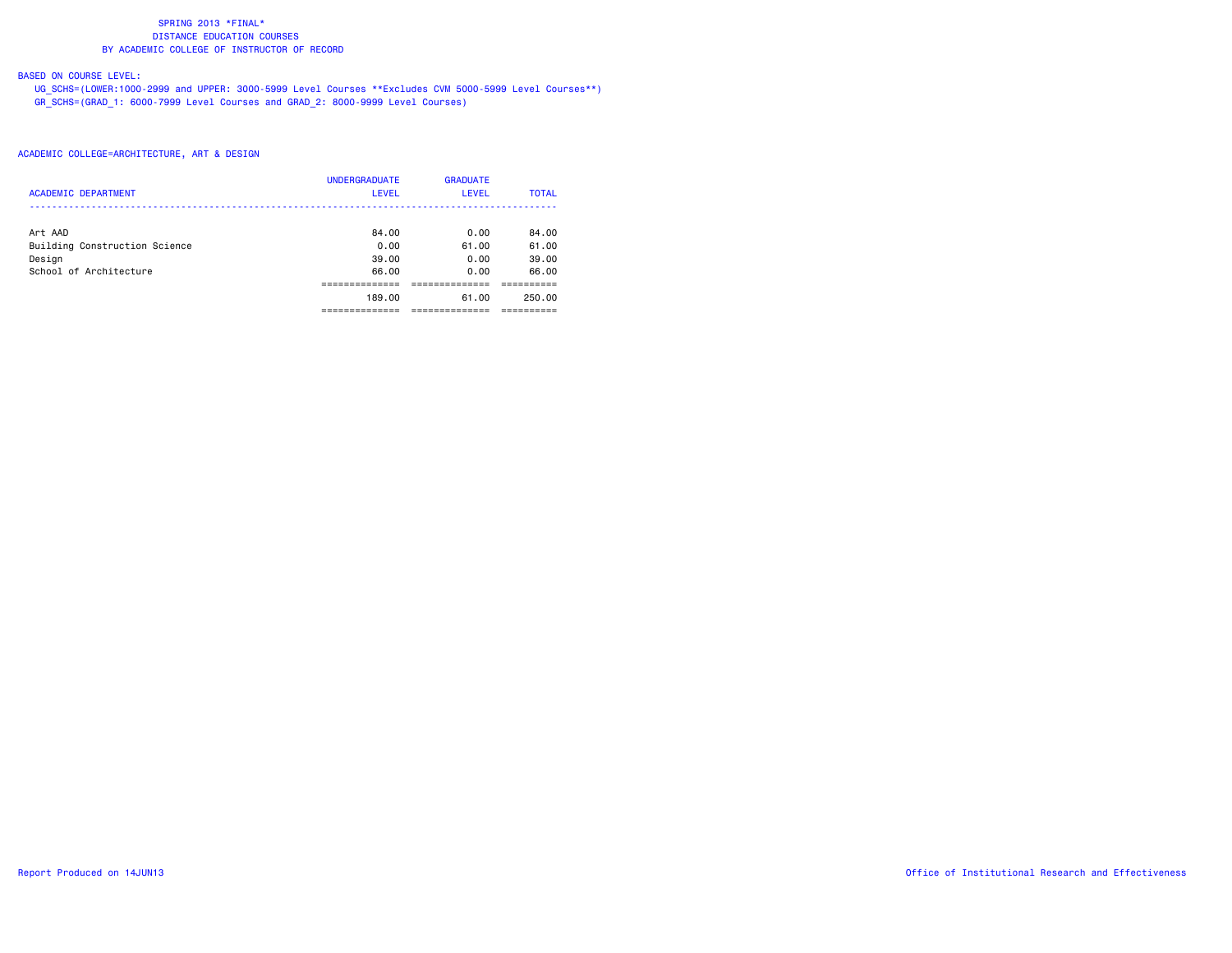# BASED ON COURSE LEVEL:

 UG\_SCHS=(LOWER:1000-2999 and UPPER: 3000-5999 Level Courses \*\*Excludes CVM 5000-5999 Level Courses\*\*) GR\_SCHS=(GRAD\_1: 6000-7999 Level Courses and GRAD\_2: 8000-9999 Level Courses)

| ACADEMIC DEPARTMENT                       | <b>UNDERGRADUATE</b><br><b>LEVEL</b> | <b>GRADUATE</b><br><b>LEVEL</b> | <b>TOTAL</b> |
|-------------------------------------------|--------------------------------------|---------------------------------|--------------|
|                                           |                                      |                                 |              |
| Anthropology & Middle Eastern Cultures    | 63.00                                | 0.00                            | 63.00        |
| Biological Sciences                       | 0.00                                 | 358.00                          | 358.00       |
| Chemistry                                 | 0.00                                 | 6.00                            | 6.00         |
| Communication                             | 537.00                               | 45.00                           | 582.00       |
| English                                   | 159.00                               | 60.00                           | 219.00       |
| Geosciences                               | 1539.00                              | 1201.00                         | 2740.00      |
| History                                   | 408.00                               | 3.00                            | 411.00       |
| Mathematics & Statistics                  | 402.00                               | 0.00                            | 402.00       |
| Political Science & Public Administration | 0.00                                 | 87.00                           | 87.00        |
| Psychology                                | 306.00                               | 66.00                           | 372.00       |
| Sociology                                 | 531.00                               | 0.00                            | 531.00       |
|                                           |                                      |                                 |              |
|                                           | 3945.00                              | 1826.00                         | 5771.00      |
|                                           | ==============                       | --------------                  | ==========   |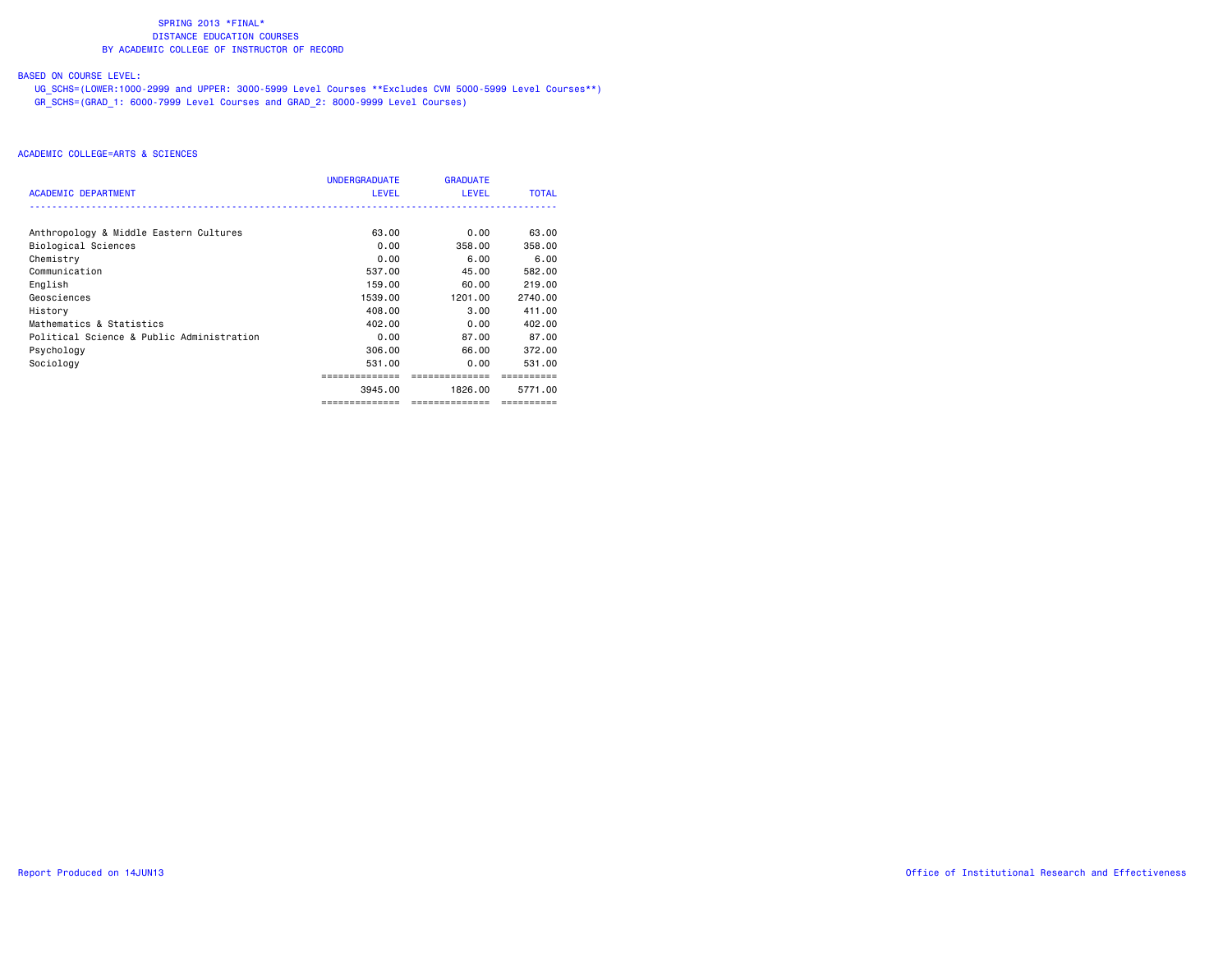# BASED ON COURSE LEVEL:

 UG\_SCHS=(LOWER:1000-2999 and UPPER: 3000-5999 Level Courses \*\*Excludes CVM 5000-5999 Level Courses\*\*) GR\_SCHS=(GRAD\_1: 6000-7999 Level Courses and GRAD\_2: 8000-9999 Level Courses)

| <b>ACADEMIC DEPARTMENT</b>                      | <b>UNDERGRADUATE</b><br>LEVEL | <b>GRADUATE</b><br>LEVEL | <b>TOTAL</b> |
|-------------------------------------------------|-------------------------------|--------------------------|--------------|
| Finance & Economics                             | 483.00                        | 192.00                   | 675.00       |
| Management & Information Systems                | 54.00                         | 536.00                   | 590.00       |
| Marketing, Quantitative Analysis & Business Law | 54.00                         | 420.00                   | 474.00       |
| School of Accountancy                           | 0.00                          | 76.00                    | 76.00        |
|                                                 |                               |                          |              |
|                                                 | 591.00                        | 1224.00                  | 1815.00      |
|                                                 |                               |                          |              |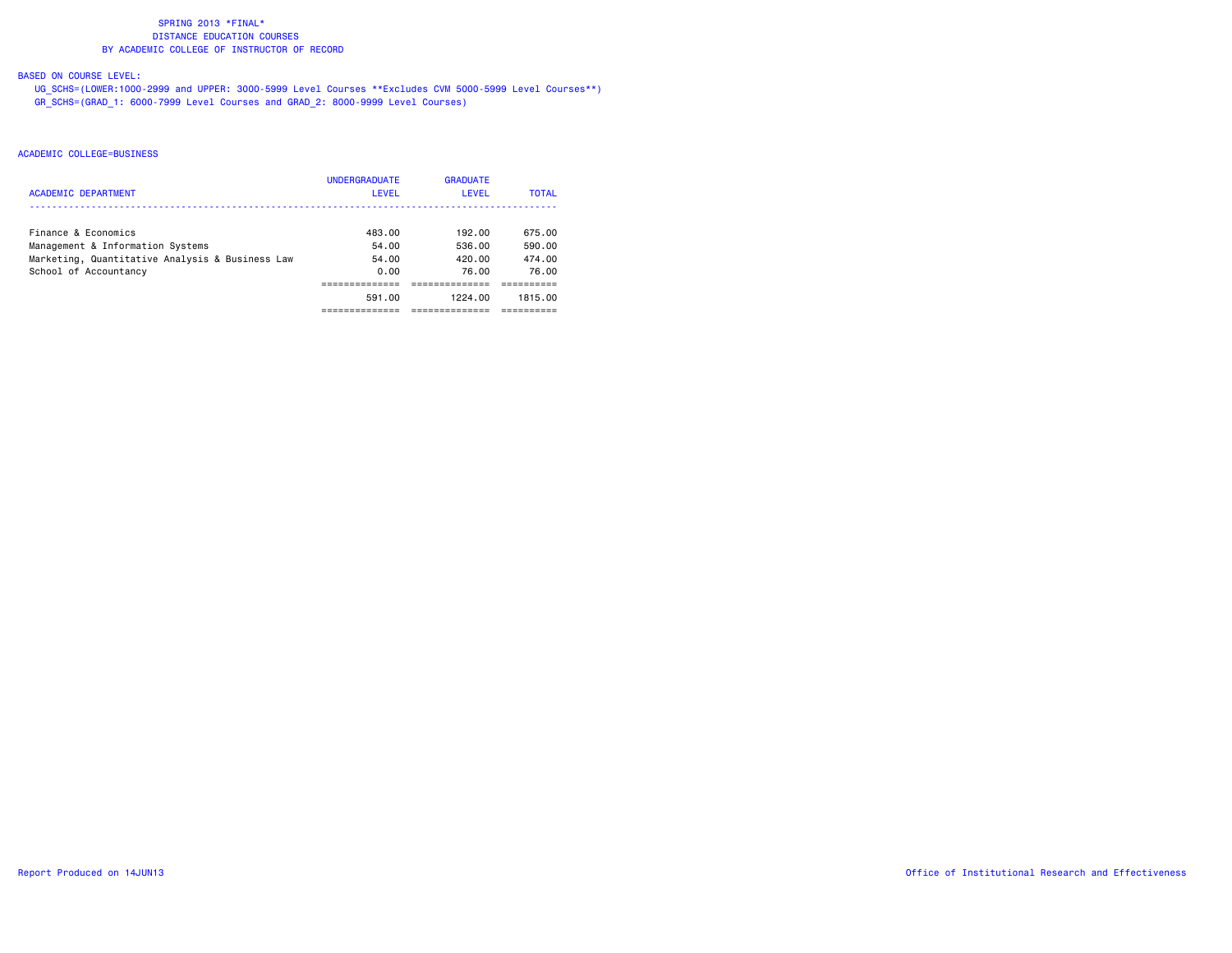# BASED ON COURSE LEVEL:

 UG\_SCHS=(LOWER:1000-2999 and UPPER: 3000-5999 Level Courses \*\*Excludes CVM 5000-5999 Level Courses\*\*) GR\_SCHS=(GRAD\_1: 6000-7999 Level Courses and GRAD\_2: 8000-9999 Level Courses)

| ACADEMIC DEPARTMENT                           | <b>UNDERGRADUATE</b><br>LEVEL | <b>GRADUATE</b><br>LEVEL | <b>TOTAL</b> |
|-----------------------------------------------|-------------------------------|--------------------------|--------------|
| Counseling & Educational Psychology           | 0.00                          | 97.00                    | 97.00        |
| Curriculum, Instruction & Special Education   | 951.00                        | 681.00                   | 1632.00      |
| Instructional Systems & Workforce Development | 397.00                        | 102.00                   | 499.00       |
| Kinesiology                                   | 75.00                         | 0.00                     | 75.00        |
| Leadership and Foundations                    | 78.00                         | 539.00                   | 617.00       |
| Music                                         | 126.00                        | 0.00                     | 126.00       |
|                                               |                               |                          |              |
|                                               | 1627.00                       | 1419.00                  | 3046.00      |
|                                               |                               |                          |              |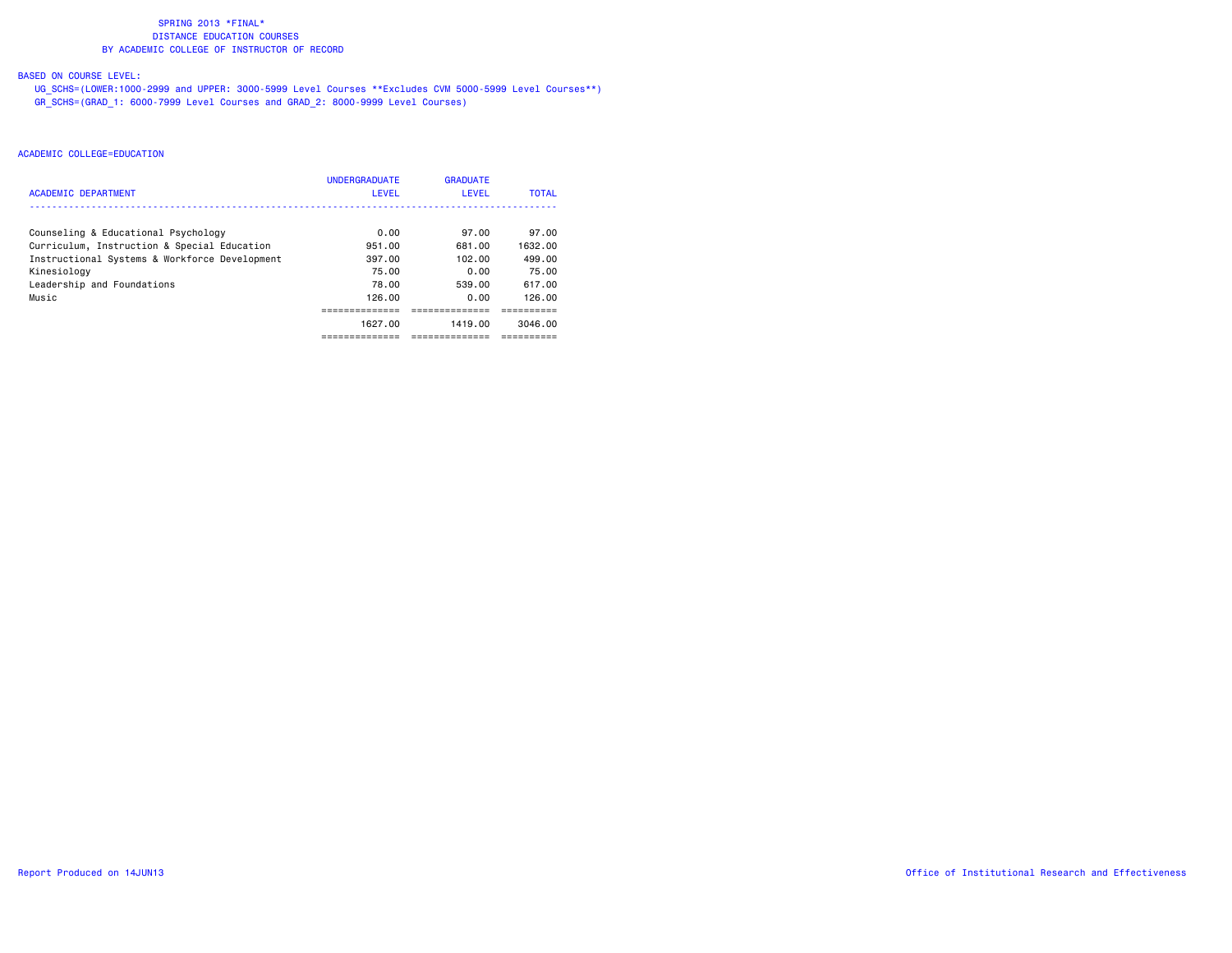# BASED ON COURSE LEVEL:

 UG\_SCHS=(LOWER:1000-2999 and UPPER: 3000-5999 Level Courses \*\*Excludes CVM 5000-5999 Level Courses\*\*) GR\_SCHS=(GRAD\_1: 6000-7999 Level Courses and GRAD\_2: 8000-9999 Level Courses)

| ACADEMIC DEPARTMENT               | <b>UNDERGRADUATE</b><br>LEVEL | <b>GRADUATE</b><br>LEVEL | <b>TOTAL</b> |
|-----------------------------------|-------------------------------|--------------------------|--------------|
| Aerospace Engineering             | 0.00                          | 52.00                    | 52.00        |
| Civil & Environmental Engineering | 0.00                          | 179.00                   | 179.00       |
| Computer Science & Engineering    | 0.00                          | 33.00                    | 33.00        |
| Electrical & Computer Engineering | 0.00                          | 105.00                   | 105.00       |
| Industrial & Systems Engineering  | 0.00                          | 328.00                   | 328.00       |
| Mechanical Engineering            | 0.00                          | 33.00                    | 33.00        |
|                                   |                               |                          |              |
|                                   | 0.00                          | 730.00                   | 730.00       |
|                                   |                               |                          |              |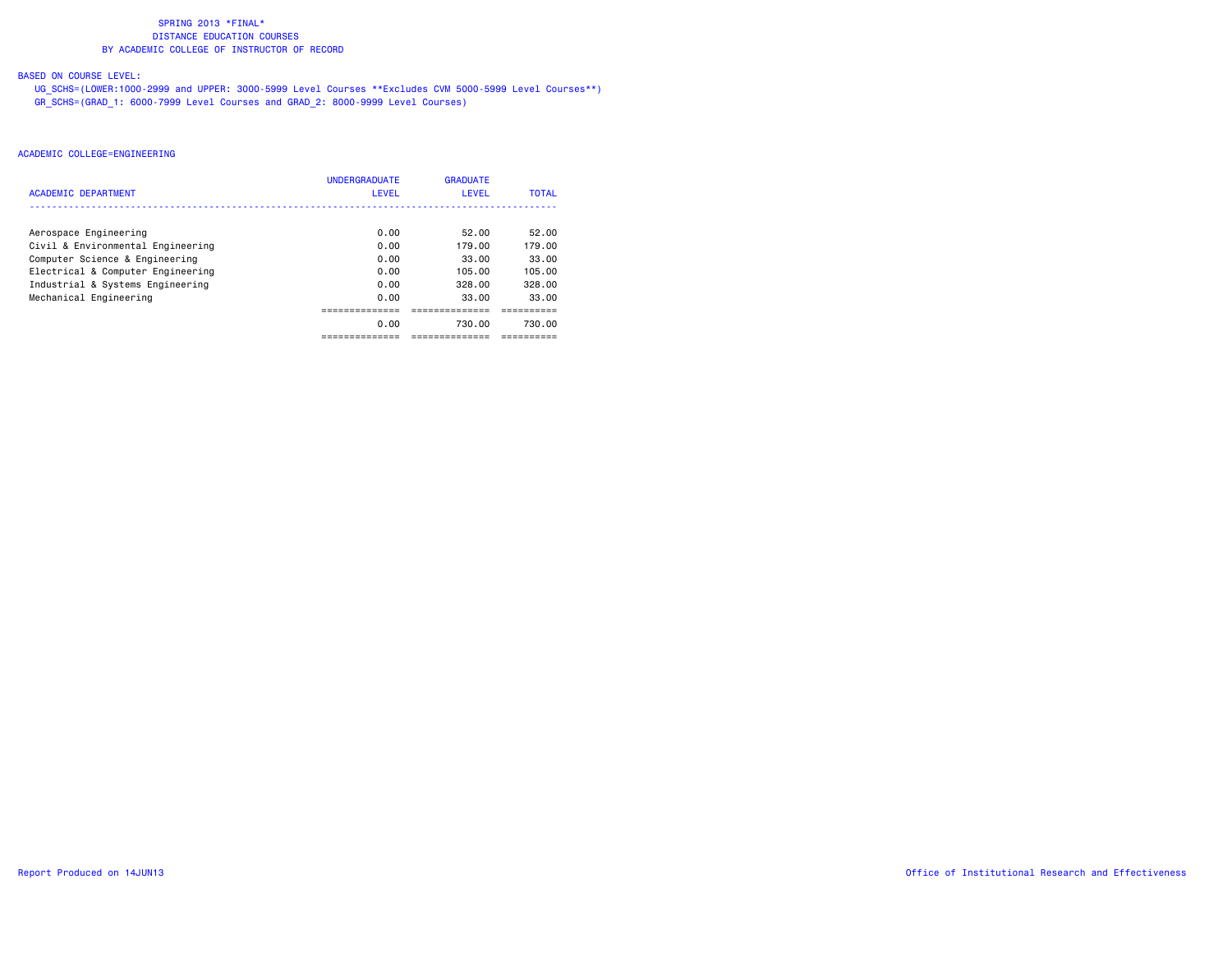# BASED ON COURSE LEVEL:

 UG\_SCHS=(LOWER:1000-2999 and UPPER: 3000-5999 Level Courses \*\*Excludes CVM 5000-5999 Level Courses\*\*) GR\_SCHS=(GRAD\_1: 6000-7999 Level Courses and GRAD\_2: 8000-9999 Level Courses)

### ACADEMIC COLLEGE=FOREST RESOURCES

| <b>ACADEMIC DEPARTMENT</b> | <b>UNDERGRADUATE</b><br><b>LEVEL</b> | <b>GRADUATE</b><br>LEVEL | <b>TOTAL</b> |
|----------------------------|--------------------------------------|--------------------------|--------------|
| Forestry                   | 9.00                                 | 75.00                    | 84.00        |
|                            | 9.00                                 | 75.00                    | 84.00        |
|                            |                                      |                          |              |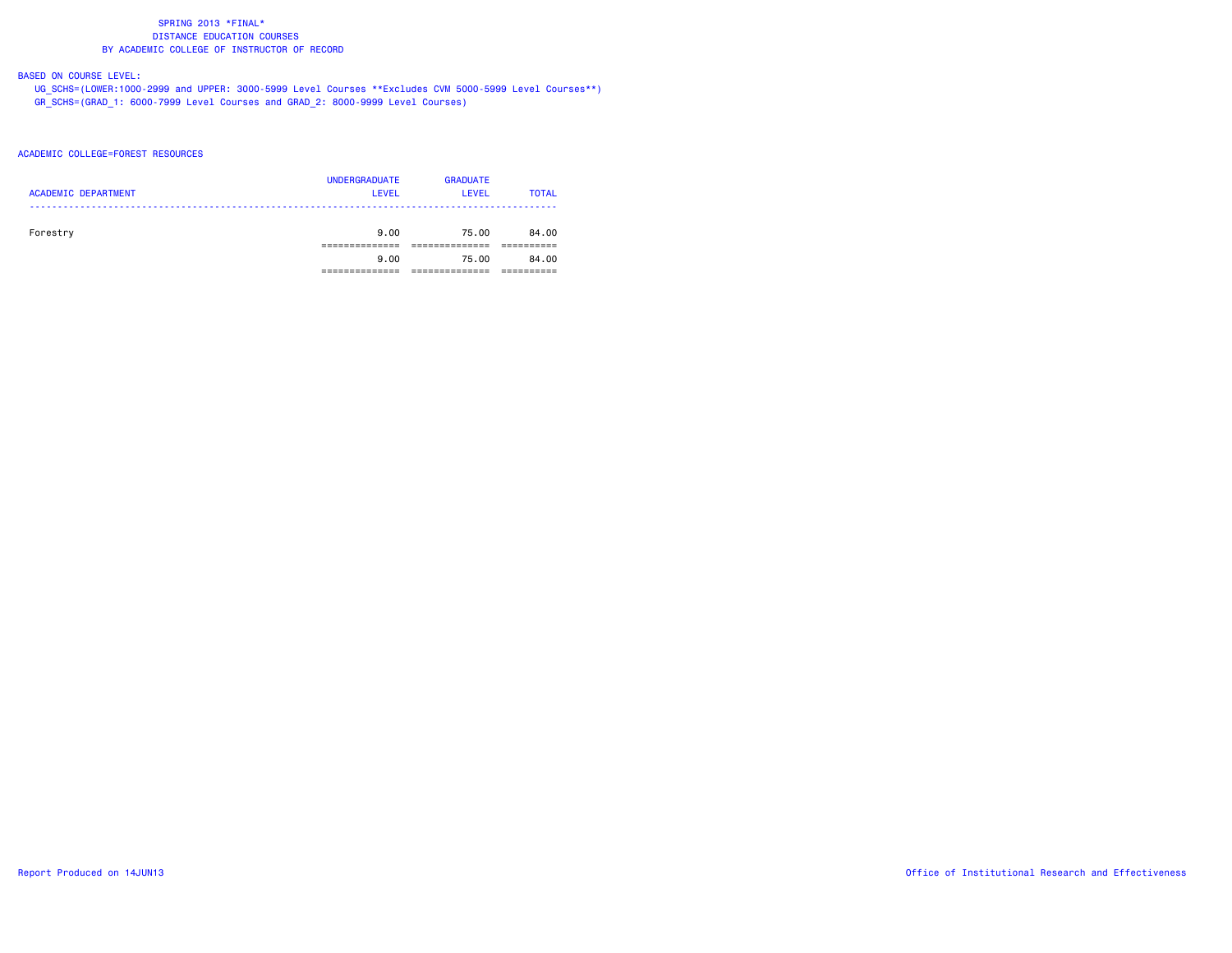| <b>ACADEMIC DEPARTMENT</b> | <b>Instructor Name</b>                                    | Rank                              | <b>Tenure</b><br>Status | Course<br>Cip # | <b>CRN</b> | Course # Sec Type Title |       | Crs |                           | Inst<br>Per | <b>UG</b><br><b>SCHS</b> | <b>GR</b><br><b>SCHS</b> | Total<br><b>SCHS</b>  |
|----------------------------|-----------------------------------------------------------|-----------------------------------|-------------------------|-----------------|------------|-------------------------|-------|-----|---------------------------|-------------|--------------------------|--------------------------|-----------------------|
|                            |                                                           |                                   |                         |                 |            |                         |       |     |                           |             |                          |                          |                       |
| Agricultural Economics     | Barnes, James                                             | Extension Assist Pr Non-Ten Track |                         |                 |            | 010103 13402 AEC 8713   | 501 C |     | Rural Comm & Econ De 1.00 |             | 0.00<br>---------        | 57.00                    | 57.00                 |
|                            |                                                           |                                   |                         |                 |            |                         |       |     |                           |             | 0.00                     | 57.00                    | 57.00                 |
|                            | Gallardo Estrella, Robe Extension Assist Pr Non-Ten Track |                                   |                         | 440401          | 14459      | PPA 8803                | 501 S |     | Rsch Meth Pub Affair 1.00 |             | 0.00<br>---------        | 21.00<br>.               | 21.00<br>.            |
|                            |                                                           |                                   |                         |                 |            |                         |       |     |                           |             | 0.00                     | 21.00                    | 21.00                 |
|                            |                                                           |                                   |                         |                 |            |                         |       |     |                           |             |                          | $=$ = = = = = = =        |                       |
| Agricultural Economics     |                                                           |                                   |                         |                 |            |                         |       |     |                           |             | 0.00                     | 78.00                    | 78.00                 |
| -------------------------- |                                                           |                                   |                         |                 |            |                         |       |     |                           |             |                          |                          | $=$ = = = = = = = = = |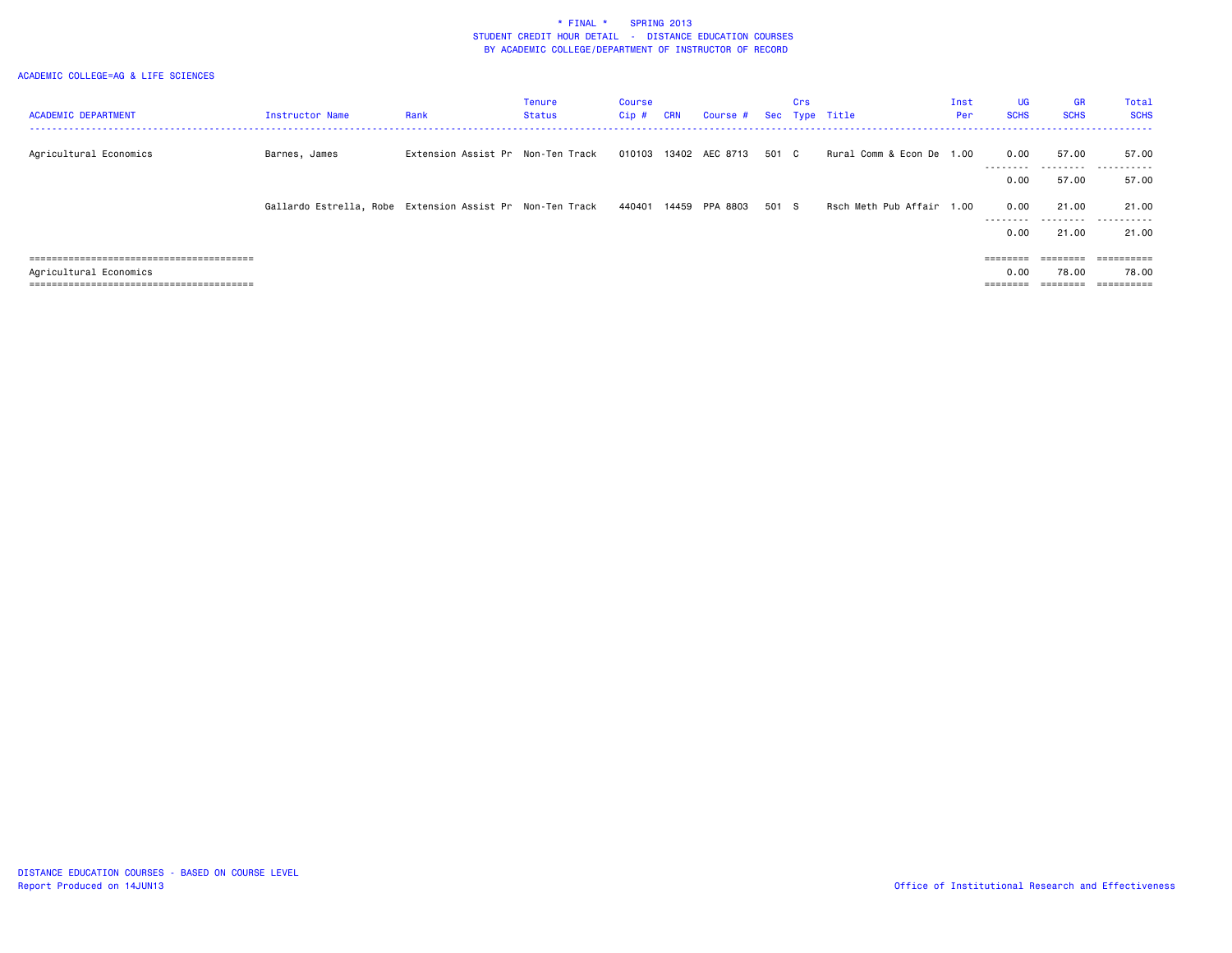| <b>ACADEMIC DEPARTMENT</b>                                | Instructor Name  | Rank                          | <b>Tenure</b><br><b>Status</b> | <b>Course</b><br>Cip# | <b>CRN</b> | Course #              |       | Crs | Sec Type Title            | Inst<br>Per | <b>UG</b><br><b>SCHS</b> | <b>GR</b><br><b>SCHS</b>                                                                                                           | Total<br><b>SCHS</b> |
|-----------------------------------------------------------|------------------|-------------------------------|--------------------------------|-----------------------|------------|-----------------------|-------|-----|---------------------------|-------------|--------------------------|------------------------------------------------------------------------------------------------------------------------------------|----------------------|
| Food Science, Nutrition & Health Promoti Briley, Chiquita |                  | Associate Professor Tenured   |                                | 190501                | 14461      | FNH 4193              | 501 C |     | Soc-Cult Aspect Food 0.20 |             | 0.60                     | 0.00                                                                                                                               | 0.60                 |
|                                                           |                  |                               |                                |                       |            | 14462 FNH 6193        | 501 C |     | Soc-Cult Aspect Food 0.20 |             | 0.00<br>- - -            | 4.80                                                                                                                               | 4.80                 |
|                                                           |                  |                               |                                |                       |            |                       |       |     |                           |             | 0.60                     | 4.80                                                                                                                               | 5.40                 |
|                                                           | Hall, Michael    | Lecturer                      | Non-Ten Track                  |                       |            | 190501 13558 FNH 6773 | 501 C |     | Intro to Env Health       | 1.00        | 0.00<br>.                | 45.00                                                                                                                              | 45.00                |
|                                                           |                  |                               |                                |                       |            |                       |       |     |                           |             | 0.00                     | 45.00                                                                                                                              | 45.00                |
|                                                           | Haque, Zahur     | Professor                     | Tenured                        | 190501                |            | 13550 FNH 1003        | 501 C |     | Intro to Vitamins &       | 1.00        | 30.00                    | 0.00                                                                                                                               | 30.00                |
|                                                           |                  |                               |                                |                       |            | 190502 13555 FNH 4293 | 501 C |     | Vitamin, Mineral & S 1.00 |             | 12.00                    | 0.00                                                                                                                               | 12.00                |
|                                                           |                  |                               |                                |                       |            | 13557 FNH 6293        | 501 C |     | Vitamin, Mineral & S 1.00 |             | 0.00<br>.                | 3.00<br>.                                                                                                                          | 3.00                 |
|                                                           |                  |                               |                                |                       |            |                       |       |     |                           |             | 42.00                    | 3.00                                                                                                                               | 45.00                |
|                                                           | Hunt, Barry      | Professor                     | Tenured                        | 190501                | 13559      | FNH 8193              | 501 C |     | Problems in Health E 1.00 |             | 0.00                     | 18.00                                                                                                                              | 18.00                |
|                                                           |                  |                               |                                |                       | 13560      | <b>FNH 8553</b>       | 501 C |     | Behavioral Epidemiol 1.00 |             | 0.00                     | 60.00                                                                                                                              | 60.00                |
|                                                           |                  |                               |                                | 190599                |            | 16270 FNH 7000        | 501 I |     | Directed Indiv Study 1.00 |             | 0.00                     | 1.00                                                                                                                               | 1.00                 |
|                                                           |                  |                               |                                |                       |            |                       |       |     |                           |             | 0.00                     | 79.00                                                                                                                              | 79.00                |
|                                                           | Khan, Fauzia     | Lecturer                      | Non-Ten Track                  | 190501                |            | 14461 FNH 4193        | 501 C |     | Soc-Cult Aspect Food 0.80 |             | 2.40                     | 0.00                                                                                                                               | 2.40                 |
|                                                           |                  |                               |                                |                       |            | 14462 FNH 6193        | 501 C |     | Soc-Cult Aspect Food 0.80 |             | 0.00                     | 19.20<br>$\frac{1}{2} \left( \frac{1}{2} \right) \left( \frac{1}{2} \right) \left( \frac{1}{2} \right) \left( \frac{1}{2} \right)$ | 19.20                |
|                                                           |                  |                               |                                |                       |            |                       |       |     |                           |             | 2.40                     | 19.20                                                                                                                              | 21.60                |
|                                                           | Street, Susan    | Lecturer                      | Non-Ten Track                  | 190501                |            | 13551 FNH 2283        | 501 C |     | Child Health Nutriti 1.00 |             | 45.00                    | 0.00                                                                                                                               | 45.00                |
|                                                           |                  |                               |                                |                       |            | 13552 FNH 2293        | 501 C |     | Indiv & Family Nutri 1.00 |             | 102.00                   | 0.00                                                                                                                               | 102.00               |
|                                                           |                  |                               |                                | 190503                | 13627      | HS 2283               | 501 C |     | Child Health & Ntr        | 1.00        | 21.00                    | 0.00                                                                                                                               | 21.00                |
|                                                           |                  |                               |                                |                       |            | 15560 HS 2293         | 501 C |     | Indiv & Family Nutri 1.00 |             | 12.00<br>.               | 0.00<br>.                                                                                                                          | 12.00<br>.           |
|                                                           |                  |                               |                                |                       |            |                       |       |     |                           |             | 180.00                   | 0.00                                                                                                                               | 180.00               |
|                                                           | White, Kelly     | Lecturer                      | Non-Ten Track                  | 020301                |            | 13929 FNH 6990        | 501 C |     | Special Topic in FNH 1.00 |             | 0.00                     | 9.00                                                                                                                               | 9.00                 |
|                                                           |                  |                               |                                | 190501                | 13554      | FNH 4223              | 501 C |     | Sports Nutrition          | 1.00        | 15.00                    | 0.00                                                                                                                               | 15.00                |
|                                                           |                  |                               |                                |                       | 13556      | FNH 6223              | 501 C |     | Sports Nutrition          | 1.00        | 0.00                     | 27.00                                                                                                                              | 27.00                |
|                                                           |                  |                               |                                | 190599                |            | 13928 FNH 4990        | 501 C |     | Special Topic in FNH 1.00 |             | 6.00                     | 0.00                                                                                                                               | 6.00                 |
|                                                           |                  |                               |                                |                       |            |                       |       |     |                           |             | 21.00                    | 36.00                                                                                                                              | 57.00                |
|                                                           | Williams, Ronald | Assistant Professor Ten Track |                                |                       |            | 190501 13561 FNH 8613 | 501 C |     | Dsgn Admin Hp Prog        | 1.00        | 0.00                     | 57.00                                                                                                                              | 57.00                |
|                                                           |                  |                               |                                |                       |            |                       |       |     |                           |             | 0.00                     | 57.00                                                                                                                              | 57.00                |
|                                                           |                  |                               |                                |                       |            |                       |       |     |                           |             | --------                 | ========                                                                                                                           | ==========           |
| Food Science, Nutrition & Health Promoti                  |                  |                               |                                |                       |            |                       |       |     |                           |             | 246.00                   | 244.00<br>-------- ------- ---------                                                                                               | 490.00               |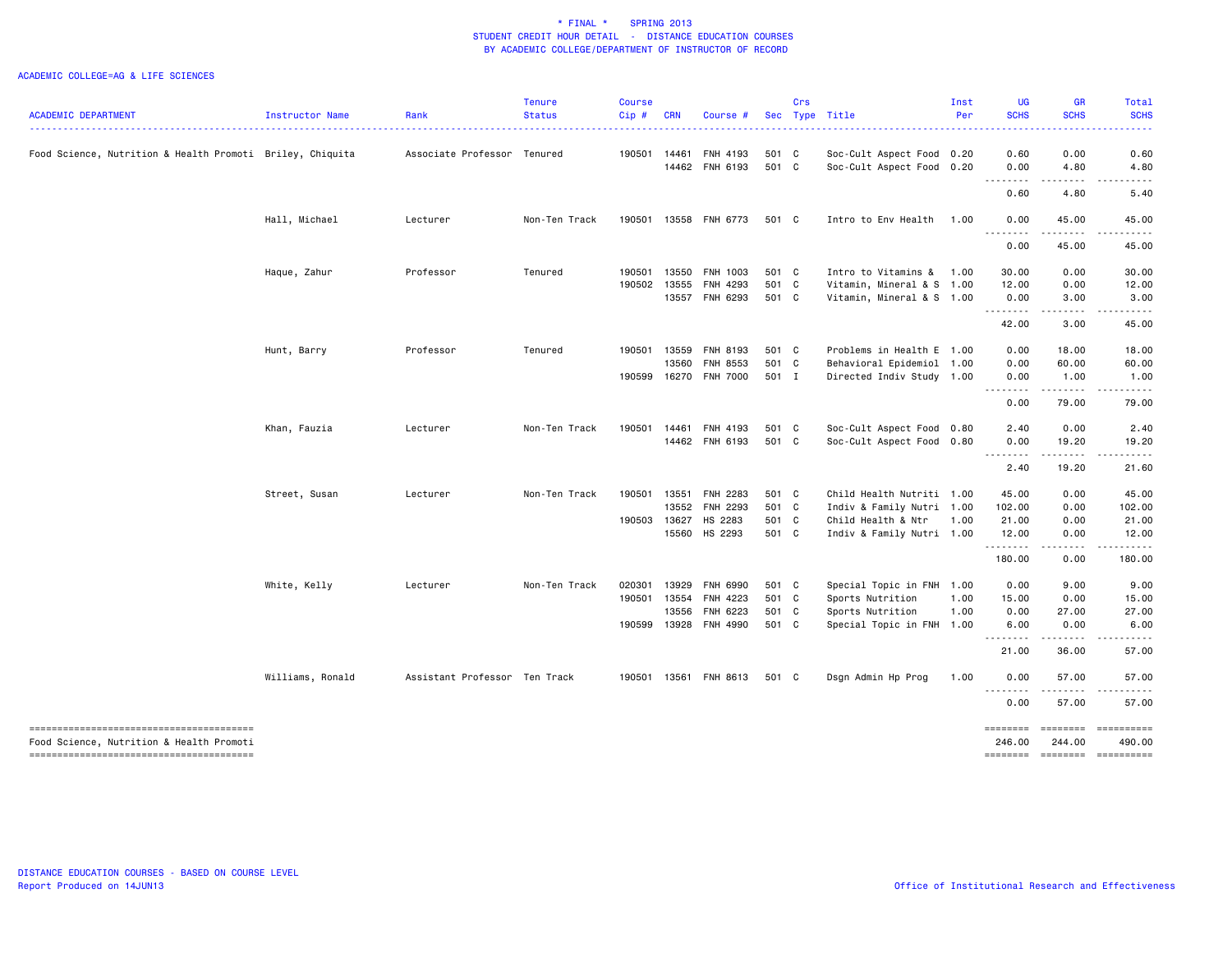| <b>ACADEMIC DEPARTMENT</b> | Instructor Name | Rank     | <b>Tenure</b><br><b>Status</b> | Course<br>$Cip$ # | CRN | Course # Sec Type Title |       | Crs |                 | Inst<br>Per | <b>UG</b><br><b>SCHS</b> | <b>GR</b><br><b>SCHS</b> | Total<br><b>SCHS</b> |
|----------------------------|-----------------|----------|--------------------------------|-------------------|-----|-------------------------|-------|-----|-----------------|-------------|--------------------------|--------------------------|----------------------|
| Landscape Architecture     | Rood, Cynthia   | Lecturer | Non-Ten Track                  | 040601            |     | 13642 LA 1803           | 501 C |     | Land Arch Appre | 1.00        | 102.00<br>.              | 0.00<br>.                | 102.00<br>.          |
|                            |                 |          |                                |                   |     |                         |       |     |                 |             | 102.00                   | 0.00                     | 102.00               |
|                            |                 |          |                                |                   |     |                         |       |     |                 |             | $=$ = = = = = = =        | ========                 |                      |
| Landscape Architecture     |                 |          |                                |                   |     |                         |       |     |                 |             | 102.00                   | 0.00                     | 102,00               |
|                            |                 |          |                                |                   |     |                         |       |     |                 |             |                          |                          | ==========           |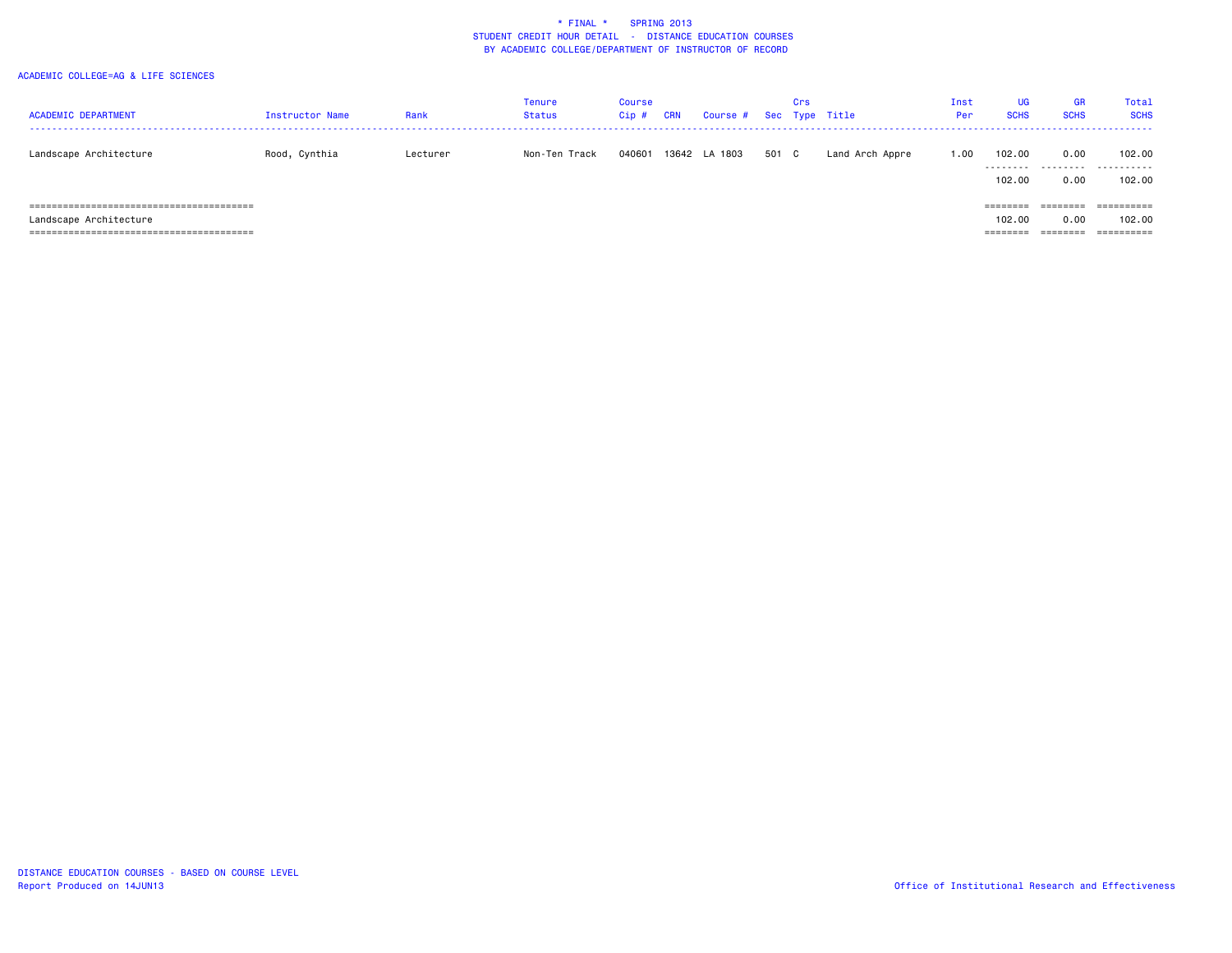| <b>ACADEMIC DEPARTMENT</b>                                           | Instructor Name  | Rank      | Tenure<br><b>Status</b> | Course<br>$Cip \#$ | <b>CRN</b> | Course # Sec Type Title |       | Crs |               | Inst<br>Per | <b>UG</b><br><b>SCHS</b> | <b>GR</b><br><b>SCHS</b> | Total<br><b>SCHS</b>                         |
|----------------------------------------------------------------------|------------------|-----------|-------------------------|--------------------|------------|-------------------------|-------|-----|---------------|-------------|--------------------------|--------------------------|----------------------------------------------|
| Plant & Soil Sciences                                                | DelPrince, James | Professor | Tenured                 | 020403             |            | 13690 PSS 2343          | 501 B |     | Floral Design | 1.00        | 18.00<br>.<br>18,00      | 0.00<br>0.00             | 18.00<br>-------<br>18.00                    |
| Plant & Soil Sciences<br>------------------------<br>======<br>===== |                  |           |                         |                    |            |                         |       |     |               |             | ========<br>18,00        | ---------<br>0.00        | $=$ = = = = = = = = =<br>18.00<br>========== |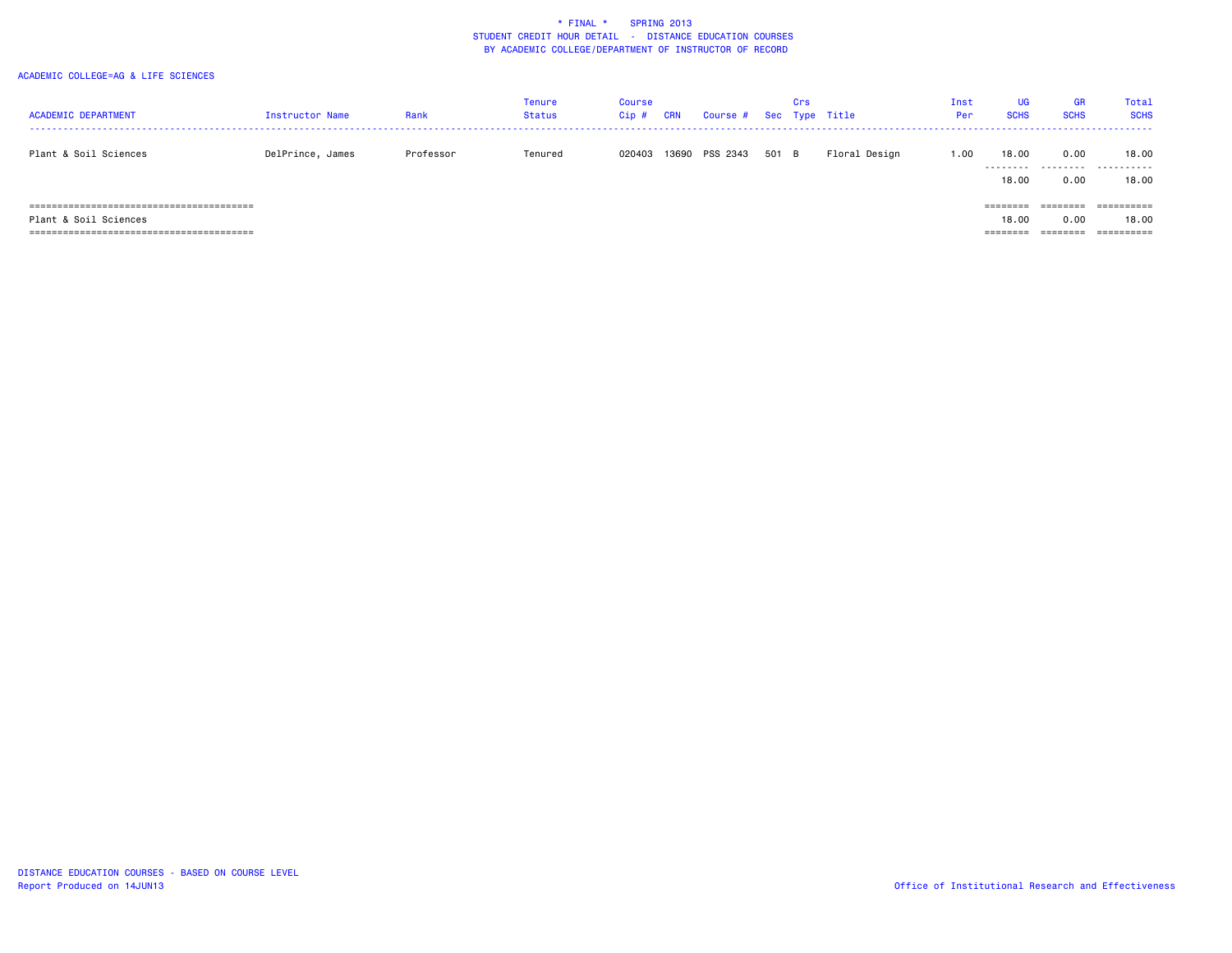| <b>ACADEMIC DEPARTMENT</b> | <b>Instructor Name</b> | Rank       | <b>Tenure</b><br><b>Status</b> | Course<br>Cip# | CRN | Course # Sec Type Title |       | Crs |                   | Inst<br>Per | <b>UG</b><br><b>SCHS</b>   | GR<br><b>SCHS</b>                                     | Total<br><b>SCHS</b>              |
|----------------------------|------------------------|------------|--------------------------------|----------------|-----|-------------------------|-------|-----|-------------------|-------------|----------------------------|-------------------------------------------------------|-----------------------------------|
| School of Human Sciences   | Fason, Angel           | Instructor | Non-Ten Track                  | 200201         |     | 13630 HS 2813           | 501 B |     | Child Development | 1.00        | 27.00<br>27.00             | 0.00<br>0.00                                          | 27.00<br><br>27.00                |
| School of Human Sciences   |                        |            |                                |                |     |                         |       |     |                   |             | 27.00<br>$=$ = = = = = = = | ________<br>--------<br>0.00<br>---------<br>-------- | -----------<br>---------<br>27.00 |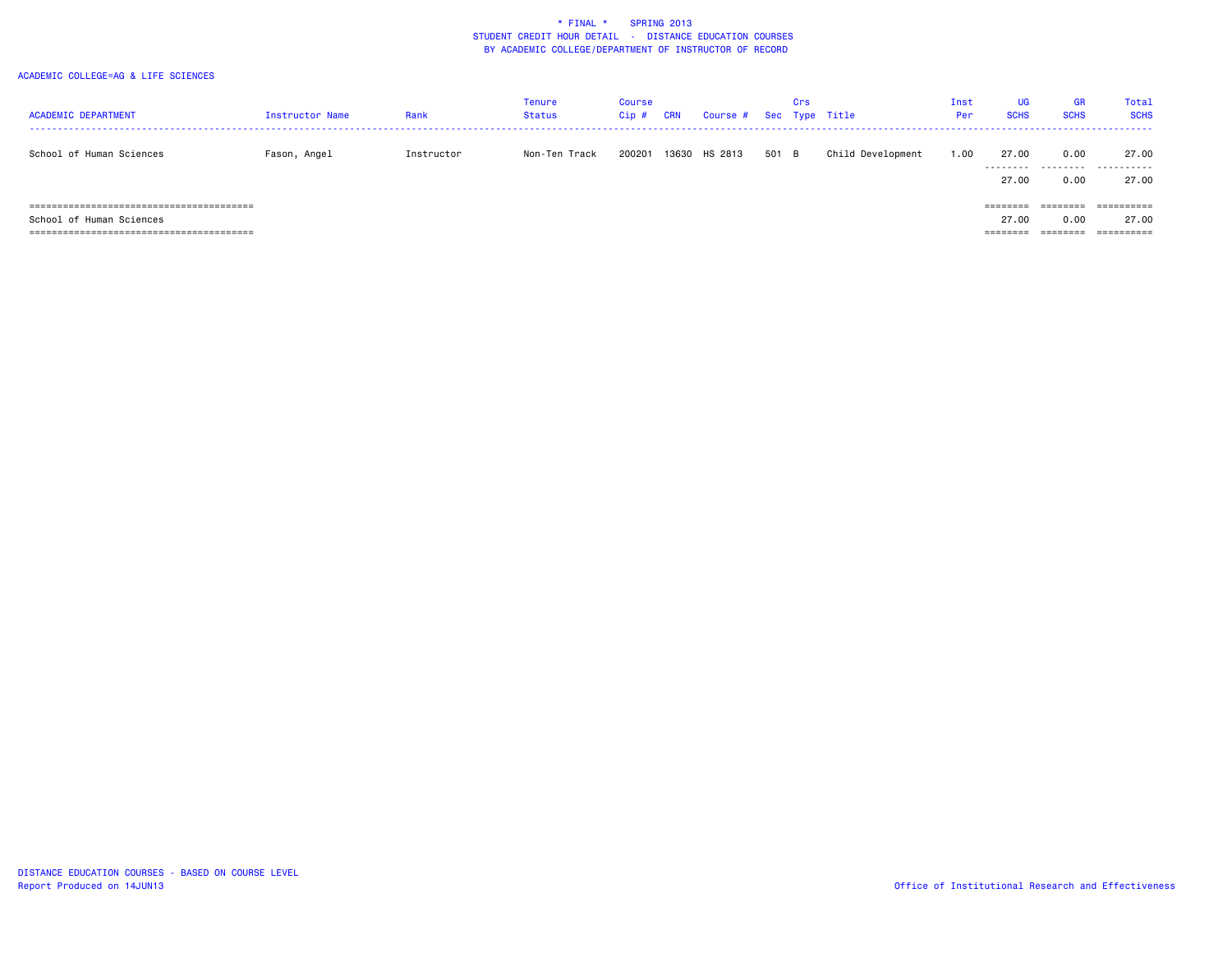## ACADEMIC COLLEGE=ARCHITECTURE, ART & DESIGN

| <b>ACADEMIC DEPARTMENT</b> | Instructor Name | Rank        | Tenure<br><b>Status</b> | Course<br>Cip# | <b>CRN</b> | Course # Sec Type Title |       | Crs |                  | Inst<br>Per | <b>UG</b><br><b>SCHS</b>                   | <b>GR</b><br><b>SCHS</b>     | Total<br><b>SCHS</b>              |
|----------------------------|-----------------|-------------|-------------------------|----------------|------------|-------------------------|-------|-----|------------------|-------------|--------------------------------------------|------------------------------|-----------------------------------|
| Art AAD                    | Ring, Robert    | Non-Faculty | Non-Faculty             | 500703         |            | 13406 ART 1113          | 501 C |     | Art Appreciation | 1.00        | 84.00<br>.<br>84.00                        | 0.00<br>0.00                 | 84.00<br>.<br>84.00               |
| Art AAD                    |                 |             |                         |                |            |                         |       |     |                  |             | --------<br>84.00<br>---------<br>-------- | ========<br>0.00<br>======== | ==========<br>84.00<br>========== |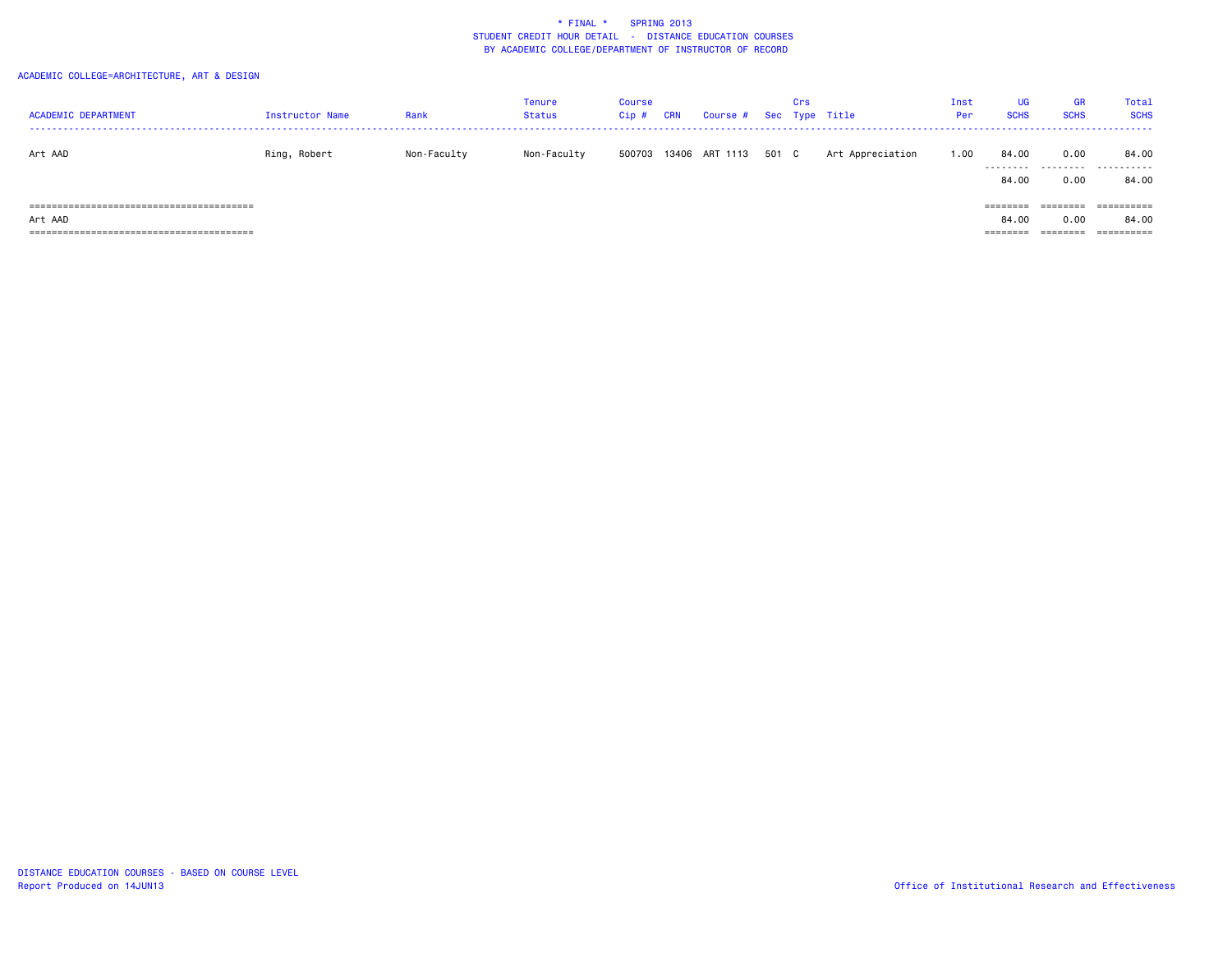## ACADEMIC COLLEGE=ARCHITECTURE, ART & DESIGN

|                               |                  |                               | Tenure | Course |            |                         |       | Crs |                           | Inst   | <b>UG</b>   | <b>GR</b>                                                               | Total       |
|-------------------------------|------------------|-------------------------------|--------|--------|------------|-------------------------|-------|-----|---------------------------|--------|-------------|-------------------------------------------------------------------------|-------------|
| <b>ACADEMIC DEPARTMENT</b>    | Instructor Name  | Rank                          | Status | Cip#   | <b>CRN</b> | Course # Sec Type Title |       |     |                           | Per    | <b>SCHS</b> | <b>SCHS</b>                                                             | <b>SCHS</b> |
|                               |                  |                               |        |        |            |                         |       |     |                           |        |             |                                                                         |             |
| Building Construction Science | El-Adaway, Islam | Assistant Professor Ten Track |        | 140801 | 14827      | CE 8000                 | 502 D |     | Research /<br>' Thesis    | 1.00   | 0.00        | 6.00                                                                    | 6.00        |
|                               |                  |                               |        |        | 14841      | CE 9000                 | 502 D |     | Research / Diss           | 1.00   | 0.00        | 19.00                                                                   | 19.00       |
|                               |                  |                               |        |        |            | 15695 CE 7000           | 502 I |     | Directed Indiv Study 1.00 |        | 0.00        | 3.00                                                                    | 3.00        |
|                               |                  |                               |        | 140899 |            | 15532 CE 8990           | 502 C |     | Special Topic In CE       | 00 ، ا | 0.00        | 33.00                                                                   | 33.00       |
|                               |                  |                               |        |        |            |                         |       |     |                           |        | ---------   |                                                                         |             |
|                               |                  |                               |        |        |            |                         |       |     |                           |        | 0.00        | 61.00                                                                   | 61.00       |
|                               |                  |                               |        |        |            |                         |       |     |                           |        |             |                                                                         |             |
|                               |                  |                               |        |        |            |                         |       |     |                           |        | ========    | $\qquad \qquad \equiv \equiv \equiv \equiv \equiv \equiv \equiv \equiv$ | ==========  |
| Building Construction Science |                  |                               |        |        |            |                         |       |     |                           |        | 0.00        | 61.00                                                                   | 61.00       |

======================================== ======== ======== ==========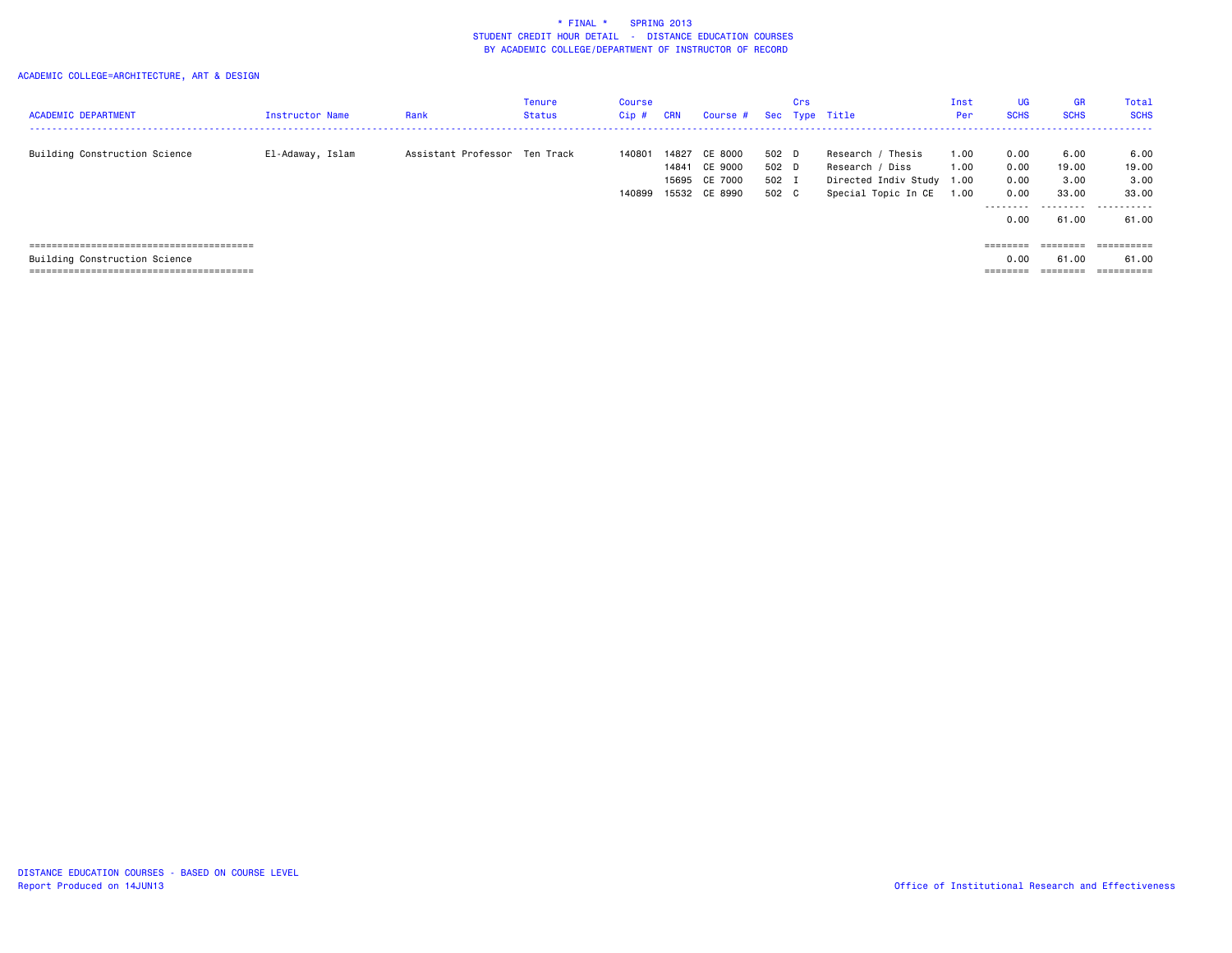## ACADEMIC COLLEGE=ARCHITECTURE, ART & DESIGN

| <b>ACADEMIC DEPARTMENT</b> | Instructor Name | Rank       | Tenure<br><b>Status</b> | Course<br>$Cip$ # | CRN | Course # Sec Type Title |       | Crs |                           | Inst<br>Per | <b>UG</b><br><b>SCHS</b>      | <b>GR</b><br><b>SCHS</b>     | Tota:<br><b>SCHS</b> |
|----------------------------|-----------------|------------|-------------------------|-------------------|-----|-------------------------|-------|-----|---------------------------|-------------|-------------------------------|------------------------------|----------------------|
| Design                     | Carroll, Robin  | Instructor | Non-Ten Track           | 190601            |     | 13631 ID 2603           | 501 C |     | Interior Design Fund 1.00 |             | 39.00                         | 0.00                         | 39,00<br>            |
|                            |                 |            |                         |                   |     |                         |       |     |                           |             | 39.00<br>========             | 0.00<br>--------<br>-------- | 39,00<br>==========  |
| Design                     |                 |            |                         |                   |     |                         |       |     |                           |             | 39.00<br>________<br>-------- | 0.00<br>________<br>-------- | 39,00                |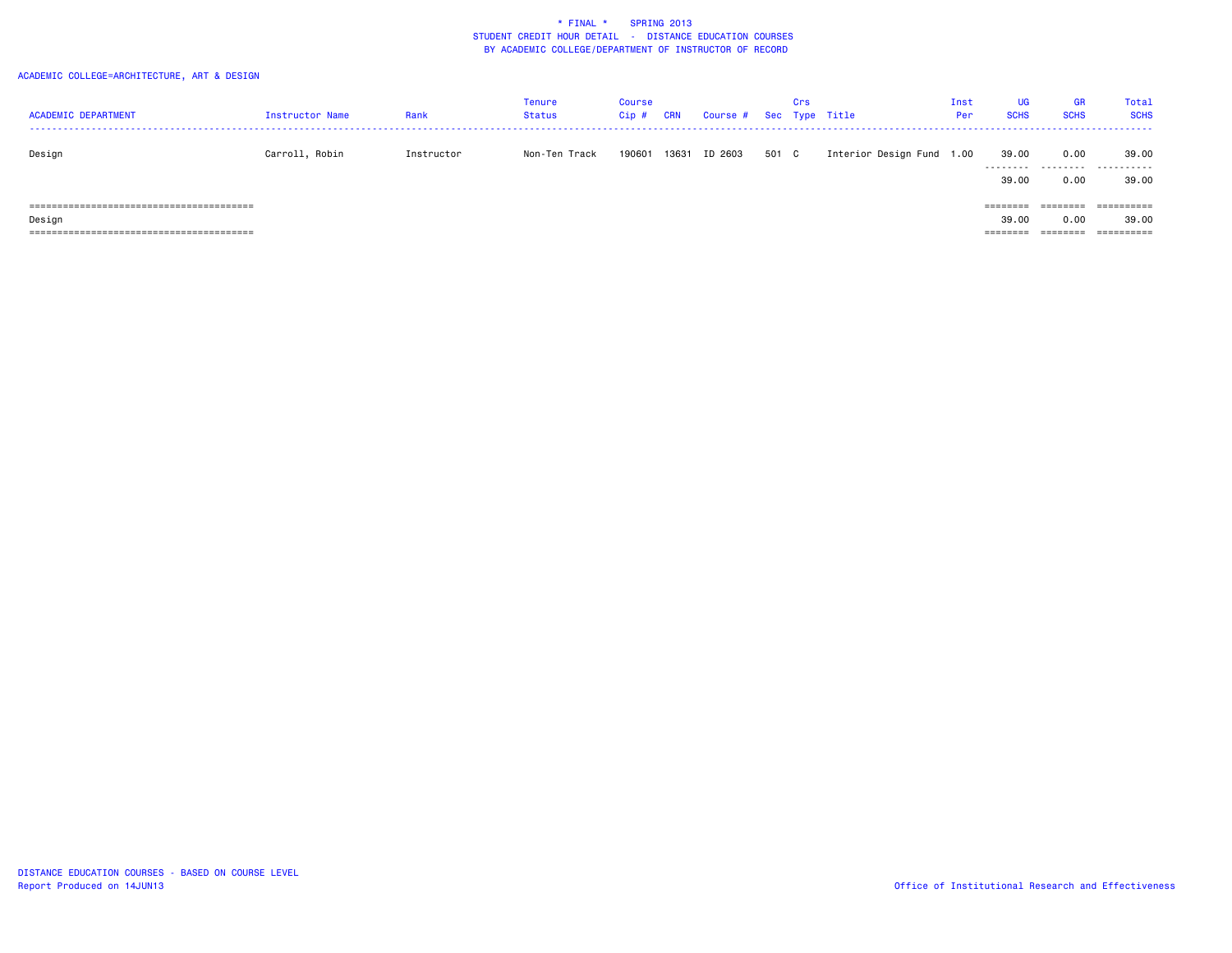## ACADEMIC COLLEGE=ARCHITECTURE, ART & DESIGN

| <b>ACADEMIC DEPARTMENT</b> | <b>Instructor Name</b> | Rank        | Tenure<br><b>Status</b> | Course<br>Cip# | <b>CRN</b> | Course #       |       | Crs | Sec Type Title    | Inst<br>Per | UG<br><b>SCHS</b>             | <b>GR</b><br><b>SCHS</b>     | Total<br><b>SCHS</b>              |
|----------------------------|------------------------|-------------|-------------------------|----------------|------------|----------------|-------|-----|-------------------|-------------|-------------------------------|------------------------------|-----------------------------------|
| School of Architecture     | Kemp, Leah             | Non-Faculty | Non-Faculty             | 040201         |            | 13405 ARC 1013 | 501 C |     | Arch Appreciation | 1.00        | 66.00<br>.<br>66.00           | 0.00<br>0.00                 | 66.00<br><br>66.00                |
| School of Architecture     |                        |             |                         |                |            |                |       |     |                   |             | --------<br>66.00<br>-------- | ========<br>0.00<br>======== | ==========<br>66.00<br>========== |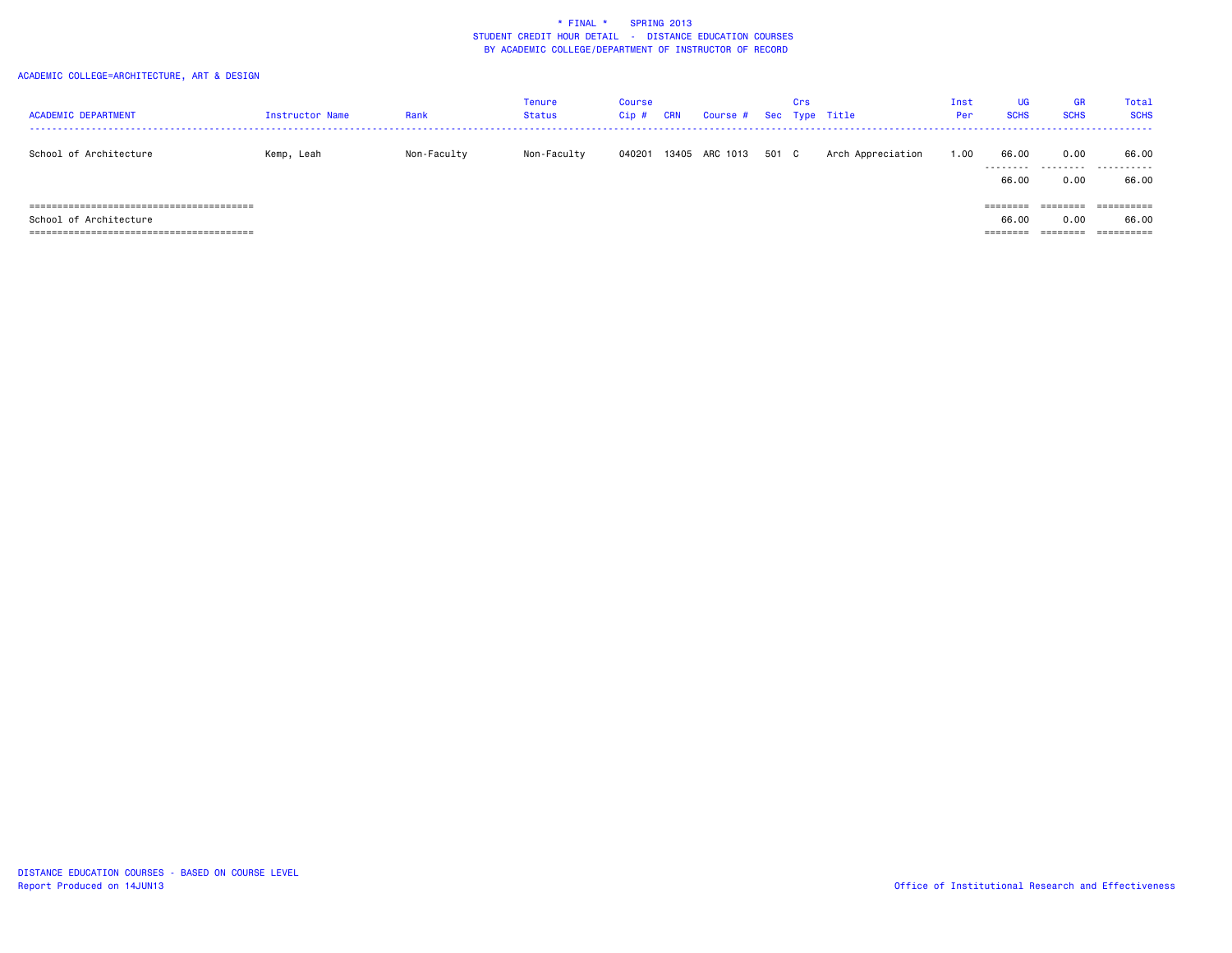| <b>ACADEMIC DEPARTMENT</b>             | <b>Instructor Name</b> | Rank     | <b>Tenure</b><br>Status | Course<br>Cip# | <b>CRN</b> | Course # Sec Type Title |       | Crs |                 | Inst<br>Per | UG<br><b>SCHS</b>                          | GR<br><b>SCHS</b>                                    | Total<br><b>SCHS</b>                             |
|----------------------------------------|------------------------|----------|-------------------------|----------------|------------|-------------------------|-------|-----|-----------------|-------------|--------------------------------------------|------------------------------------------------------|--------------------------------------------------|
| Anthropology & Middle Eastern Cultures | McClellan, Laura       | Lecturer | Non-Ten Track           | 450201         |            | 13404 AN 1143           | 501 C |     | Cultural Anthro | 1.00        | 63.00<br>63.00                             | 0.00<br>0.00                                         | 63.00<br><br>63.00                               |
| Anthropology & Middle Eastern Cultures |                        |          |                         |                |            |                         |       |     |                 |             | ========<br>63.00<br>---------<br>-------- | --------<br>--------<br>0.00<br>--------<br>-------- | ==========<br>63.00<br>-----------<br>---------- |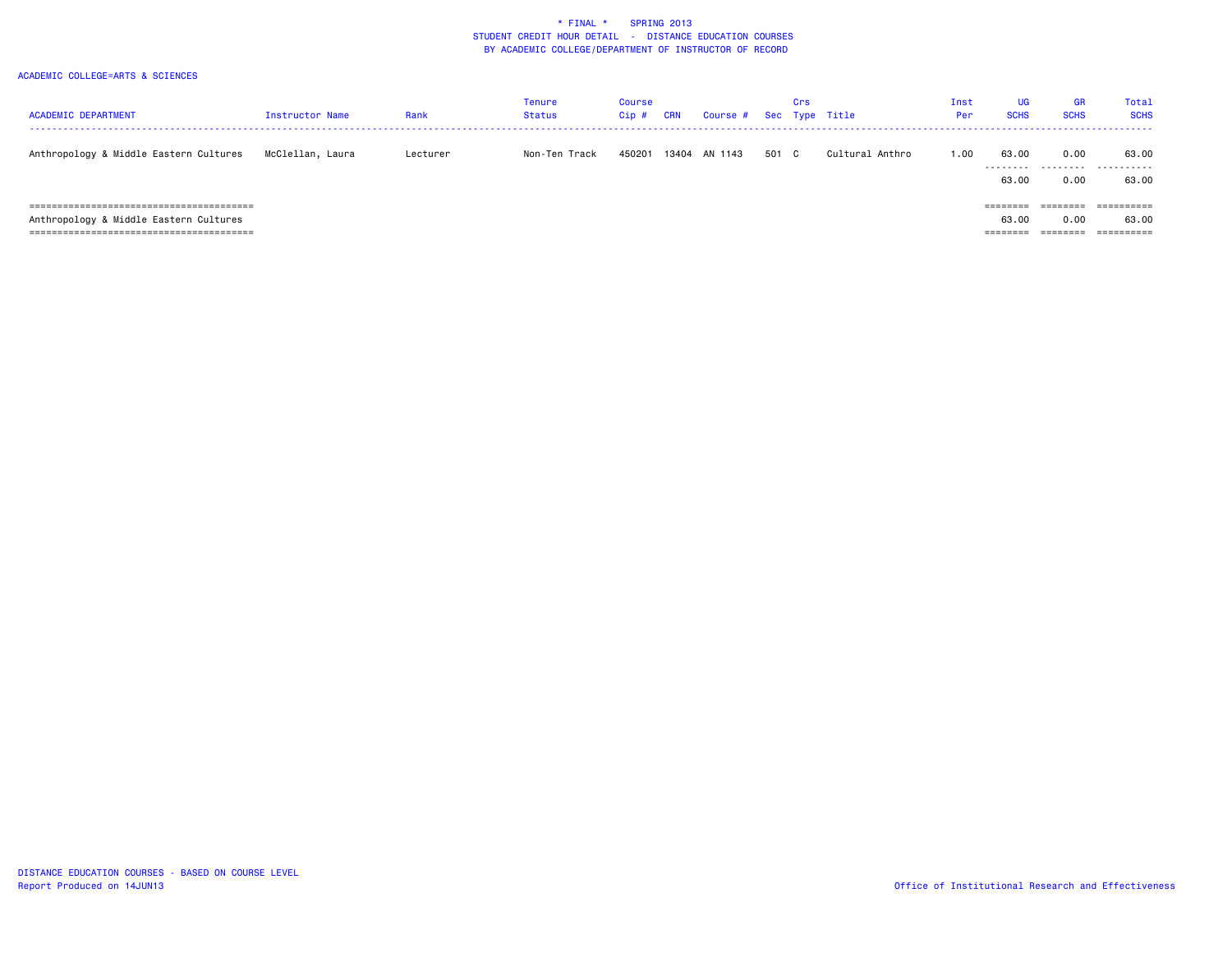|                            |                        |                               | <b>Tenure</b> | <b>Course</b> |       |                       |            | Crs |                           | Inst | UG          | <b>GR</b>                  | Total            |
|----------------------------|------------------------|-------------------------------|---------------|---------------|-------|-----------------------|------------|-----|---------------------------|------|-------------|----------------------------|------------------|
| <b>ACADEMIC DEPARTMENT</b> | <b>Instructor Name</b> | Rank                          | <b>Status</b> | $Cip$ #       | CRN   | Course #              | <b>Sec</b> |     | Type Title                | Per  | <b>SCHS</b> | <b>SCHS</b>                | <b>SCHS</b>      |
|                            |                        |                               |               |               |       |                       |            |     |                           |      |             |                            |                  |
| Biological Sciences        | Brooks, Christopher    | Assistant Professor Ten Track |               |               |       | 261102 13414 BIO 8093 | 501 C      |     | Experm Bio & Biostat 1.00 |      | 0.00        | 99.00<br>- - - - - - - - - | 99.00<br>------  |
|                            |                        |                               |               |               |       |                       |            |     |                           |      | 0.00        | 99.00                      | 99.00            |
|                            | Ervin, Gary            | Professor                     | Tenured       | 260301        |       | 13413 BIO 8063        | 501 C      |     | Comp Study of Plants 1.00 |      | 0.00        | 75.00                      | 75.00            |
|                            |                        |                               |               |               |       |                       |            |     |                           |      | 0.00        | 75.00                      | 75.00            |
|                            | Gordon, Donna          | Assistant Professor Ten Track |               | 260401        |       | 13412 BIO 8033        | 501 C      |     | Adv. Cell Biology         | 1.00 | 0.00        | 99.00                      | 99.00            |
|                            |                        |                               |               |               |       |                       |            |     |                           |      | 0.00        | 99.00                      | 99.00            |
|                            | Reichert, Nancy        | Professor                     | Tenured       | 260101        | 16213 | BIO 8191              | 501 S      |     | Seminar in General B 1.00 |      | 0.00        | 1.00<br>--------           | 1.00<br>$\cdots$ |
|                            |                        |                               |               |               |       |                       |            |     |                           |      | 0.00        | 1.00                       | 1.00             |
|                            | Welch, Mark            | Assistant Professor Ten Track |               | 261301        | 13411 | BIO 6023              | 501 C      |     | Prin Evolutionary Bi 1.00 |      | 0.00        | 84.00                      | 84,00            |
|                            |                        |                               |               |               |       |                       |            |     |                           |      | 0.00        | 84.00                      | 84.00            |
|                            |                        |                               |               |               |       |                       |            |     |                           |      |             | ========                   |                  |
| Biological Sciences        |                        |                               |               |               |       |                       |            |     |                           |      | 0.00        | 358,00                     | 358,00           |
|                            |                        |                               |               |               |       |                       |            |     |                           |      |             | ========                   | eeeeeeee         |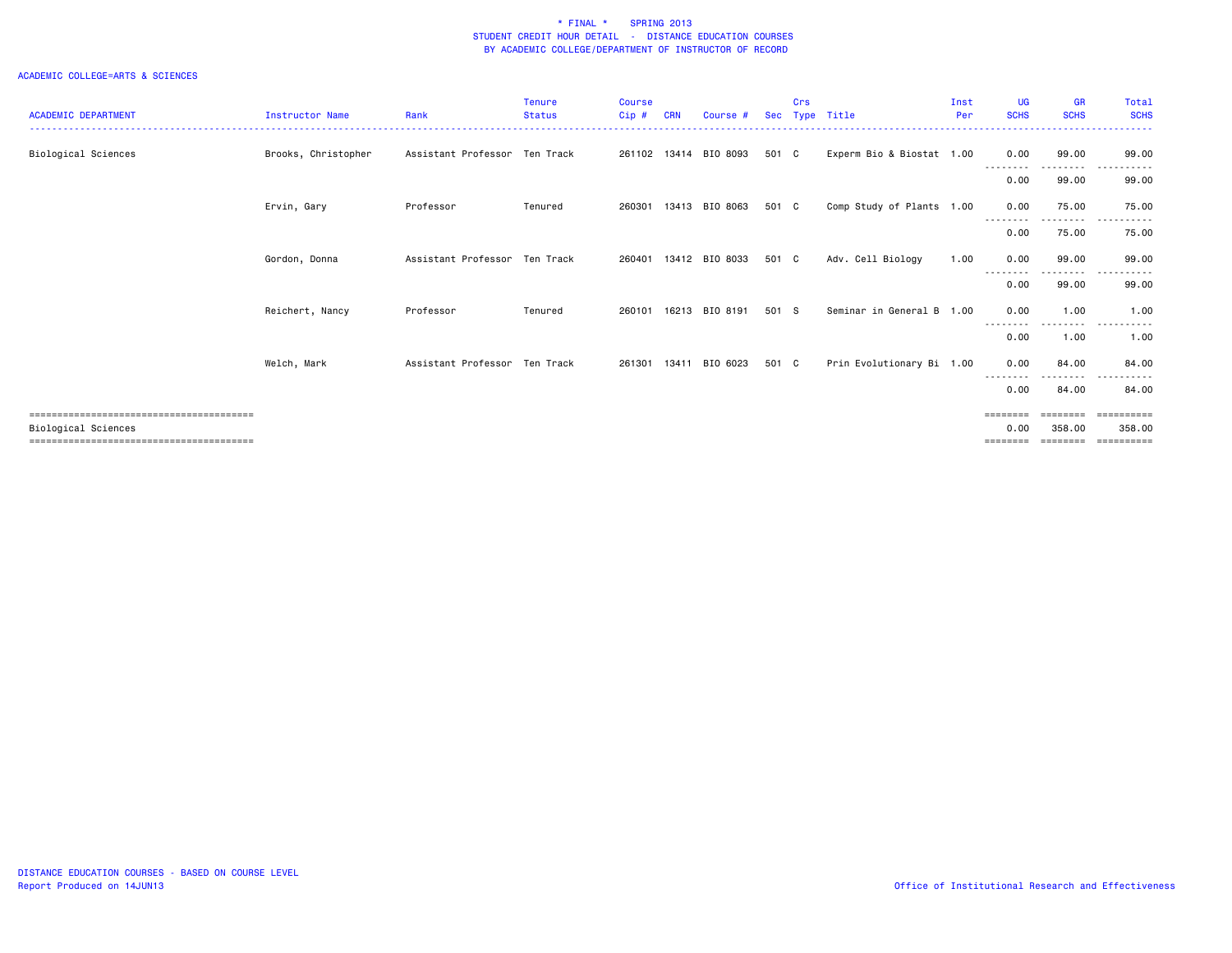| <b>ACADEMIC DEPARTMENT</b> | <b>Instructor Name</b> | Rank                        | <b>Tenure</b><br>Status | Course<br>Cip# | <b>CRN</b> | Course #                     | Crs | Sec Type Title           | Inst<br>Per | <b>UG</b><br><b>SCHS</b> | <b>GR</b><br><b>SCHS</b> | Total<br><b>SCHS</b> |
|----------------------------|------------------------|-----------------------------|-------------------------|----------------|------------|------------------------------|-----|--------------------------|-------------|--------------------------|--------------------------|----------------------|
| Chemistry                  | Foster, Stephen        | Associate Professor Tenured |                         | 400502         | 13450      | CHTC 8073 501 C              |     | Research Meth MAIS       | 1.00        | 0.00<br>---------        | 3.00<br>.                | 3.00<br>.            |
|                            |                        |                             |                         |                |            |                              |     |                          |             | 0.00                     | 3.00                     | 3.00                 |
|                            | Mead, Keith            | Professor                   | Tenured                 |                |            | 400502 13452 CHTC 8563 501 C |     | Organics & Polymers 1.00 |             | 0.00                     | 3.00                     | 3.00<br>.            |
|                            |                        |                             |                         |                |            |                              |     |                          |             | ---------<br>0.00        | .<br>3.00                | 3.00                 |
|                            |                        |                             |                         |                |            |                              |     |                          |             |                          | ========                 | ==========           |
| Chemistry                  |                        |                             |                         |                |            |                              |     |                          |             | 0.00                     | 6.00                     | 6.00                 |
|                            |                        |                             |                         |                |            |                              |     |                          |             | ========                 | ========                 | ==========           |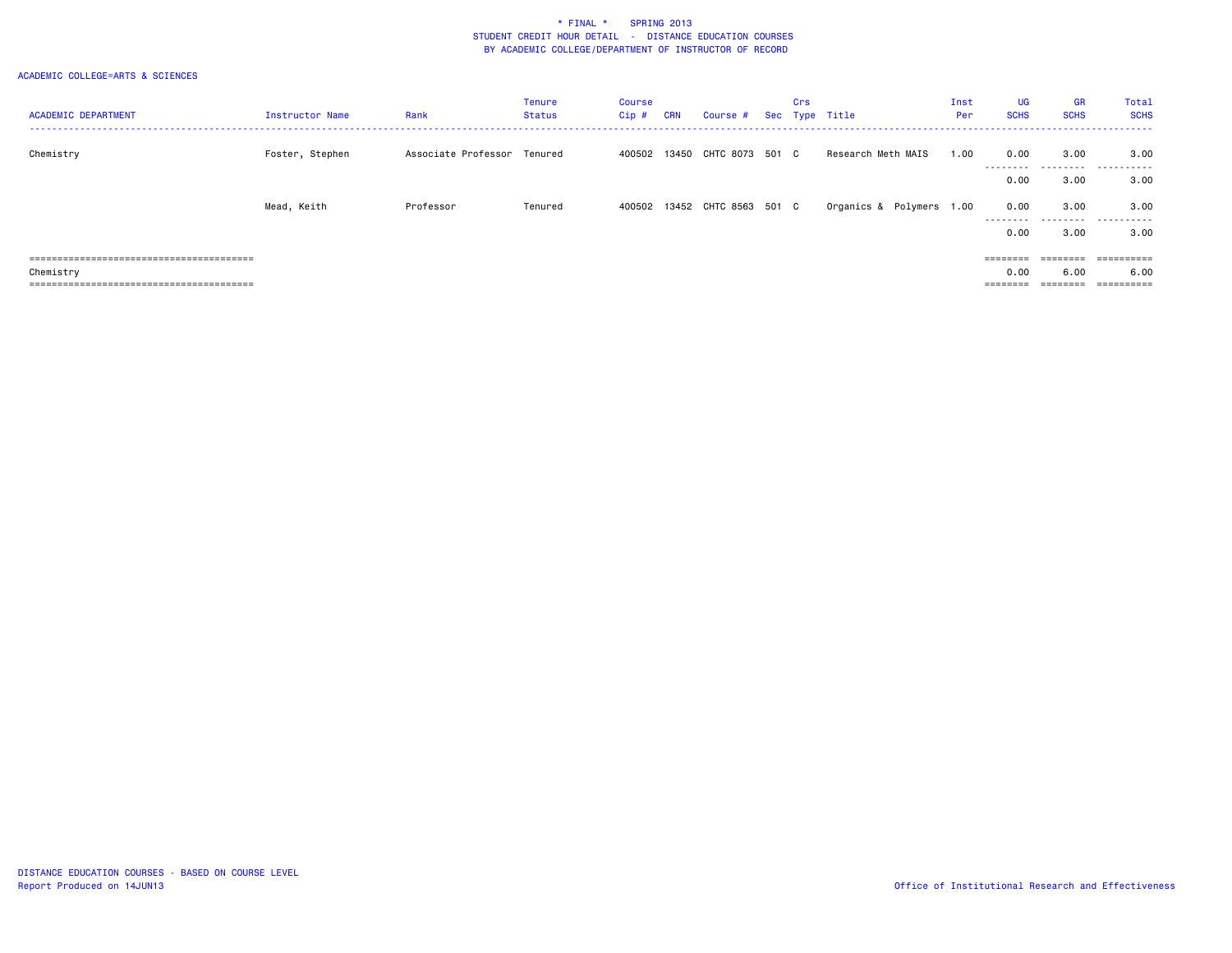|                            |                 |                             | <b>Tenure</b> | <b>Course</b> |            |                      |       | Crs |                           | Inst | <b>UG</b>          | <b>GR</b>               | Total                |
|----------------------------|-----------------|-----------------------------|---------------|---------------|------------|----------------------|-------|-----|---------------------------|------|--------------------|-------------------------|----------------------|
| <b>ACADEMIC DEPARTMENT</b> | Instructor Name | Rank                        | <b>Status</b> | Cip#          | <b>CRN</b> | Course #             |       |     | Sec Type Title            | Per  | <b>SCHS</b>        | <b>SCHS</b>             | <b>SCHS</b>          |
| Communication              | Anthony, Kelli  | Instructor                  | Non-Ten Track | 090101        |            | 13459 CO 3833        | 501 C |     | Interviewing              | 1.00 | 57.00              | 0.00                    | 57.00                |
|                            |                 |                             |               |               |            | 16036 CO 1223        | 501 C |     | Intro Comm Theory         | 1.00 | 39.00              | 0.00                    | 39.00                |
|                            |                 |                             |               | 090401        | 13455      | CO 1403              | 501 C |     | Intro Mass Media          | 1.00 | 75.00              | 0.00                    | 75.00                |
|                            |                 |                             |               | 090501        |            | 13458 CO 3813        | 501 C |     | PR Case Problems          | 1.00 | 30.00<br>--------  | 0.00                    | 30.00                |
|                            |                 |                             |               |               |            |                      |       |     |                           |      | 201.00             | 0.00                    | 201.00               |
|                            | Forde, John     | Associate Professor Tenured |               | 090501        |            | 13457 CO 3803        | 501 C |     | Prin Public Relation 1.00 |      | 75.00<br>.         | 0.00                    | 75.00                |
|                            |                 |                             |               |               |            |                      |       |     |                           |      | 75.00              | 0.00                    | 75.00                |
|                            | Fountain, Amy   | Instructor                  | Non-Ten Track |               |            | 090101 13453 CO 1013 | 501 C |     | Intro to Communicati 1.00 |      | 54.00              | 0.00                    | 54.00                |
|                            |                 |                             |               |               |            |                      |       |     |                           |      | .<br>54.00         | -----<br>0.00           | 54.00                |
|                            | Goodman, Mark   | Professor                   | Tenured       |               |            | 090702 13462 CO 4433 | 501 C |     | Television Criticism 1.00 |      | 30.00              | 0.00                    | 30.00                |
|                            |                 |                             |               |               |            | 13465 CO 6433        | 501 C |     | Television Criticism 1.00 |      | 0.00<br>.          | 18.00<br>.              | 18.00                |
|                            |                 |                             |               |               |            |                      |       |     |                           |      | 30.00              | 18.00                   | 48.00                |
|                            | Knight, Amy     | Instructor                  | Non-Ten Track |               |            | 090101 13454 CO 1013 | 502 C |     | Intro to Communicati 1.00 |      | 48.00              | 0.00<br>.               | 48.00                |
|                            |                 |                             |               |               |            |                      |       |     |                           |      | 48.00              | 0.00                    | 48.00                |
|                            | Smith, Glenn    | Associate Professor Tenured |               | 231001        |            | 13460 CO 4253        | 501 C |     | Elements Of Persuasn 1.00 |      | 51.00              | 0.00                    | 51.00                |
|                            |                 |                             |               |               |            | 13463 CO 6253        | 501 C |     | Elements Of Persuasn 1.00 |      | 0.00<br>--------   | 9.00<br>.               | 9.00                 |
|                            |                 |                             |               |               |            |                      |       |     |                           |      | 51.00              | 9.00                    | 60.00                |
|                            | Williams, Kevin | Associate Professor Tenured |               | 090401        | 13461      | CO 4323              | 501 C |     | Mass Media-Society        | 1.00 | 78.00              | 0.00                    | 78.00                |
|                            |                 |                             |               |               |            | 13464 CO 6323        | 501 C |     | Mass Media-Society        | 1.00 | 0.00               | 18.00                   | 18.00                |
|                            |                 |                             |               |               |            |                      |       |     |                           |      | 78.00              | 18.00                   | 96.00                |
| Communication              |                 |                             |               |               |            |                      |       |     |                           |      | ========<br>537.00 | <b>EEEEEEE</b><br>45.00 | ==========<br>582.00 |
|                            |                 |                             |               |               |            |                      |       |     |                           |      | ========           |                         | --------- ---------- |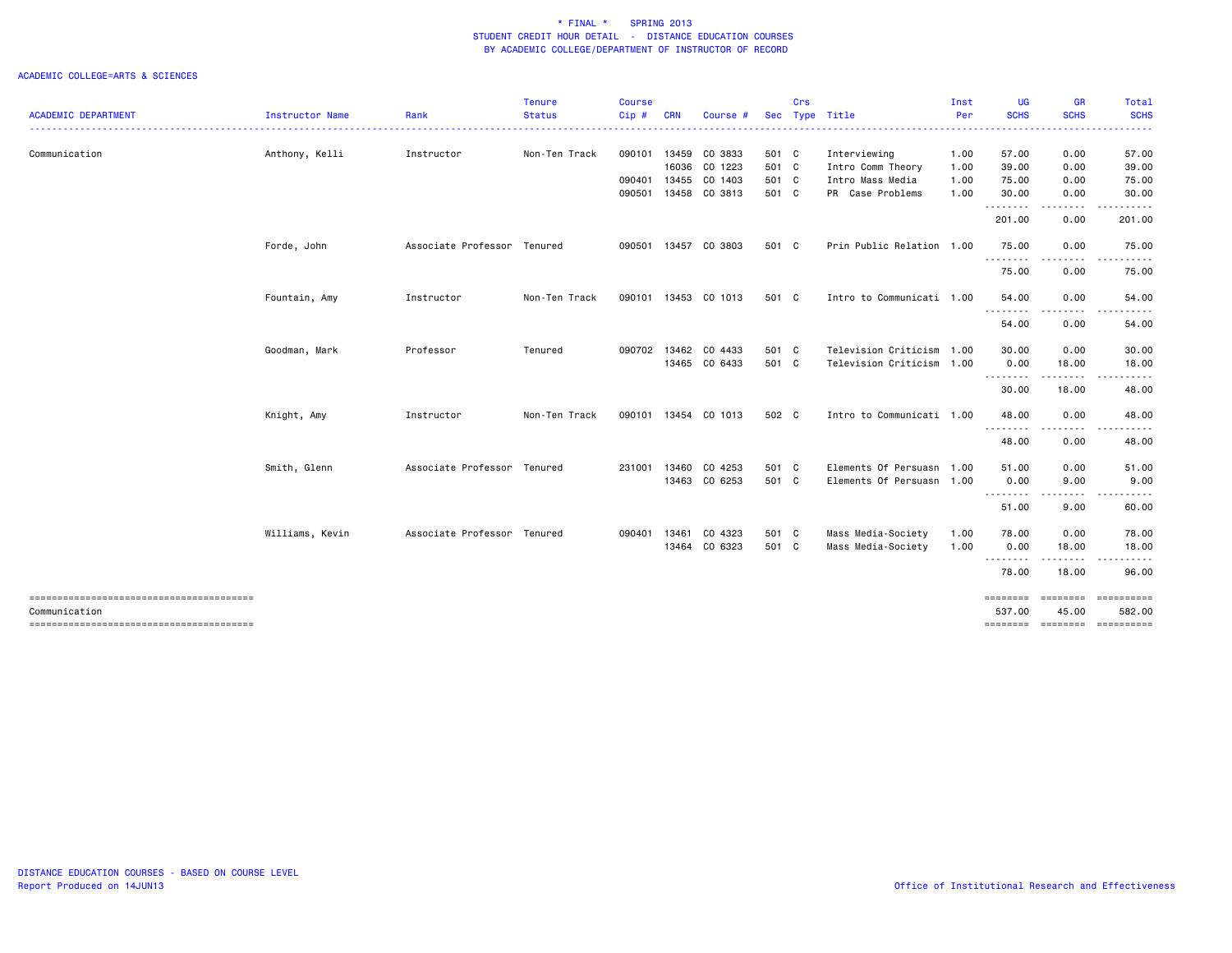|                            |                        |            | <b>Tenure</b> | Course  |            |                |       | Crs |                           | Inst | UG.               | <b>GR</b>                                                               | Total                            |
|----------------------------|------------------------|------------|---------------|---------|------------|----------------|-------|-----|---------------------------|------|-------------------|-------------------------------------------------------------------------|----------------------------------|
| <b>ACADEMIC DEPARTMENT</b> | <b>Instructor Name</b> | Rank       | <b>Status</b> | $Cip$ # | <b>CRN</b> | Course #       |       |     | Sec Type Title            | Per  | <b>SCHS</b>       | <b>SCHS</b>                                                             | <b>SCHS</b>                      |
|                            |                        |            |               |         |            |                |       |     |                           |      |                   |                                                                         |                                  |
| English                    | Gilmer, Christopher    | Instructor | Non-Ten Track | 230401  | 13515      | EN 1113        | 501 C |     | En Composition II         | 1.00 | 60.00             | 0.00                                                                    | 60.00                            |
|                            |                        |            |               |         | 13517      | EN 3313        | 501 C |     | Writing for the Work 1.00 |      | 39.00             | 0.00                                                                    | 39.00                            |
|                            |                        |            |               | 230801  |            | 13516 EN 2223  | 501 C |     | English Lit After 18 1.00 |      | 60.00<br>-------- | 0.00<br>. <b>.</b> .                                                    | 60.00<br>------                  |
|                            |                        |            |               |         |            |                |       |     |                           |      | 159.00            | 0.00                                                                    | 159.00                           |
|                            | Kroger, Lisa           | Lecturer   | Non-Ten Track | 130301  | 13915      | LSK 6013       | 501 C |     | Academic Writing for 1.00 |      | 0.00              | 24.00                                                                   | 24.00                            |
|                            |                        |            |               |         |            | 15953 LSK 6013 | 502 C |     | Academic Writing for 1.00 |      | 0.00              | 24.00                                                                   | 24.00                            |
|                            |                        |            |               |         |            | 16188 LSK 6013 | 503 C |     | Academic Writing for 1.00 |      | 0.00              | 12.00                                                                   | 12.00                            |
|                            |                        |            |               |         |            |                |       |     |                           |      | 0.00              | - - - - - - - -<br>60.00                                                | ------<br>$\sim$ $\sim$<br>60.00 |
|                            |                        |            |               |         |            |                |       |     |                           |      | $=$ = = = = = = = | $\qquad \qquad \equiv \equiv \equiv \equiv \equiv \equiv \equiv \equiv$ | ==========                       |
| English                    |                        |            |               |         |            |                |       |     |                           |      | 159.00            | 60.00                                                                   | 219.00                           |
|                            |                        |            |               |         |            |                |       |     |                           |      | ========          | ========                                                                | ==========                       |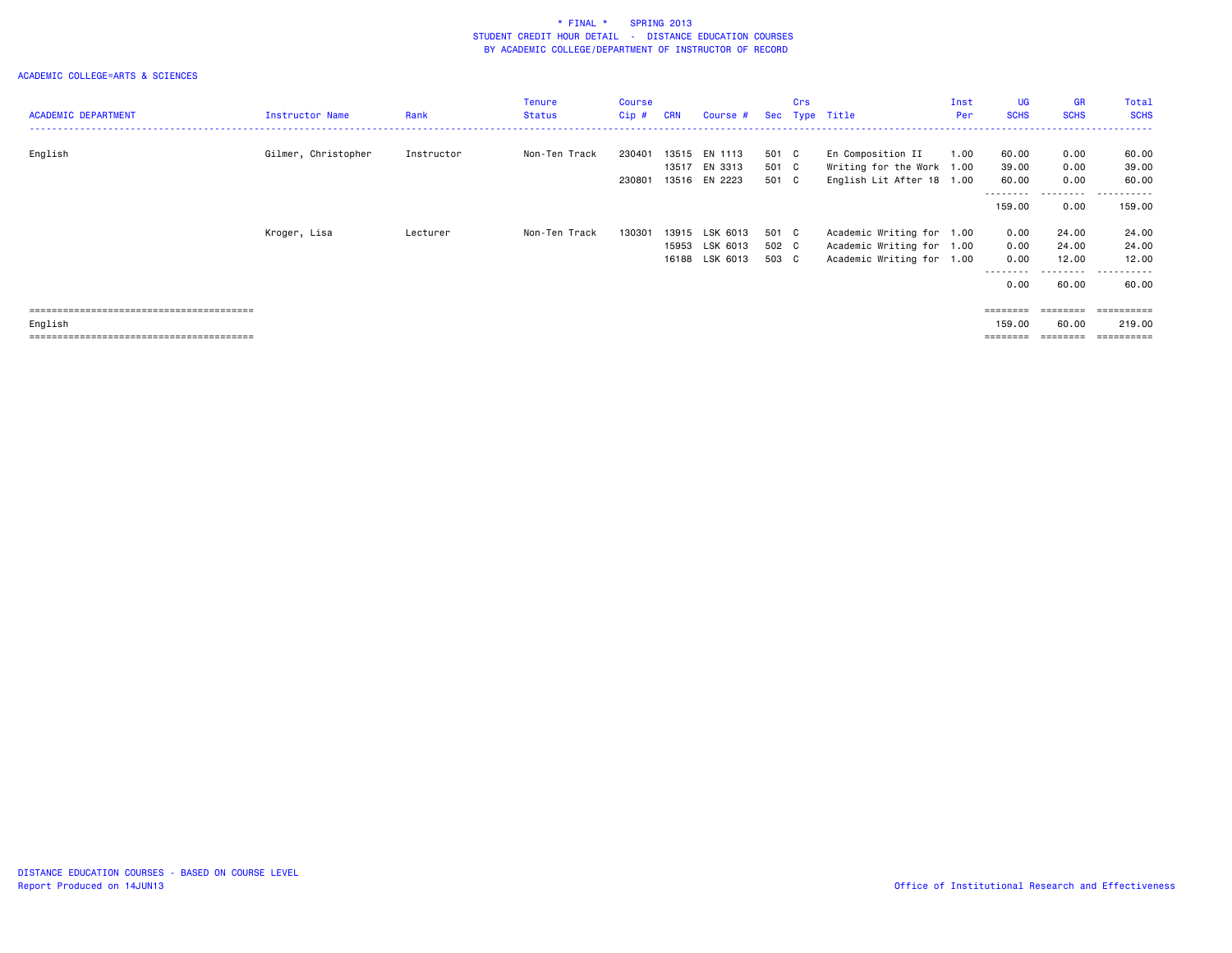|                            |                  |                               | <b>Tenure</b> | <b>Course</b> |              |                      |       | Crs |                           | Inst | <b>UG</b>                                                                                                                                                                      | <b>GR</b>              | Total                                                                                                                                                         |
|----------------------------|------------------|-------------------------------|---------------|---------------|--------------|----------------------|-------|-----|---------------------------|------|--------------------------------------------------------------------------------------------------------------------------------------------------------------------------------|------------------------|---------------------------------------------------------------------------------------------------------------------------------------------------------------|
| <b>ACADEMIC DEPARTMENT</b> | Instructor Name  | Rank                          | <b>Status</b> | Cip#          | <b>CRN</b>   | Course               |       |     | Sec Type Title            | Per  | <b>SCHS</b>                                                                                                                                                                    | <b>SCHS</b>            | <b>SCHS</b>                                                                                                                                                   |
| Geosciences                | Brown, Michael   | Associate Professor Tenured   |               | 450701        |              | 14614 GR 6753        | 501 C |     | Satellite & Radar Me 0.60 |      | 0.00                                                                                                                                                                           | 41.40                  | 41.40                                                                                                                                                         |
|                            |                  |                               |               |               |              |                      |       |     |                           |      | $\sim$ $\sim$<br>.<br>0.00                                                                                                                                                     | $\frac{1}{2}$<br>41.40 | .<br>41.40                                                                                                                                                    |
|                            | Carter, William  | Lecturer                      | Non-Ten Track |               |              | 400401 13612 GR 8613 | 501 C |     | Hydrometeorology          | 0.40 | 0.00                                                                                                                                                                           | 30.00                  | 30.00                                                                                                                                                         |
|                            |                  |                               |               |               | 13613        | GR 8613              | 502 C |     | Hydrometeorology          | 0.40 | 0.00                                                                                                                                                                           | 24.00                  | 24.00                                                                                                                                                         |
|                            |                  |                               |               | 400404        | 14615        | GR 8133              | 501 C |     | Foundations Forecast 0.40 |      | 0.00                                                                                                                                                                           | 38.40                  | 38.40                                                                                                                                                         |
|                            |                  |                               |               |               | 450701 13597 | GR 4640              | 501 E |     | Met Internship            | 1.00 | 15.00                                                                                                                                                                          | 0.00                   | 15.00                                                                                                                                                         |
|                            |                  |                               |               |               | 15864        | GR 8990              | 501 C |     | Special Topic In GR       | 0.40 | 0.00                                                                                                                                                                           | 30.00                  | 30.00                                                                                                                                                         |
|                            |                  |                               |               |               |              |                      |       |     |                           |      | $\sim$ $\sim$<br>$\frac{1}{2} \left( \frac{1}{2} \right) \left( \frac{1}{2} \right) \left( \frac{1}{2} \right) \left( \frac{1}{2} \right) \left( \frac{1}{2} \right)$<br>15.00 | 122.40                 | $\sim$ $\sim$ $\sim$ $\sim$ $\sim$<br>137.40                                                                                                                  |
|                            | Clary, Renee     | Associate Professor Ten Track |               | 400601        | 14618        | GG 8313              | 501 C |     | History of Life           | 1.00 | 0.00                                                                                                                                                                           | 18.00                  | 18.00                                                                                                                                                         |
|                            |                  |                               |               |               | 14619        | GG 8733              | 501 C |     | Geology of North Ame 1.00 |      | 0.00                                                                                                                                                                           | 51.00                  | 51.00                                                                                                                                                         |
|                            |                  |                               |               |               | 14620        | GG 8000              | 501 D |     | Research / Thesis         | 1.00 | 0.00<br>$\sim$ $\sim$<br>.                                                                                                                                                     | 5.00<br>.              | 5.00<br>.                                                                                                                                                     |
|                            |                  |                               |               |               |              |                      |       |     |                           |      | 0.00                                                                                                                                                                           | 74.00                  | 74.00                                                                                                                                                         |
|                            | Cooke, William   | Associate Professor Tenured   |               | 450701        | 13589        | GR 4313              | 501 B |     | Advanced GIS              | 0.10 | 0.60                                                                                                                                                                           | 0.00                   | 0.60                                                                                                                                                          |
|                            |                  |                               |               |               | 13603        | GR 6313              | 501 B |     | Advanced GIS              | 0.10 | 0.00<br>.                                                                                                                                                                      | 4.80<br>.              | 4.80<br>.                                                                                                                                                     |
|                            |                  |                               |               |               |              |                      |       |     |                           |      | 0.60                                                                                                                                                                           | 4.80                   | 5.40                                                                                                                                                          |
|                            | Dixon, Paul      | Associate Professor Tenured   |               | 400404        |              | 14615 GR 8133        | 501 C |     | Foundations Forecast 0.60 |      | 0.00                                                                                                                                                                           | 57.60                  | 57.60<br>$\frac{1}{2} \left( \frac{1}{2} \right) \left( \frac{1}{2} \right) \left( \frac{1}{2} \right) \left( \frac{1}{2} \right) \left( \frac{1}{2} \right)$ |
|                            |                  |                               |               |               |              |                      |       |     |                           |      | $\sim$ $\sim$<br>0.00                                                                                                                                                          | 57.60                  | 57.60                                                                                                                                                         |
|                            | Dyer, Jamie      | Associate Professor Tenured   |               | 400401        | 13612        | GR 8613              | 501 C |     | Hydrometeorology          | 0.60 | 0.00                                                                                                                                                                           | 45.00                  | 45.00                                                                                                                                                         |
|                            |                  |                               |               |               | 13613        | GR 8613              | 502 C |     | Hydrometeorology          | 0.60 | 0.00                                                                                                                                                                           | 36.00                  | 36.00                                                                                                                                                         |
|                            |                  |                               |               | 450701        | 13605        | GR 6823              | 501   | C   | Dynamic Meteorolgy I 0.60 |      | 0.00                                                                                                                                                                           | 12.60                  | 12.60                                                                                                                                                         |
|                            |                  |                               |               |               | 15864        | GR 8990              | 501 C |     | Special Topic In GR       | 0.60 | 0.00<br>a al<br>.                                                                                                                                                              | 45.00<br>.             | 45.00<br>.                                                                                                                                                    |
|                            |                  |                               |               |               |              |                      |       |     |                           |      | 0.00                                                                                                                                                                           | 138.60                 | 138.60                                                                                                                                                        |
|                            | Gillham, Douglas | Instructor                    | Non-Ten Track | 450701        | 13606        | GR 8123              | 501 B |     | Met II: Fore and St 1.00  |      | 0.00                                                                                                                                                                           | 72.00                  | 72.00                                                                                                                                                         |
|                            |                  |                               |               |               | 13607        | GR 8123              | 502 B |     | Met II: Fore and St 1.00  |      | 0.00                                                                                                                                                                           | 72.00                  | 72.00                                                                                                                                                         |
|                            |                  |                               |               |               | 13608        | GR 8123              | 503 B |     | Met II: Fore and St 1.00  |      | 0.00                                                                                                                                                                           | 42.00                  | 42.00                                                                                                                                                         |
|                            |                  |                               |               |               | 13609        | GR 8553              | 501 S |     | Research Methods in       | 0.60 | 0.00                                                                                                                                                                           | 45.00                  | 45.00                                                                                                                                                         |
|                            |                  |                               |               |               | 13610        | GR 8553              | 502 S |     | Research Methods in       | 0.60 | 0.00                                                                                                                                                                           | 25.20                  | 25.20                                                                                                                                                         |
|                            |                  |                               |               |               | 13611        | GR 8553              | 503 S |     | Research Methods in       | 0.60 | 0.00                                                                                                                                                                           | 14.40                  | 14.40                                                                                                                                                         |
|                            |                  |                               |               |               |              | 16018 GR 4640        | 502 E |     | Met Internship            | 1.00 | 1.00<br>.                                                                                                                                                                      | 0.00<br>$    -$        | 1.00<br>.                                                                                                                                                     |
|                            |                  |                               |               |               |              |                      |       |     |                           |      | 1.00                                                                                                                                                                           | 270.60                 | 271.60                                                                                                                                                        |
|                            | Grala, Katarzyna | Non-Faculty                   | Non-Faculty   | 450701        | 13589        | GR 4313              | 501 B |     | Advanced GIS              | 0.90 | 5.40                                                                                                                                                                           | 0.00                   | 5.40                                                                                                                                                          |
|                            |                  |                               |               |               |              | 13603 GR 6313        | 501 B |     | Advanced GIS              | 0.90 | 0.00<br>.                                                                                                                                                                      | 43.20<br>$- - - - -$   | 43.20<br>.                                                                                                                                                    |
|                            |                  |                               |               |               |              |                      |       |     |                           |      | 5.40                                                                                                                                                                           | 43.20                  | 48.60                                                                                                                                                         |
|                            | Haby, Jeffrey    | Lecturer                      | Non-Ten Track | 400601        | 13577        | GG 3613              | 501 C |     | Water Resources           | 1.00 | 117.00                                                                                                                                                                         | 0.00                   | 117.00                                                                                                                                                        |
|                            |                  |                               |               |               | 13578        | GG 3613              | 502 C |     | Water Resources           | 1.00 | 81.00                                                                                                                                                                          | 0.00                   | 81.00                                                                                                                                                         |
|                            |                  |                               |               |               | 13579        | GG 3613              | 503 C |     | Water Resources           | 1.00 | 27.00                                                                                                                                                                          | 0.00                   | 27.00                                                                                                                                                         |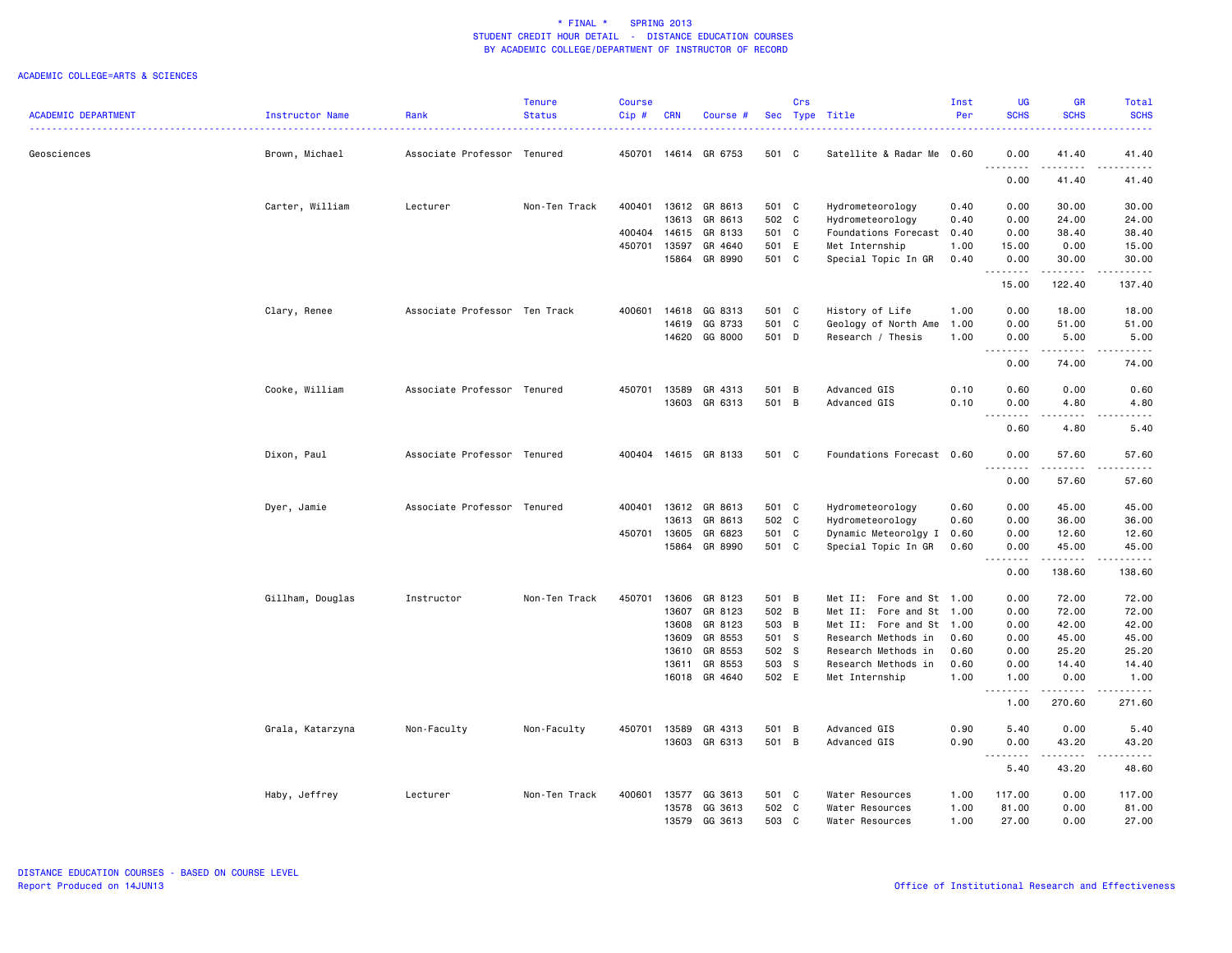| <b>SCHS</b><br><b>ACADEMIC DEPARTMENT</b><br><b>Status</b><br>Cip#<br>Sec Type Title<br>Per<br><b>SCHS</b><br><b>SCHS</b><br>Instructor Name<br>Rank<br><b>CRN</b><br>Course #<br>د د د د د<br>.<br><b></b><br>. <u>.</u> .<br>225.00<br>0.00<br>225.00<br>Haney, Christa<br>13614<br>GR 8833<br>Weather & Society<br>27.60<br>Geosciences<br>Instructor<br>Non-Ten Track<br>400401<br>501 C<br>0.40<br>0.00<br>27.60<br>13615<br>GR 8833<br>502 C<br>Weather & Society<br>0.40<br>0.00<br>20,40<br>20.40<br>13616<br>GR 8833<br>503 C<br>Weather & Society<br>6.00<br>0.40<br>0.00<br>6.00<br>450701 13594<br>GR 4603<br>501 C<br>126.00<br>Climatology<br>1.00<br>126.00<br>0.00<br>13595<br>GR 4603<br>502 C<br>0.00<br>123.00<br>Climatology<br>1.00<br>123.00<br>GR 8553<br>501 S<br>30.00<br>13609<br>0.40<br>0.00<br>30.00<br>Research Methods in<br>502 S<br>13610<br>GR 8553<br>16.80<br>Research Methods in<br>0.40<br>0.00<br>16.80<br>503 S<br>GR 8553<br>13611<br>Research Methods in<br>0.40<br>0.00<br>9.60<br>9.60<br>.<br>.<br>.<br>249.00<br>110.40<br>359.40<br>13599<br>GR 4823<br>0.00<br>9.00<br>Keeney, David<br>Instructor<br>Non-Ten Track<br>450701<br>501 C<br>Dynamic Meteorology<br>9.00<br>1.00<br>13605<br>GR 6823<br>501 C<br>Dynamic Meteorolgy I 0.40<br>0.00<br>8.40<br>8.40<br>14609<br>GR 4753<br>501 C<br>Satellite & Radar Me 1.00<br>0.00<br>114.00<br>114.00<br>14610<br>GR 4753<br>502 C<br>Satellite & Radar Me<br>78.00<br>0.00<br>78.00<br>1.00<br>14614 GR 6753<br>501 C<br>Satellite & Radar Me 0.40<br>27.60<br>0.00<br>27.60<br>.<br>.<br>.<br>36.00<br>237.00<br>201.00<br>GG 6103<br>GeologyI Processes & 0.40<br>McNeal, Karen<br>Associate Professor Ten Track<br>400601<br>14611<br>501 C<br>0.00<br>27.60<br>27.60<br>GG 6103<br>502 C<br>14612<br>GeologyI Processes & 0.40<br>0.00<br>26.40<br>26.40<br>GG 6103<br>503 C<br>14613<br>GeologyI Processes & 0.40<br>0.00<br>10.80<br>10.80<br>.<br>. <b>.</b><br>$- - - - -$<br>64.80<br>0.00<br>64.80<br>Moe Hoffman, Amy<br>Non-Ten Track<br>400601<br>13575<br>GG 1111<br>501 L<br>Earth Science I Lab<br>1.00<br>38.00<br>0.00<br>38.00<br>Instructor<br>13576 GG 1113<br>501 C<br>Survey Earth Sci I<br>1.00<br>117.00<br>0.00<br>117.00<br>.<br>$- - - - -$<br>1.1.1.1.1<br>155.00<br>0.00<br>155.00<br>0.60<br>Tenured<br>400601 13584 GG 8613<br>501 C<br>34.20<br>34.20<br>Mylroie, John<br>Professor<br>Hydrology<br>0.00<br>.<br>$\frac{1}{2}$<br>0.00<br>34.20<br>34.20<br>Nagel, Athena<br>Instructor<br>Non-Ten Track<br>400601 14611<br>GG 6103<br>501 C<br>GeologyI Processes & 0.60<br>0.00<br>41.40<br>41.40<br>GG 6103<br>502 C<br>14612<br>GeologyI Processes & 0.60<br>0.00<br>39.60<br>39.60<br>GG 6103<br>503 C<br>14613<br>GeologyI Processes & 0.60<br>0.00<br>16.20<br>16.20<br>.<br><b>.</b><br>.<br>97.20<br>97.20<br>0.00<br>Nordstrom, Gregory<br>Lecturer<br>Non-Ten Track<br>450701<br>13591<br>GR 4443<br>501 C<br>Weather Prediction I 1.00<br>120.00<br>0.00<br>120.00<br>13592<br>GR 4443<br>502 C<br>Weather Prediction I 1.00<br>75.00<br>0.00<br>75.00<br>13600<br>GR 4923<br>501 C<br>1.00<br>120.00<br>0.00<br>120.00<br>Severe Weather<br>13601<br>GR 4923<br>502 C<br>57.00<br>Severe Weather<br>1.00<br>0.00<br>57.00<br>.<br>$- - - - -$<br>------<br>372.00<br>0.00<br>372.00<br>Sherman-Morris, Kathlee Assistant Professor Ten Track<br>400401 13614<br>GR 8833<br>501 C<br>Weather & Society<br>0.60<br>0.00<br>41.40<br>41.40<br>13615<br>GR 8833<br>502 C<br>Weather & Society<br>0.60<br>0.00<br>30.60<br>30.60<br>GR 8833<br>503 C<br>13616<br>Weather & Society<br>0.60<br>0.00<br>9.00<br>9.00<br>501 D<br>450701<br>14621<br>GR 8000<br>1.00<br>0.00<br>1.00<br>1.00<br>Research / Thesis |  | <b>Tenure</b> | <b>Course</b> |  | Crs | Inst | <b>UG</b> | <b>GR</b> | Total |
|----------------------------------------------------------------------------------------------------------------------------------------------------------------------------------------------------------------------------------------------------------------------------------------------------------------------------------------------------------------------------------------------------------------------------------------------------------------------------------------------------------------------------------------------------------------------------------------------------------------------------------------------------------------------------------------------------------------------------------------------------------------------------------------------------------------------------------------------------------------------------------------------------------------------------------------------------------------------------------------------------------------------------------------------------------------------------------------------------------------------------------------------------------------------------------------------------------------------------------------------------------------------------------------------------------------------------------------------------------------------------------------------------------------------------------------------------------------------------------------------------------------------------------------------------------------------------------------------------------------------------------------------------------------------------------------------------------------------------------------------------------------------------------------------------------------------------------------------------------------------------------------------------------------------------------------------------------------------------------------------------------------------------------------------------------------------------------------------------------------------------------------------------------------------------------------------------------------------------------------------------------------------------------------------------------------------------------------------------------------------------------------------------------------------------------------------------------------------------------------------------------------------------------------------------------------------------------------------------------------------------------------------------------------------------------------------------------------------------------------------------------------------------------------------------------------------------------------------------------------------------------------------------------------------------------------------------------------------------------------------------------------------------------------------------------------------------------------------------------------------------------------------------------------------------------------------------------------------------------------------------------------------------------------------------------------------------------------------------------------------------------------------------------------------------------------------------------------------------------------------------------------------------------------------------------------------------------------------------------------------------------------------------------------------------------------------------------------------------------------------------------|--|---------------|---------------|--|-----|------|-----------|-----------|-------|
|                                                                                                                                                                                                                                                                                                                                                                                                                                                                                                                                                                                                                                                                                                                                                                                                                                                                                                                                                                                                                                                                                                                                                                                                                                                                                                                                                                                                                                                                                                                                                                                                                                                                                                                                                                                                                                                                                                                                                                                                                                                                                                                                                                                                                                                                                                                                                                                                                                                                                                                                                                                                                                                                                                                                                                                                                                                                                                                                                                                                                                                                                                                                                                                                                                                                                                                                                                                                                                                                                                                                                                                                                                                                                                                                                          |  |               |               |  |     |      |           |           |       |
|                                                                                                                                                                                                                                                                                                                                                                                                                                                                                                                                                                                                                                                                                                                                                                                                                                                                                                                                                                                                                                                                                                                                                                                                                                                                                                                                                                                                                                                                                                                                                                                                                                                                                                                                                                                                                                                                                                                                                                                                                                                                                                                                                                                                                                                                                                                                                                                                                                                                                                                                                                                                                                                                                                                                                                                                                                                                                                                                                                                                                                                                                                                                                                                                                                                                                                                                                                                                                                                                                                                                                                                                                                                                                                                                                          |  |               |               |  |     |      |           |           |       |
|                                                                                                                                                                                                                                                                                                                                                                                                                                                                                                                                                                                                                                                                                                                                                                                                                                                                                                                                                                                                                                                                                                                                                                                                                                                                                                                                                                                                                                                                                                                                                                                                                                                                                                                                                                                                                                                                                                                                                                                                                                                                                                                                                                                                                                                                                                                                                                                                                                                                                                                                                                                                                                                                                                                                                                                                                                                                                                                                                                                                                                                                                                                                                                                                                                                                                                                                                                                                                                                                                                                                                                                                                                                                                                                                                          |  |               |               |  |     |      |           |           |       |
|                                                                                                                                                                                                                                                                                                                                                                                                                                                                                                                                                                                                                                                                                                                                                                                                                                                                                                                                                                                                                                                                                                                                                                                                                                                                                                                                                                                                                                                                                                                                                                                                                                                                                                                                                                                                                                                                                                                                                                                                                                                                                                                                                                                                                                                                                                                                                                                                                                                                                                                                                                                                                                                                                                                                                                                                                                                                                                                                                                                                                                                                                                                                                                                                                                                                                                                                                                                                                                                                                                                                                                                                                                                                                                                                                          |  |               |               |  |     |      |           |           |       |
|                                                                                                                                                                                                                                                                                                                                                                                                                                                                                                                                                                                                                                                                                                                                                                                                                                                                                                                                                                                                                                                                                                                                                                                                                                                                                                                                                                                                                                                                                                                                                                                                                                                                                                                                                                                                                                                                                                                                                                                                                                                                                                                                                                                                                                                                                                                                                                                                                                                                                                                                                                                                                                                                                                                                                                                                                                                                                                                                                                                                                                                                                                                                                                                                                                                                                                                                                                                                                                                                                                                                                                                                                                                                                                                                                          |  |               |               |  |     |      |           |           |       |
|                                                                                                                                                                                                                                                                                                                                                                                                                                                                                                                                                                                                                                                                                                                                                                                                                                                                                                                                                                                                                                                                                                                                                                                                                                                                                                                                                                                                                                                                                                                                                                                                                                                                                                                                                                                                                                                                                                                                                                                                                                                                                                                                                                                                                                                                                                                                                                                                                                                                                                                                                                                                                                                                                                                                                                                                                                                                                                                                                                                                                                                                                                                                                                                                                                                                                                                                                                                                                                                                                                                                                                                                                                                                                                                                                          |  |               |               |  |     |      |           |           |       |
|                                                                                                                                                                                                                                                                                                                                                                                                                                                                                                                                                                                                                                                                                                                                                                                                                                                                                                                                                                                                                                                                                                                                                                                                                                                                                                                                                                                                                                                                                                                                                                                                                                                                                                                                                                                                                                                                                                                                                                                                                                                                                                                                                                                                                                                                                                                                                                                                                                                                                                                                                                                                                                                                                                                                                                                                                                                                                                                                                                                                                                                                                                                                                                                                                                                                                                                                                                                                                                                                                                                                                                                                                                                                                                                                                          |  |               |               |  |     |      |           |           |       |
|                                                                                                                                                                                                                                                                                                                                                                                                                                                                                                                                                                                                                                                                                                                                                                                                                                                                                                                                                                                                                                                                                                                                                                                                                                                                                                                                                                                                                                                                                                                                                                                                                                                                                                                                                                                                                                                                                                                                                                                                                                                                                                                                                                                                                                                                                                                                                                                                                                                                                                                                                                                                                                                                                                                                                                                                                                                                                                                                                                                                                                                                                                                                                                                                                                                                                                                                                                                                                                                                                                                                                                                                                                                                                                                                                          |  |               |               |  |     |      |           |           |       |
|                                                                                                                                                                                                                                                                                                                                                                                                                                                                                                                                                                                                                                                                                                                                                                                                                                                                                                                                                                                                                                                                                                                                                                                                                                                                                                                                                                                                                                                                                                                                                                                                                                                                                                                                                                                                                                                                                                                                                                                                                                                                                                                                                                                                                                                                                                                                                                                                                                                                                                                                                                                                                                                                                                                                                                                                                                                                                                                                                                                                                                                                                                                                                                                                                                                                                                                                                                                                                                                                                                                                                                                                                                                                                                                                                          |  |               |               |  |     |      |           |           |       |
|                                                                                                                                                                                                                                                                                                                                                                                                                                                                                                                                                                                                                                                                                                                                                                                                                                                                                                                                                                                                                                                                                                                                                                                                                                                                                                                                                                                                                                                                                                                                                                                                                                                                                                                                                                                                                                                                                                                                                                                                                                                                                                                                                                                                                                                                                                                                                                                                                                                                                                                                                                                                                                                                                                                                                                                                                                                                                                                                                                                                                                                                                                                                                                                                                                                                                                                                                                                                                                                                                                                                                                                                                                                                                                                                                          |  |               |               |  |     |      |           |           |       |
|                                                                                                                                                                                                                                                                                                                                                                                                                                                                                                                                                                                                                                                                                                                                                                                                                                                                                                                                                                                                                                                                                                                                                                                                                                                                                                                                                                                                                                                                                                                                                                                                                                                                                                                                                                                                                                                                                                                                                                                                                                                                                                                                                                                                                                                                                                                                                                                                                                                                                                                                                                                                                                                                                                                                                                                                                                                                                                                                                                                                                                                                                                                                                                                                                                                                                                                                                                                                                                                                                                                                                                                                                                                                                                                                                          |  |               |               |  |     |      |           |           |       |
|                                                                                                                                                                                                                                                                                                                                                                                                                                                                                                                                                                                                                                                                                                                                                                                                                                                                                                                                                                                                                                                                                                                                                                                                                                                                                                                                                                                                                                                                                                                                                                                                                                                                                                                                                                                                                                                                                                                                                                                                                                                                                                                                                                                                                                                                                                                                                                                                                                                                                                                                                                                                                                                                                                                                                                                                                                                                                                                                                                                                                                                                                                                                                                                                                                                                                                                                                                                                                                                                                                                                                                                                                                                                                                                                                          |  |               |               |  |     |      |           |           |       |
|                                                                                                                                                                                                                                                                                                                                                                                                                                                                                                                                                                                                                                                                                                                                                                                                                                                                                                                                                                                                                                                                                                                                                                                                                                                                                                                                                                                                                                                                                                                                                                                                                                                                                                                                                                                                                                                                                                                                                                                                                                                                                                                                                                                                                                                                                                                                                                                                                                                                                                                                                                                                                                                                                                                                                                                                                                                                                                                                                                                                                                                                                                                                                                                                                                                                                                                                                                                                                                                                                                                                                                                                                                                                                                                                                          |  |               |               |  |     |      |           |           |       |
|                                                                                                                                                                                                                                                                                                                                                                                                                                                                                                                                                                                                                                                                                                                                                                                                                                                                                                                                                                                                                                                                                                                                                                                                                                                                                                                                                                                                                                                                                                                                                                                                                                                                                                                                                                                                                                                                                                                                                                                                                                                                                                                                                                                                                                                                                                                                                                                                                                                                                                                                                                                                                                                                                                                                                                                                                                                                                                                                                                                                                                                                                                                                                                                                                                                                                                                                                                                                                                                                                                                                                                                                                                                                                                                                                          |  |               |               |  |     |      |           |           |       |
|                                                                                                                                                                                                                                                                                                                                                                                                                                                                                                                                                                                                                                                                                                                                                                                                                                                                                                                                                                                                                                                                                                                                                                                                                                                                                                                                                                                                                                                                                                                                                                                                                                                                                                                                                                                                                                                                                                                                                                                                                                                                                                                                                                                                                                                                                                                                                                                                                                                                                                                                                                                                                                                                                                                                                                                                                                                                                                                                                                                                                                                                                                                                                                                                                                                                                                                                                                                                                                                                                                                                                                                                                                                                                                                                                          |  |               |               |  |     |      |           |           |       |
|                                                                                                                                                                                                                                                                                                                                                                                                                                                                                                                                                                                                                                                                                                                                                                                                                                                                                                                                                                                                                                                                                                                                                                                                                                                                                                                                                                                                                                                                                                                                                                                                                                                                                                                                                                                                                                                                                                                                                                                                                                                                                                                                                                                                                                                                                                                                                                                                                                                                                                                                                                                                                                                                                                                                                                                                                                                                                                                                                                                                                                                                                                                                                                                                                                                                                                                                                                                                                                                                                                                                                                                                                                                                                                                                                          |  |               |               |  |     |      |           |           |       |
|                                                                                                                                                                                                                                                                                                                                                                                                                                                                                                                                                                                                                                                                                                                                                                                                                                                                                                                                                                                                                                                                                                                                                                                                                                                                                                                                                                                                                                                                                                                                                                                                                                                                                                                                                                                                                                                                                                                                                                                                                                                                                                                                                                                                                                                                                                                                                                                                                                                                                                                                                                                                                                                                                                                                                                                                                                                                                                                                                                                                                                                                                                                                                                                                                                                                                                                                                                                                                                                                                                                                                                                                                                                                                                                                                          |  |               |               |  |     |      |           |           |       |
|                                                                                                                                                                                                                                                                                                                                                                                                                                                                                                                                                                                                                                                                                                                                                                                                                                                                                                                                                                                                                                                                                                                                                                                                                                                                                                                                                                                                                                                                                                                                                                                                                                                                                                                                                                                                                                                                                                                                                                                                                                                                                                                                                                                                                                                                                                                                                                                                                                                                                                                                                                                                                                                                                                                                                                                                                                                                                                                                                                                                                                                                                                                                                                                                                                                                                                                                                                                                                                                                                                                                                                                                                                                                                                                                                          |  |               |               |  |     |      |           |           |       |
|                                                                                                                                                                                                                                                                                                                                                                                                                                                                                                                                                                                                                                                                                                                                                                                                                                                                                                                                                                                                                                                                                                                                                                                                                                                                                                                                                                                                                                                                                                                                                                                                                                                                                                                                                                                                                                                                                                                                                                                                                                                                                                                                                                                                                                                                                                                                                                                                                                                                                                                                                                                                                                                                                                                                                                                                                                                                                                                                                                                                                                                                                                                                                                                                                                                                                                                                                                                                                                                                                                                                                                                                                                                                                                                                                          |  |               |               |  |     |      |           |           |       |
|                                                                                                                                                                                                                                                                                                                                                                                                                                                                                                                                                                                                                                                                                                                                                                                                                                                                                                                                                                                                                                                                                                                                                                                                                                                                                                                                                                                                                                                                                                                                                                                                                                                                                                                                                                                                                                                                                                                                                                                                                                                                                                                                                                                                                                                                                                                                                                                                                                                                                                                                                                                                                                                                                                                                                                                                                                                                                                                                                                                                                                                                                                                                                                                                                                                                                                                                                                                                                                                                                                                                                                                                                                                                                                                                                          |  |               |               |  |     |      |           |           |       |
|                                                                                                                                                                                                                                                                                                                                                                                                                                                                                                                                                                                                                                                                                                                                                                                                                                                                                                                                                                                                                                                                                                                                                                                                                                                                                                                                                                                                                                                                                                                                                                                                                                                                                                                                                                                                                                                                                                                                                                                                                                                                                                                                                                                                                                                                                                                                                                                                                                                                                                                                                                                                                                                                                                                                                                                                                                                                                                                                                                                                                                                                                                                                                                                                                                                                                                                                                                                                                                                                                                                                                                                                                                                                                                                                                          |  |               |               |  |     |      |           |           |       |
|                                                                                                                                                                                                                                                                                                                                                                                                                                                                                                                                                                                                                                                                                                                                                                                                                                                                                                                                                                                                                                                                                                                                                                                                                                                                                                                                                                                                                                                                                                                                                                                                                                                                                                                                                                                                                                                                                                                                                                                                                                                                                                                                                                                                                                                                                                                                                                                                                                                                                                                                                                                                                                                                                                                                                                                                                                                                                                                                                                                                                                                                                                                                                                                                                                                                                                                                                                                                                                                                                                                                                                                                                                                                                                                                                          |  |               |               |  |     |      |           |           |       |
|                                                                                                                                                                                                                                                                                                                                                                                                                                                                                                                                                                                                                                                                                                                                                                                                                                                                                                                                                                                                                                                                                                                                                                                                                                                                                                                                                                                                                                                                                                                                                                                                                                                                                                                                                                                                                                                                                                                                                                                                                                                                                                                                                                                                                                                                                                                                                                                                                                                                                                                                                                                                                                                                                                                                                                                                                                                                                                                                                                                                                                                                                                                                                                                                                                                                                                                                                                                                                                                                                                                                                                                                                                                                                                                                                          |  |               |               |  |     |      |           |           |       |
|                                                                                                                                                                                                                                                                                                                                                                                                                                                                                                                                                                                                                                                                                                                                                                                                                                                                                                                                                                                                                                                                                                                                                                                                                                                                                                                                                                                                                                                                                                                                                                                                                                                                                                                                                                                                                                                                                                                                                                                                                                                                                                                                                                                                                                                                                                                                                                                                                                                                                                                                                                                                                                                                                                                                                                                                                                                                                                                                                                                                                                                                                                                                                                                                                                                                                                                                                                                                                                                                                                                                                                                                                                                                                                                                                          |  |               |               |  |     |      |           |           |       |
|                                                                                                                                                                                                                                                                                                                                                                                                                                                                                                                                                                                                                                                                                                                                                                                                                                                                                                                                                                                                                                                                                                                                                                                                                                                                                                                                                                                                                                                                                                                                                                                                                                                                                                                                                                                                                                                                                                                                                                                                                                                                                                                                                                                                                                                                                                                                                                                                                                                                                                                                                                                                                                                                                                                                                                                                                                                                                                                                                                                                                                                                                                                                                                                                                                                                                                                                                                                                                                                                                                                                                                                                                                                                                                                                                          |  |               |               |  |     |      |           |           |       |
|                                                                                                                                                                                                                                                                                                                                                                                                                                                                                                                                                                                                                                                                                                                                                                                                                                                                                                                                                                                                                                                                                                                                                                                                                                                                                                                                                                                                                                                                                                                                                                                                                                                                                                                                                                                                                                                                                                                                                                                                                                                                                                                                                                                                                                                                                                                                                                                                                                                                                                                                                                                                                                                                                                                                                                                                                                                                                                                                                                                                                                                                                                                                                                                                                                                                                                                                                                                                                                                                                                                                                                                                                                                                                                                                                          |  |               |               |  |     |      |           |           |       |
|                                                                                                                                                                                                                                                                                                                                                                                                                                                                                                                                                                                                                                                                                                                                                                                                                                                                                                                                                                                                                                                                                                                                                                                                                                                                                                                                                                                                                                                                                                                                                                                                                                                                                                                                                                                                                                                                                                                                                                                                                                                                                                                                                                                                                                                                                                                                                                                                                                                                                                                                                                                                                                                                                                                                                                                                                                                                                                                                                                                                                                                                                                                                                                                                                                                                                                                                                                                                                                                                                                                                                                                                                                                                                                                                                          |  |               |               |  |     |      |           |           |       |
|                                                                                                                                                                                                                                                                                                                                                                                                                                                                                                                                                                                                                                                                                                                                                                                                                                                                                                                                                                                                                                                                                                                                                                                                                                                                                                                                                                                                                                                                                                                                                                                                                                                                                                                                                                                                                                                                                                                                                                                                                                                                                                                                                                                                                                                                                                                                                                                                                                                                                                                                                                                                                                                                                                                                                                                                                                                                                                                                                                                                                                                                                                                                                                                                                                                                                                                                                                                                                                                                                                                                                                                                                                                                                                                                                          |  |               |               |  |     |      |           |           |       |
|                                                                                                                                                                                                                                                                                                                                                                                                                                                                                                                                                                                                                                                                                                                                                                                                                                                                                                                                                                                                                                                                                                                                                                                                                                                                                                                                                                                                                                                                                                                                                                                                                                                                                                                                                                                                                                                                                                                                                                                                                                                                                                                                                                                                                                                                                                                                                                                                                                                                                                                                                                                                                                                                                                                                                                                                                                                                                                                                                                                                                                                                                                                                                                                                                                                                                                                                                                                                                                                                                                                                                                                                                                                                                                                                                          |  |               |               |  |     |      |           |           |       |
|                                                                                                                                                                                                                                                                                                                                                                                                                                                                                                                                                                                                                                                                                                                                                                                                                                                                                                                                                                                                                                                                                                                                                                                                                                                                                                                                                                                                                                                                                                                                                                                                                                                                                                                                                                                                                                                                                                                                                                                                                                                                                                                                                                                                                                                                                                                                                                                                                                                                                                                                                                                                                                                                                                                                                                                                                                                                                                                                                                                                                                                                                                                                                                                                                                                                                                                                                                                                                                                                                                                                                                                                                                                                                                                                                          |  |               |               |  |     |      |           |           |       |
|                                                                                                                                                                                                                                                                                                                                                                                                                                                                                                                                                                                                                                                                                                                                                                                                                                                                                                                                                                                                                                                                                                                                                                                                                                                                                                                                                                                                                                                                                                                                                                                                                                                                                                                                                                                                                                                                                                                                                                                                                                                                                                                                                                                                                                                                                                                                                                                                                                                                                                                                                                                                                                                                                                                                                                                                                                                                                                                                                                                                                                                                                                                                                                                                                                                                                                                                                                                                                                                                                                                                                                                                                                                                                                                                                          |  |               |               |  |     |      |           |           |       |
|                                                                                                                                                                                                                                                                                                                                                                                                                                                                                                                                                                                                                                                                                                                                                                                                                                                                                                                                                                                                                                                                                                                                                                                                                                                                                                                                                                                                                                                                                                                                                                                                                                                                                                                                                                                                                                                                                                                                                                                                                                                                                                                                                                                                                                                                                                                                                                                                                                                                                                                                                                                                                                                                                                                                                                                                                                                                                                                                                                                                                                                                                                                                                                                                                                                                                                                                                                                                                                                                                                                                                                                                                                                                                                                                                          |  |               |               |  |     |      |           |           |       |
|                                                                                                                                                                                                                                                                                                                                                                                                                                                                                                                                                                                                                                                                                                                                                                                                                                                                                                                                                                                                                                                                                                                                                                                                                                                                                                                                                                                                                                                                                                                                                                                                                                                                                                                                                                                                                                                                                                                                                                                                                                                                                                                                                                                                                                                                                                                                                                                                                                                                                                                                                                                                                                                                                                                                                                                                                                                                                                                                                                                                                                                                                                                                                                                                                                                                                                                                                                                                                                                                                                                                                                                                                                                                                                                                                          |  |               |               |  |     |      |           |           |       |
|                                                                                                                                                                                                                                                                                                                                                                                                                                                                                                                                                                                                                                                                                                                                                                                                                                                                                                                                                                                                                                                                                                                                                                                                                                                                                                                                                                                                                                                                                                                                                                                                                                                                                                                                                                                                                                                                                                                                                                                                                                                                                                                                                                                                                                                                                                                                                                                                                                                                                                                                                                                                                                                                                                                                                                                                                                                                                                                                                                                                                                                                                                                                                                                                                                                                                                                                                                                                                                                                                                                                                                                                                                                                                                                                                          |  |               |               |  |     |      |           |           |       |
|                                                                                                                                                                                                                                                                                                                                                                                                                                                                                                                                                                                                                                                                                                                                                                                                                                                                                                                                                                                                                                                                                                                                                                                                                                                                                                                                                                                                                                                                                                                                                                                                                                                                                                                                                                                                                                                                                                                                                                                                                                                                                                                                                                                                                                                                                                                                                                                                                                                                                                                                                                                                                                                                                                                                                                                                                                                                                                                                                                                                                                                                                                                                                                                                                                                                                                                                                                                                                                                                                                                                                                                                                                                                                                                                                          |  |               |               |  |     |      |           |           |       |
|                                                                                                                                                                                                                                                                                                                                                                                                                                                                                                                                                                                                                                                                                                                                                                                                                                                                                                                                                                                                                                                                                                                                                                                                                                                                                                                                                                                                                                                                                                                                                                                                                                                                                                                                                                                                                                                                                                                                                                                                                                                                                                                                                                                                                                                                                                                                                                                                                                                                                                                                                                                                                                                                                                                                                                                                                                                                                                                                                                                                                                                                                                                                                                                                                                                                                                                                                                                                                                                                                                                                                                                                                                                                                                                                                          |  |               |               |  |     |      |           |           |       |
|                                                                                                                                                                                                                                                                                                                                                                                                                                                                                                                                                                                                                                                                                                                                                                                                                                                                                                                                                                                                                                                                                                                                                                                                                                                                                                                                                                                                                                                                                                                                                                                                                                                                                                                                                                                                                                                                                                                                                                                                                                                                                                                                                                                                                                                                                                                                                                                                                                                                                                                                                                                                                                                                                                                                                                                                                                                                                                                                                                                                                                                                                                                                                                                                                                                                                                                                                                                                                                                                                                                                                                                                                                                                                                                                                          |  |               |               |  |     |      |           |           |       |
|                                                                                                                                                                                                                                                                                                                                                                                                                                                                                                                                                                                                                                                                                                                                                                                                                                                                                                                                                                                                                                                                                                                                                                                                                                                                                                                                                                                                                                                                                                                                                                                                                                                                                                                                                                                                                                                                                                                                                                                                                                                                                                                                                                                                                                                                                                                                                                                                                                                                                                                                                                                                                                                                                                                                                                                                                                                                                                                                                                                                                                                                                                                                                                                                                                                                                                                                                                                                                                                                                                                                                                                                                                                                                                                                                          |  |               |               |  |     |      |           |           |       |
|                                                                                                                                                                                                                                                                                                                                                                                                                                                                                                                                                                                                                                                                                                                                                                                                                                                                                                                                                                                                                                                                                                                                                                                                                                                                                                                                                                                                                                                                                                                                                                                                                                                                                                                                                                                                                                                                                                                                                                                                                                                                                                                                                                                                                                                                                                                                                                                                                                                                                                                                                                                                                                                                                                                                                                                                                                                                                                                                                                                                                                                                                                                                                                                                                                                                                                                                                                                                                                                                                                                                                                                                                                                                                                                                                          |  |               |               |  |     |      |           |           |       |
|                                                                                                                                                                                                                                                                                                                                                                                                                                                                                                                                                                                                                                                                                                                                                                                                                                                                                                                                                                                                                                                                                                                                                                                                                                                                                                                                                                                                                                                                                                                                                                                                                                                                                                                                                                                                                                                                                                                                                                                                                                                                                                                                                                                                                                                                                                                                                                                                                                                                                                                                                                                                                                                                                                                                                                                                                                                                                                                                                                                                                                                                                                                                                                                                                                                                                                                                                                                                                                                                                                                                                                                                                                                                                                                                                          |  |               |               |  |     |      |           |           |       |
|                                                                                                                                                                                                                                                                                                                                                                                                                                                                                                                                                                                                                                                                                                                                                                                                                                                                                                                                                                                                                                                                                                                                                                                                                                                                                                                                                                                                                                                                                                                                                                                                                                                                                                                                                                                                                                                                                                                                                                                                                                                                                                                                                                                                                                                                                                                                                                                                                                                                                                                                                                                                                                                                                                                                                                                                                                                                                                                                                                                                                                                                                                                                                                                                                                                                                                                                                                                                                                                                                                                                                                                                                                                                                                                                                          |  |               |               |  |     |      |           |           |       |
|                                                                                                                                                                                                                                                                                                                                                                                                                                                                                                                                                                                                                                                                                                                                                                                                                                                                                                                                                                                                                                                                                                                                                                                                                                                                                                                                                                                                                                                                                                                                                                                                                                                                                                                                                                                                                                                                                                                                                                                                                                                                                                                                                                                                                                                                                                                                                                                                                                                                                                                                                                                                                                                                                                                                                                                                                                                                                                                                                                                                                                                                                                                                                                                                                                                                                                                                                                                                                                                                                                                                                                                                                                                                                                                                                          |  |               |               |  |     |      |           |           |       |
|                                                                                                                                                                                                                                                                                                                                                                                                                                                                                                                                                                                                                                                                                                                                                                                                                                                                                                                                                                                                                                                                                                                                                                                                                                                                                                                                                                                                                                                                                                                                                                                                                                                                                                                                                                                                                                                                                                                                                                                                                                                                                                                                                                                                                                                                                                                                                                                                                                                                                                                                                                                                                                                                                                                                                                                                                                                                                                                                                                                                                                                                                                                                                                                                                                                                                                                                                                                                                                                                                                                                                                                                                                                                                                                                                          |  |               |               |  |     |      |           |           |       |
|                                                                                                                                                                                                                                                                                                                                                                                                                                                                                                                                                                                                                                                                                                                                                                                                                                                                                                                                                                                                                                                                                                                                                                                                                                                                                                                                                                                                                                                                                                                                                                                                                                                                                                                                                                                                                                                                                                                                                                                                                                                                                                                                                                                                                                                                                                                                                                                                                                                                                                                                                                                                                                                                                                                                                                                                                                                                                                                                                                                                                                                                                                                                                                                                                                                                                                                                                                                                                                                                                                                                                                                                                                                                                                                                                          |  |               |               |  |     |      |           |           |       |
|                                                                                                                                                                                                                                                                                                                                                                                                                                                                                                                                                                                                                                                                                                                                                                                                                                                                                                                                                                                                                                                                                                                                                                                                                                                                                                                                                                                                                                                                                                                                                                                                                                                                                                                                                                                                                                                                                                                                                                                                                                                                                                                                                                                                                                                                                                                                                                                                                                                                                                                                                                                                                                                                                                                                                                                                                                                                                                                                                                                                                                                                                                                                                                                                                                                                                                                                                                                                                                                                                                                                                                                                                                                                                                                                                          |  |               |               |  |     |      |           |           |       |
|                                                                                                                                                                                                                                                                                                                                                                                                                                                                                                                                                                                                                                                                                                                                                                                                                                                                                                                                                                                                                                                                                                                                                                                                                                                                                                                                                                                                                                                                                                                                                                                                                                                                                                                                                                                                                                                                                                                                                                                                                                                                                                                                                                                                                                                                                                                                                                                                                                                                                                                                                                                                                                                                                                                                                                                                                                                                                                                                                                                                                                                                                                                                                                                                                                                                                                                                                                                                                                                                                                                                                                                                                                                                                                                                                          |  |               |               |  |     |      |           |           |       |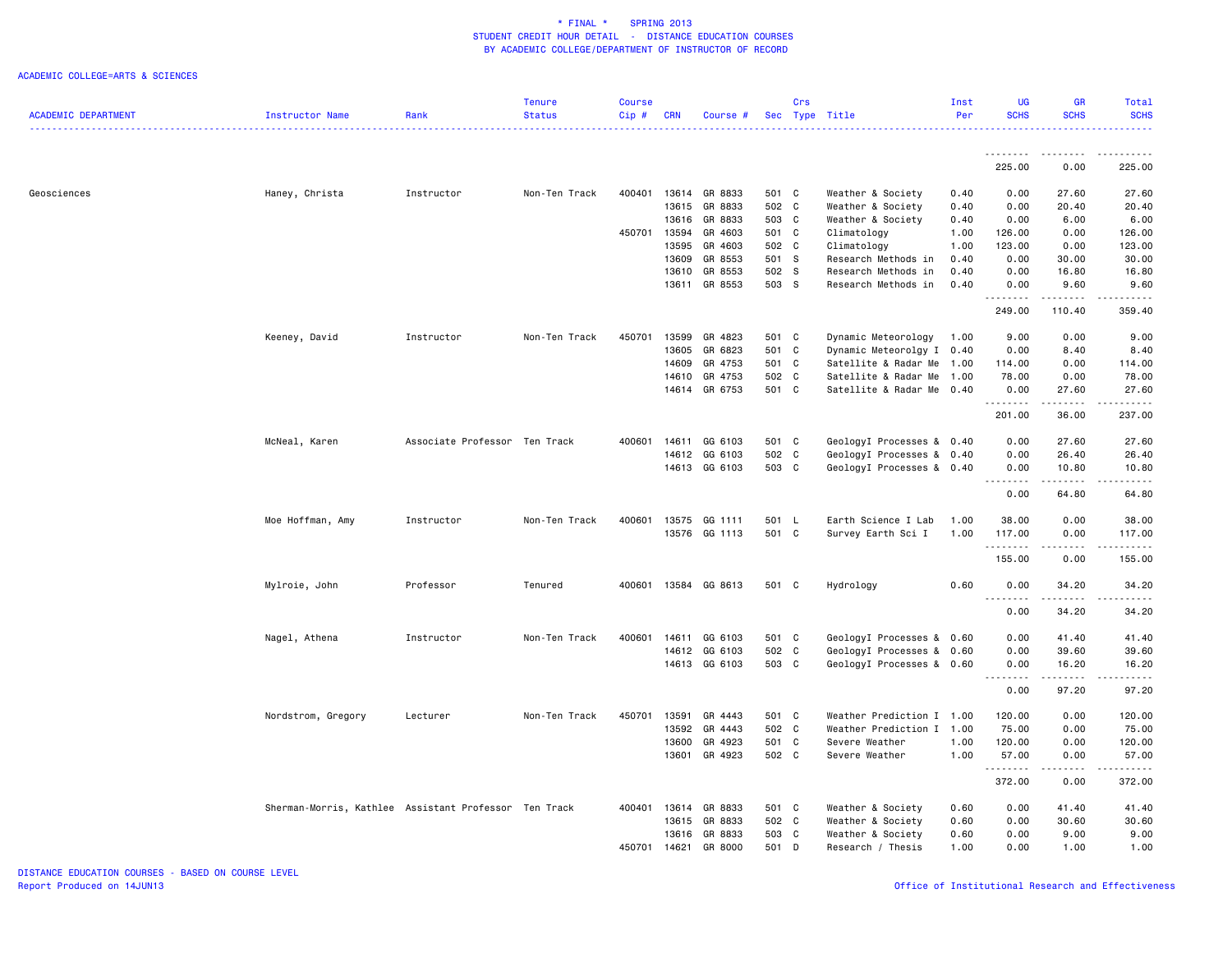| <b>ACADEMIC DEPARTMENT</b> | Instructor Name                                       | Rank              | <b>Tenure</b><br><b>Status</b> | Course<br>$Cip$ # | <b>CRN</b>     | Course #             | Sec            | Crs | Type Title                           | Inst<br>Per  | <b>UG</b><br><b>SCHS</b> | <b>GR</b><br><b>SCHS</b> | Total<br><b>SCHS</b>  |
|----------------------------|-------------------------------------------------------|-------------------|--------------------------------|-------------------|----------------|----------------------|----------------|-----|--------------------------------------|--------------|--------------------------|--------------------------|-----------------------|
| Geosciences                | Sherman-Morris, Kathlee Assistant Professor Ten Track |                   |                                | 450701            | 15881          | GR 8990              | 502 C          |     | Special Topic In GR                  | 1.00         | 0.00                     | 1.00<br>------           | 1.00                  |
|                            |                                                       |                   |                                |                   |                |                      |                |     |                                      |              | 0.00                     | 83.00                    | 83.00                 |
|                            | Sumrall, Jonathan                                     | Grad Teach Assist | Not Applicable                 |                   |                | 400601 13584 GG 8613 | 501 C          |     | Hydrology                            | 0.40         | 0.00                     | 22.80                    | 22.80                 |
|                            |                                                       |                   |                                |                   |                |                      |                |     |                                      |              | 0.00                     | . <sub>.</sub><br>22.80  | .<br>22.80            |
|                            | Wallace, Timothy                                      | Instructor        | Non-Ten Track                  | 450701            | 13585          | GR 1123              | 501 C          |     | Intro World Geog                     | 1.00         | 120.00                   | 0.00                     | 120.00                |
|                            |                                                       |                   |                                |                   | 13586<br>13587 | GR 1123<br>GR 1123   | 502 C<br>503 C |     | Intro World Geog<br>Intro World Geog | 1.00<br>1.00 | 93.00<br>102.00          | 0.00<br>0.00             | 93.00<br>102.00       |
|                            |                                                       |                   |                                |                   |                |                      |                |     |                                      |              | ---------<br>315.00      | .<br>0.00                | .<br>315.00           |
|                            |                                                       |                   |                                |                   |                |                      |                |     |                                      |              | ========                 | $=$ = = = = = = =        | ==========            |
| Geosciences                |                                                       |                   |                                |                   |                |                      |                |     |                                      |              | 1539.00<br>========      | 1201.00                  | 2740.00<br>========== |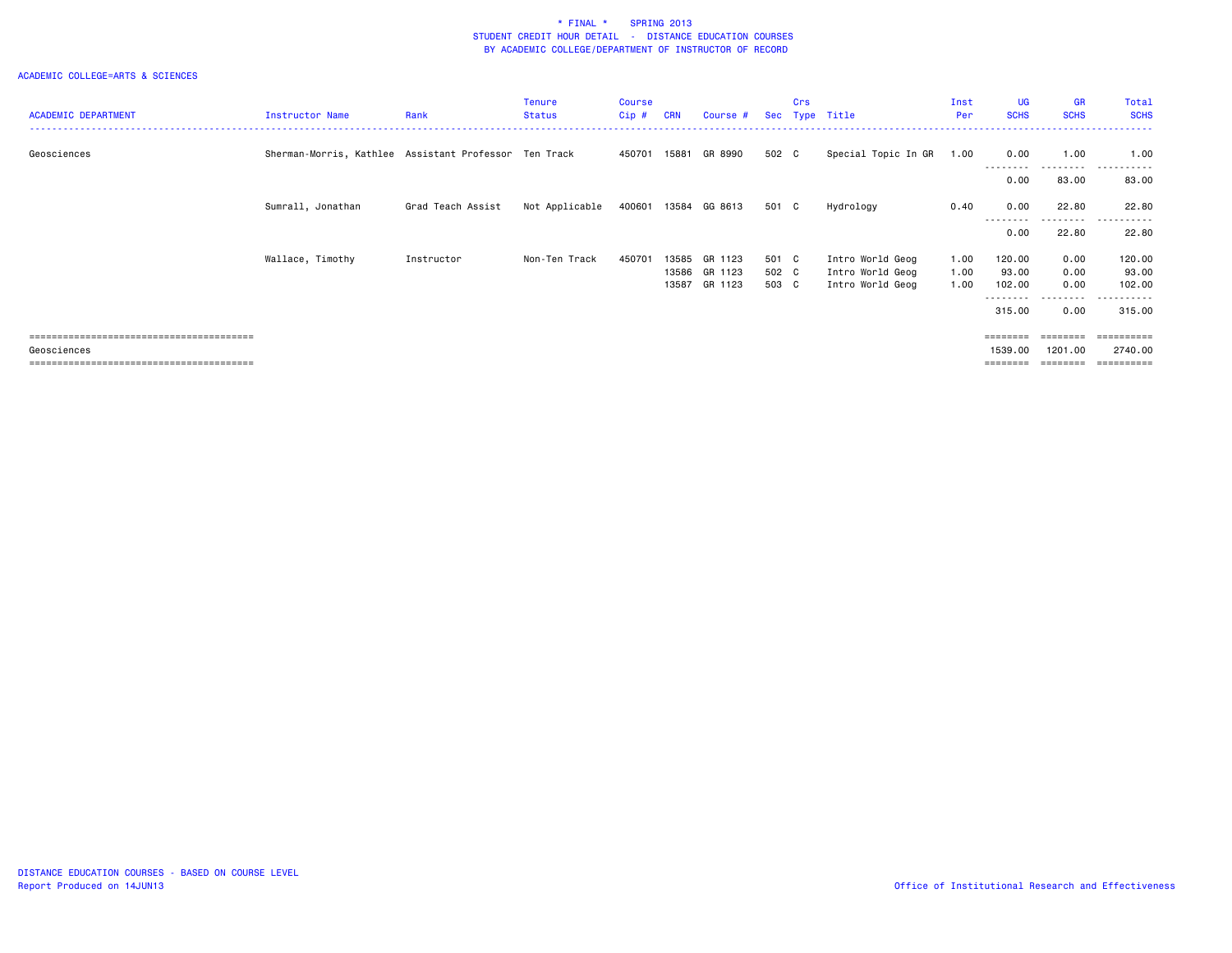|                            |                        |                   | <b>Tenure</b>  | <b>Course</b> |            |                      |       | Crs |                           | Inst | <b>UG</b>         | <b>GR</b>          | Total            |
|----------------------------|------------------------|-------------------|----------------|---------------|------------|----------------------|-------|-----|---------------------------|------|-------------------|--------------------|------------------|
| <b>ACADEMIC DEPARTMENT</b> | <b>Instructor Name</b> | Rank              | <b>Status</b>  | Cip#          | <b>CRN</b> | Course #             | Sec   |     | Type Title                | Per  | <b>SCHS</b>       | <b>SCHS</b>        | <b>SCHS</b>      |
| History                    | Drake, Nathan          | Grad Teach Assist | Not Applicable |               |            | 050114 13621 HI 1213 | 501 C |     | Early Western World       | 1.00 | 30.00             | 0.00<br>-----      | 30.00            |
|                            |                        |                   |                |               |            |                      |       |     |                           |      | 30.00             | 0.00               | 30.00            |
|                            | Harmon, David          | Lecturer          | Non-Ten Track  | 050201        |            | 14622 HI 8783        | 501 C |     | Issues in Afr Am His 1.00 |      | 0.00              | 3.00               | 3.00             |
|                            |                        |                   |                | 050207        |            | 13624 HI 4273        | 501 C |     | Women In Am History       | 1.00 | 27.00             | 0.00               | 27.00            |
|                            |                        |                   |                | 540102        | 13623      | HI 4193              | 501 C |     | US Environmental His      | 1.00 | 12.00             | 0.00               | 12.00            |
|                            |                        |                   |                |               |            | 13625 HI 4303        | 501 C |     | The Old South             | 1.00 | 30.00             | 0.00               | 30.00            |
|                            |                        |                   |                |               |            |                      |       |     |                           |      | 69.00             | -----<br>3.00      | 72.00            |
|                            | Plyler, Larsen         | Grad Teach Assist | Not Applicable | 540102        |            | 13617 HI 1063        | 501 C |     | Early U S History         | 1.00 | 138.00            | 0.00               | 138.00           |
|                            |                        |                   |                |               |            | 13619 HI 1073        | 501 C |     | Modern U S History        | 1.00 | 117.00            | 0.00               | 117.00           |
|                            |                        |                   |                |               |            |                      |       |     |                           |      | .<br>255.00       | . <b>.</b><br>0.00 | ------<br>255.00 |
|                            | Senaga, Karen          | Grad Teach Assist | Not Applicable |               |            | 050114 13622 HI 1223 | 501 C |     | Modern Western World 1.00 |      | 54.00<br>-------- | 0.00<br>---------  | 54.00            |
|                            |                        |                   |                |               |            |                      |       |     |                           |      | 54.00             | 0.00               | 54.00            |
|                            |                        |                   |                |               |            |                      |       |     |                           |      | ========          | eeeeeee            | eessesses        |
| History                    |                        |                   |                |               |            |                      |       |     |                           |      | 408,00            | 3.00               | 411.00           |
|                            |                        |                   |                |               |            |                      |       |     |                           |      | ========          | ========           | ==========       |
|                            |                        |                   |                |               |            |                      |       |     |                           |      |                   |                    |                  |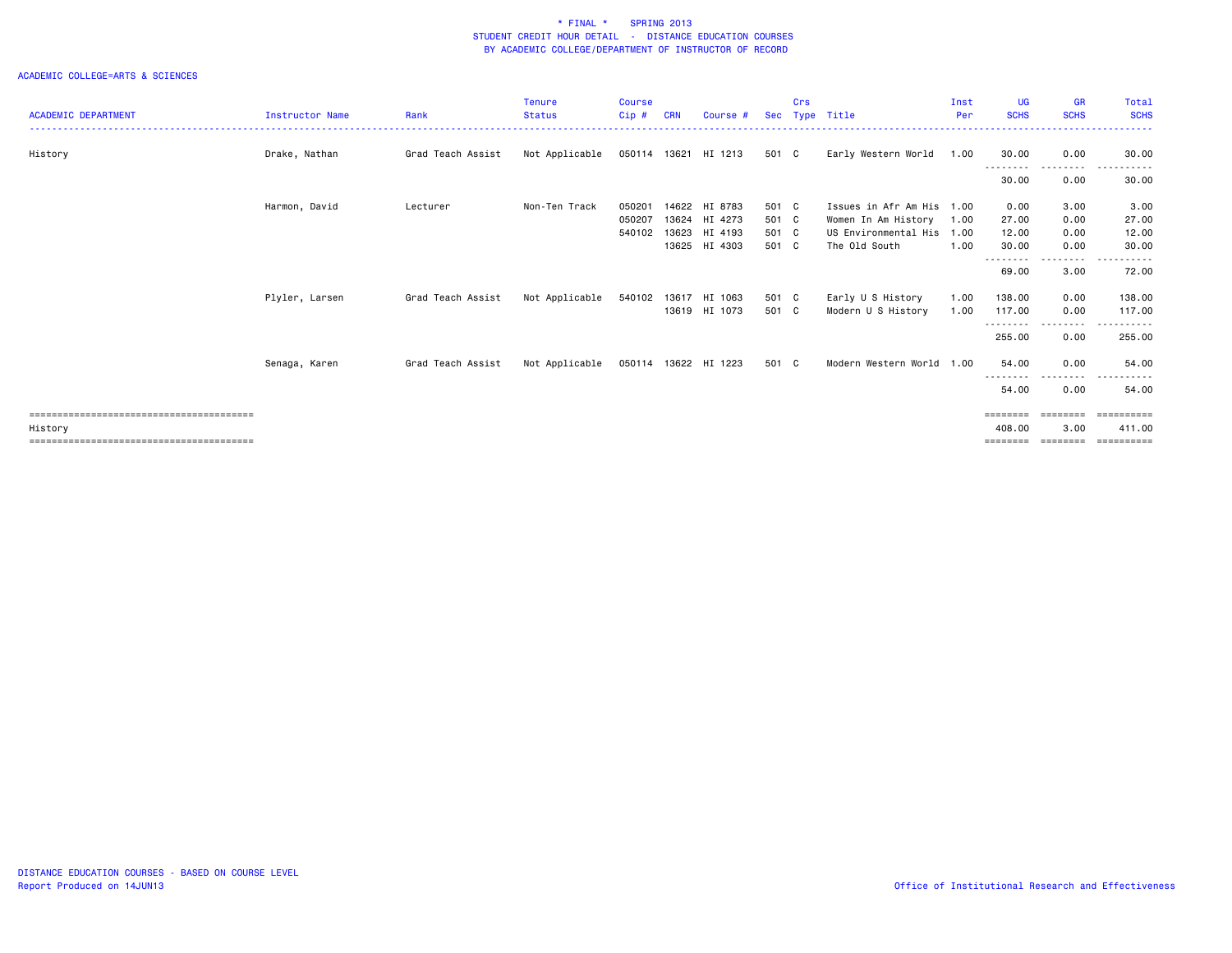| <b>ACADEMIC DEPARTMENT</b> | <b>Instructor Name</b> | Rank       | <b>Tenure</b><br><b>Status</b> | <b>Course</b><br>$Cip$ # | <b>CRN</b> | Course #      |       | Crs | Sec Type Title            | Inst<br>Per | <b>UG</b><br><b>SCHS</b>   | <b>GR</b><br><b>SCHS</b>                                                                                                          | Total<br><b>SCHS</b>                                                                                                     |
|----------------------------|------------------------|------------|--------------------------------|--------------------------|------------|---------------|-------|-----|---------------------------|-------------|----------------------------|-----------------------------------------------------------------------------------------------------------------------------------|--------------------------------------------------------------------------------------------------------------------------|
|                            |                        |            |                                |                          |            |               |       |     |                           |             |                            |                                                                                                                                   |                                                                                                                          |
| Mathematics & Statistics   | Eaton, Jonathan        | Instructor | Non-Ten Track                  | 270501                   | 13651      | MA 2113       | 501 C |     | Intro to Stats            | 1.00        | 36.00                      | 0.00                                                                                                                              | 36.00                                                                                                                    |
|                            |                        |            |                                |                          | 13705      | ST 2113       | 501 C |     | Intro to Stats            | 1.00        | 30.00                      | 0.00                                                                                                                              | 30.00                                                                                                                    |
|                            |                        |            |                                |                          |            |               |       |     |                           |             | 66.00                      | 0.00                                                                                                                              | 66.00                                                                                                                    |
|                            | Walters, Kimberly      | Instructor | Non-Ten Track                  | 270101                   |            | 13649 MA 1433 | 501 C |     | Informal Geom & Meas 1.00 |             | 30.00                      | 0.00                                                                                                                              | 30.00                                                                                                                    |
|                            |                        |            |                                |                          |            |               |       |     |                           |             | - - - - - - - - -<br>30.00 | ---------<br>0.00                                                                                                                 | $\begin{array}{cccccccccccccc} \bullet & \bullet & \bullet & \bullet & \bullet & \bullet & \bullet \end{array}$<br>30.00 |
|                            | Wood, Rebecca          | Lecturer   | Non-Ten Track                  | 270501                   | 13652      | MA 3123       | 501 B |     | Intro to Stat. Inf        | 1.00        | 27.00                      | 0.00                                                                                                                              | 27.00                                                                                                                    |
|                            |                        |            |                                |                          |            | 13706 ST 3123 | 501 B |     | Intro to Stat. Inf.       | 1.00        | 15.00<br>--------          | 0.00<br>.                                                                                                                         | 15.00                                                                                                                    |
|                            |                        |            |                                |                          |            |               |       |     |                           |             | 42.00                      | 0.00                                                                                                                              | 42.00                                                                                                                    |
|                            | Woodard, Kelly         | Lecturer   | Non-Ten Track                  | 270101                   | 13644      | MA 0103       | 501 C |     | Intermediate Algebra 1.00 |             | 54.00                      | 0.00                                                                                                                              | 54.00                                                                                                                    |
|                            |                        |            |                                |                          | 13645      | MA 1313       | 501 C |     | College Algebra           | 1.00        | 51.00                      | 0.00                                                                                                                              | 51.00                                                                                                                    |
|                            |                        |            |                                |                          | 13646      | MA 1323       | 501 C |     | Trigonometry              | 1.00        | 63.00                      | 0.00                                                                                                                              | 63.00                                                                                                                    |
|                            |                        |            |                                |                          | 13647      | MA 1413       | 501 C |     | Structure Real Numbe 1.00 |             | 24.00                      | 0.00                                                                                                                              | 24.00                                                                                                                    |
|                            |                        |            |                                |                          | 13648      | MA 1423       | 501 C |     | Problem Solving Real 1.00 |             | 72.00                      | 0.00                                                                                                                              | 72.00                                                                                                                    |
|                            |                        |            |                                |                          |            |               |       |     |                           |             | --------<br>264.00         | $\frac{1}{2} \left( \frac{1}{2} \right) \left( \frac{1}{2} \right) \left( \frac{1}{2} \right) \left( \frac{1}{2} \right)$<br>0.00 | .<br>264,00                                                                                                              |
|                            |                        |            |                                |                          |            |               |       |     |                           |             | ========                   | ========                                                                                                                          | ==========                                                                                                               |
| Mathematics & Statistics   |                        |            |                                |                          |            |               |       |     |                           |             | 402.00                     | 0.00                                                                                                                              | 402.00                                                                                                                   |
|                            |                        |            |                                |                          |            |               |       |     |                           |             |                            |                                                                                                                                   | $=$ = = = = = = = = =                                                                                                    |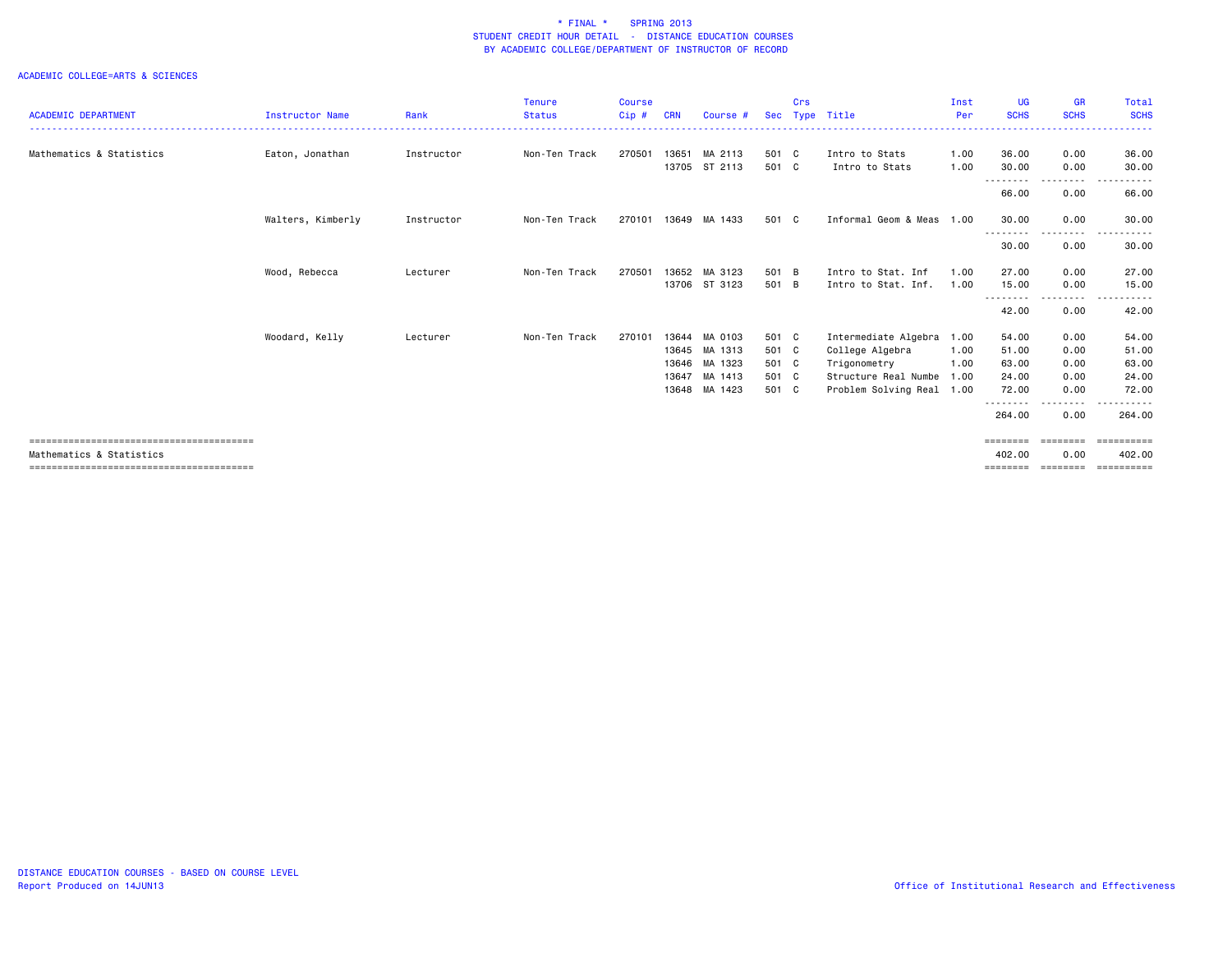| <b>ACADEMIC DEPARTMENT</b>                              | Instructor Name  | Rank      | Tenure<br><b>Status</b> | Course<br>$Cip \#$ | <b>CRN</b> | Course #       |       | Crs | Sec Type Title     | Inst<br>Per | <b>UG</b><br><b>SCHS</b> | <b>GR</b><br><b>SCHS</b> | Total<br><b>SCHS</b>           |
|---------------------------------------------------------|------------------|-----------|-------------------------|--------------------|------------|----------------|-------|-----|--------------------|-------------|--------------------------|--------------------------|--------------------------------|
| Political Science & Public Administratio Emison, Gerald |                  |           |                         |                    |            |                |       |     |                    |             |                          |                          |                                |
|                                                         |                  | Professor | Tenured                 | 440401             |            | 14460 PPA 8703 | 501 S |     | Gov Org&Adm Theory | 1.00        | 0.00                     | 39.00                    | 39.00<br>- - - - - - -<br>---- |
|                                                         |                  |           |                         |                    |            |                |       |     |                    |             | 0.00                     | 39.00                    | 39.00                          |
|                                                         | Wiseman, William | Professor | Tenured                 | 440401             |            | 13689 PPA 9623 | 501 S |     | Rural Gov Admin II | 1.00        | 0.00                     | 48.00                    | 48.00                          |
|                                                         |                  |           |                         |                    |            |                |       |     |                    |             | .<br>0.00                | 48.00                    | <br>48.00                      |
|                                                         |                  |           |                         |                    |            |                |       |     |                    |             |                          |                          |                                |
| ==============================                          |                  |           |                         |                    |            |                |       |     |                    |             | ========                 | ========                 | ==========                     |
| Political Science & Public Administratio                |                  |           |                         |                    |            |                |       |     |                    |             | 0.00                     | 87.00                    | 87.00                          |
|                                                         |                  |           |                         |                    |            |                |       |     |                    |             | --------                 | ========                 | ==========                     |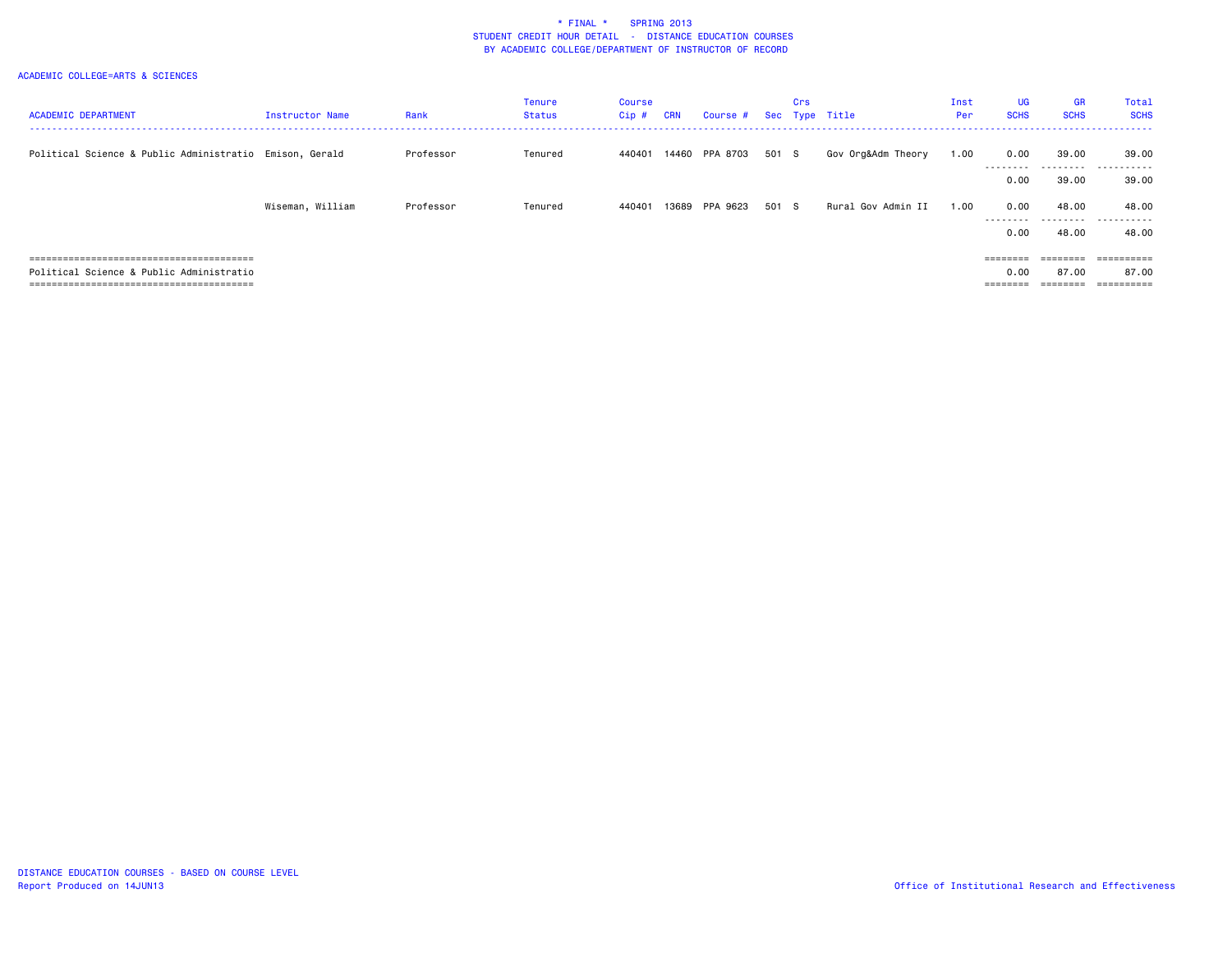| <b>ACADEMIC DEPARTMENT</b> | <b>Instructor Name</b> | Rank                              | <b>Tenure</b><br><b>Status</b> | <b>Course</b><br>Cip# | CRN   | Course #       | <b>Sec</b> | Crs | Type Title           | Inst<br>Per | <b>UG</b><br><b>SCHS</b> | <b>GR</b><br><b>SCHS</b> | Total<br><b>SCHS</b> |
|----------------------------|------------------------|-----------------------------------|--------------------------------|-----------------------|-------|----------------|------------|-----|----------------------|-------------|--------------------------|--------------------------|----------------------|
|                            |                        |                                   |                                |                       |       |                |            |     |                      |             |                          |                          |                      |
| Psychology                 | Campbell, Kristen      | Lecturer                          | Non-Ten Track                  | 420101                |       | 13695 PSY 3363 | 501 C      |     | Behav Modification   | 1.00        | 81.00                    | 0.00                     | 81.00                |
|                            |                        |                                   |                                |                       |       |                |            |     |                      |             | 81.00                    | 0.00                     | 81.00                |
|                            | Gresham, Courtney      | Non-Faculty                       | Non-Faculty                    | 420101                | 13692 | PSY 3213       | 501 C      |     | Psych Of Ab Behavior | 1.00        | 72.00                    | 0.00                     | 72.00                |
|                            |                        |                                   |                                |                       |       | 13693 PSY 3343 | 501 C      |     | Psych Of Learning    | 1.00        | 66.00                    | 0.00<br>. <b>.</b> .     | 66.00                |
|                            |                        |                                   |                                |                       |       |                |            |     |                      |             | 138.00                   | 0.00                     | 138.00               |
|                            | O'Mally, Jamie         | Research Assist Pro Non-Ten Track |                                | 130603                |       | 13498 EDF 9373 | 503 C      |     | Ed Res Design        | 1.00        | 0.00                     | 66.00                    | 66.00                |
|                            |                        |                                   |                                |                       |       |                |            |     |                      |             | 0.00                     | 66.00                    | 66.00                |
|                            | Valentine, Michael     | Instructor                        | Non-Ten Track                  | 420101                | 13694 | PSY 3353       | 501 C      |     | Motivation           | 1.00        | 87.00                    | 0.00                     | 87.00                |
|                            |                        |                                   |                                |                       |       |                |            |     |                      |             | 87.00                    | .<br>0.00                | 87.00                |
|                            |                        |                                   |                                |                       |       |                |            |     |                      |             | ========                 | ========                 | ==========           |
| Psychology                 |                        |                                   |                                |                       |       |                |            |     |                      |             | 306.00<br>========       | 66.00<br>========        | 372.00<br>========== |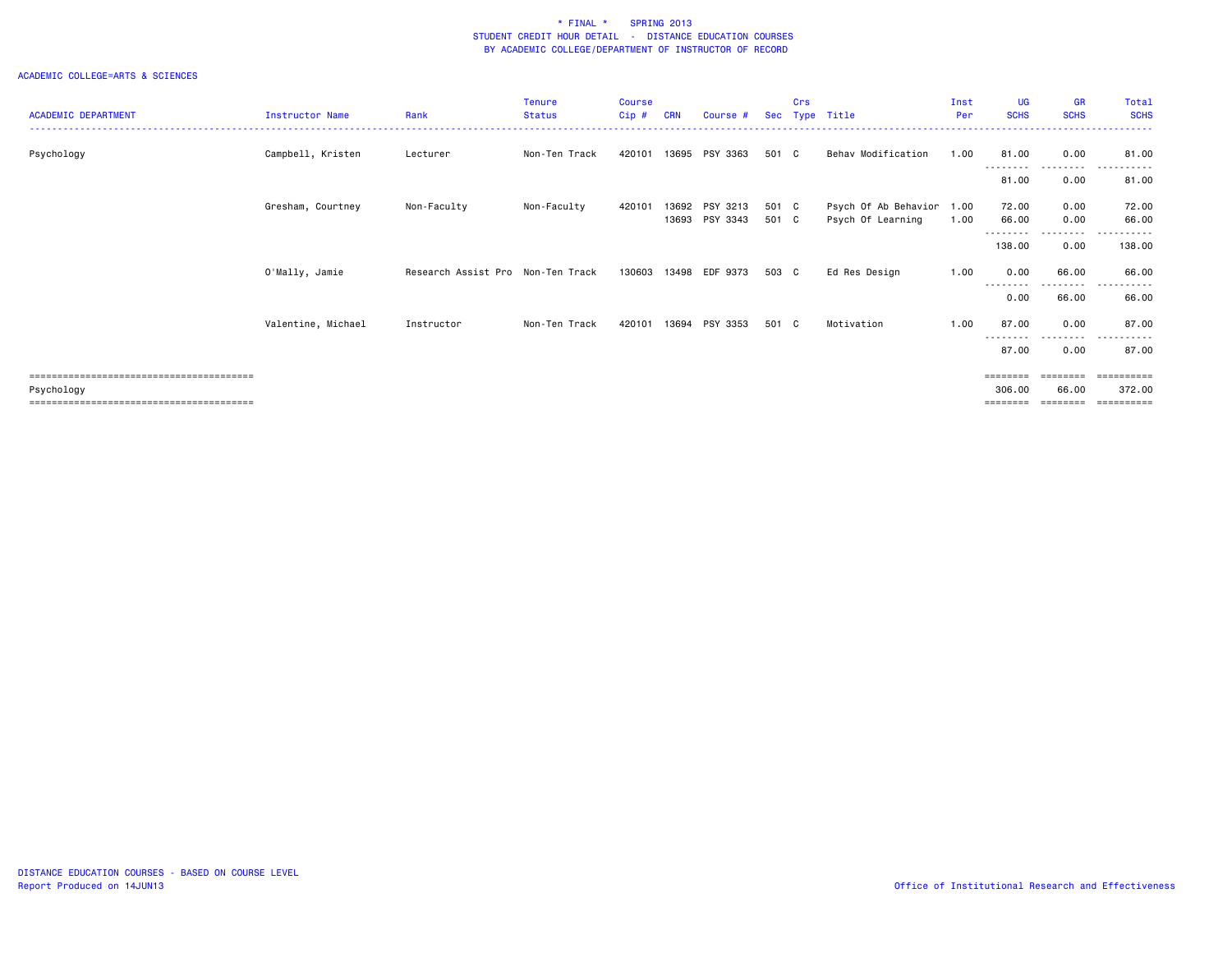|                            |                        |             | Tenure        | Course |            |                      |       | Crs |                           | Inst | <b>UG</b>         | GR                 | Total                        |
|----------------------------|------------------------|-------------|---------------|--------|------------|----------------------|-------|-----|---------------------------|------|-------------------|--------------------|------------------------------|
| <b>ACADEMIC DEPARTMENT</b> | <b>Instructor Name</b> | Rank        | <b>Status</b> | Cip#   | <b>CRN</b> | Course #             |       |     | Sec Type Title            | Per  | <b>SCHS</b>       | <b>SCHS</b>        | <b>SCHS</b>                  |
| Sociology                  | Chavez, Jacqueline     | Lecturer    | Non-Ten Track | 450401 |            | 13469 CRM 3103       | 501 C |     | Contemp Issues in CJ 1.00 |      | 24.00<br>.        | 0.00               | 24.00                        |
|                            |                        |             |               |        |            |                      |       |     |                           |      | 24.00             | 0.00               | 24.00                        |
|                            | Husain, Jonelle        | Lecturer    | Non-Ten Track |        |            | 451101 13702 SO 1203 | 501 C |     | Marriage & Family         | 1.00 | 78.00             | 0.00               | 78.00                        |
|                            |                        |             |               |        |            |                      |       |     |                           |      | <u>.</u><br>78.00 | 0.00               | 78.00                        |
|                            | McKee, Colleen         | Non-Faculty | Non-Faculty   | 450201 | 15541      | SO 4173              | 501 C |     | Environment-Society       | 1.00 | 45.00             | 0.00               | 45.00                        |
|                            |                        |             |               |        |            | 451101 13703 SO 4233 | 501 C |     | Juvenile Delinquency 1.00 |      | 45.00             | 0.00               | 45.00                        |
|                            |                        |             |               |        |            |                      |       |     |                           |      | --------<br>90.00 | 0.00               | 90.00                        |
|                            | Sparks, Jessica        | Lecturer    | Non-Ten Track | 451101 | 13701      | SO 1003              | 501 C |     | Intro To Sociology        | 1.00 | 72.00             | 0.00               | 72.00                        |
|                            |                        |             |               |        |            | 13704 SO 4333        | 501 C |     | Sociology Of Sports       | 1.00 | 63.00             | 0.00               | 63.00                        |
|                            |                        |             |               |        |            |                      |       |     |                           |      | .<br>135.00       | <u>.</u><br>0.00   | 135.00                       |
|                            | Vasquez, Lauren        | Lecturer    | Non-Ten Track | 450401 | 13468      | CRM 1003             | 501 C |     | Crime & Justice in A 1.00 |      | 33.00             | 0.00               | 33.00                        |
|                            |                        |             |               |        |            | 451101 13947 SO 3313 | 501 C |     | Deviant Behavior          | 1.00 | 69.00             | 0.00               | 69.00                        |
|                            |                        |             |               |        |            |                      |       |     |                           |      | .<br>102.00       | . <b>.</b><br>0.00 | 102.00                       |
|                            | Whetstone, Tamara      | Lecturer    | Non-Ten Track |        |            | 440701 13707 SW 3013 | 501 C |     | Hum Beh Soc Envir I       | 1.00 | 45.00             | 0.00               | 45.00                        |
|                            |                        |             |               |        |            |                      |       |     |                           |      | .<br>45.00        | 0.00               | 45.00                        |
|                            | Young, Sarah           | Lecturer    | Non-Ten Track | 440701 |            | 13946 SW 3003        | 501 C |     | Populations at-risk       | 1.00 | 57.00             | 0.00               | 57.00                        |
|                            |                        |             |               |        |            |                      |       |     |                           |      | 57.00             | 0.00               | 57.00                        |
|                            |                        |             |               |        |            |                      |       |     |                           |      | ========          | ========           | ==========                   |
| Sociology                  |                        |             |               |        |            |                      |       |     |                           |      | 531.00            | 0.00               | 531.00                       |
|                            |                        |             |               |        |            |                      |       |     |                           |      |                   |                    | ========= ======== ========= |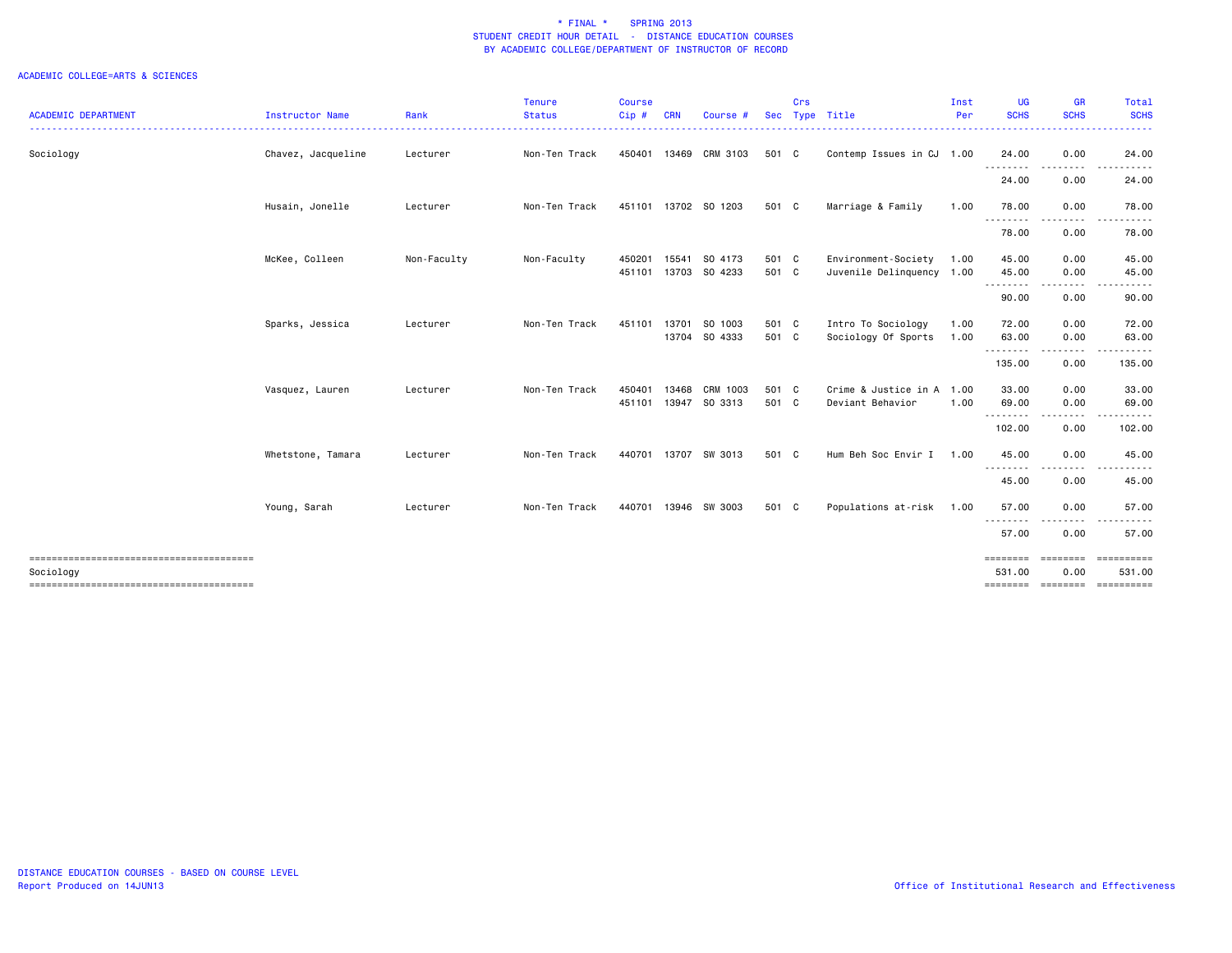|                            |                    |                               | <b>Tenure</b> | <b>Course</b> |            |                       |       | Crs |                           | Inst | <b>UG</b>                   | <b>GR</b>          | Total                |
|----------------------------|--------------------|-------------------------------|---------------|---------------|------------|-----------------------|-------|-----|---------------------------|------|-----------------------------|--------------------|----------------------|
| <b>ACADEMIC DEPARTMENT</b> | Instructor Name    | Rank                          | <b>Status</b> | Cip#          | <b>CRN</b> | Course #              |       |     | Sec Type Title            | Per  | <b>SCHS</b>                 | <b>SCHS</b>        | <b>SCHS</b>          |
| Finance & Economics        | Douglas, Kacey     | Lecturer                      | Non-Ten Track |               |            | 520601 13478 EC 8103  | 501 C |     | Econ for Managers         | 1.00 | 0.00                        | 81.00              | 81.00                |
|                            |                    |                               |               |               |            |                       |       |     |                           |      | 0.00                        | 81.00              | 81.00                |
|                            | He, Wei            | Instructor                    | Non-Ten Track | 520801        |            | 13540 FIN 3113        | 506 C |     | Financial Systems         | 1.00 | 39.00                       | 0.00               | 39.00                |
|                            |                    |                               |               |               |            |                       |       |     |                           |      | 39.00                       | 0.00               | 39.00                |
|                            | Henry, Thomas      | Lecturer                      | Non-Ten Track |               |            | 450601 13473 EC 2123  | 504 C |     | Prin Of Microecon         | 1.00 | 63.00<br>.                  | 0.00<br>.          | 63.00                |
|                            |                    |                               |               |               |            |                       |       |     |                           |      | 63.00                       | 0.00               | 63.00                |
|                            | Highfield, Michael | Associate Professor Tenured   |               |               |            | 520201 15487 FIN 7000 | 501 I |     | Directed Indiv Study 1.00 |      | 0.00<br>--------            | 6.00               | 6.00                 |
|                            |                    |                               |               |               |            |                       |       |     |                           |      | 0.00                        | 6.00               | 6.00                 |
|                            | Metz, Tammi        | Instructor                    | Non-Ten Track | 520804        |            | 13640 INS 3103        | 506 C |     | Prin Of Insurance         | 1.00 | 102.00                      | 0.00               | 102.00               |
|                            |                    |                               |               |               |            | 13641 INS 3503        | 506 C |     | Employee Benefits         | 1.00 | 132.00<br>.                 | 0.00<br>.          | 132.00<br>.          |
|                            |                    |                               |               |               |            |                       |       |     |                           |      | 234.00                      | 0.00               | 234.00               |
|                            | Morgan, Melissa    | Non-Faculty                   | Non-Faculty   | 520801        |            | 13539 FIN 2003        | 506 C |     | Personal Money Mgt        | 1.00 | 42.00                       | 0.00               | 42.00                |
|                            |                    |                               |               | 520804        |            | 13639 INS 2003        | 506 C |     | Personal Money Manag 1.00 |      | 48.00<br>.                  | 0.00<br>.          | 48.00                |
|                            |                    |                               |               |               |            |                       |       |     |                           |      | 90.00                       | 0.00               | 90.00                |
|                            | Roskelley, Kenneth | Associate Professor Tenured   |               | 520801        |            | 13542 FIN 3123        | 504 C |     | Financial Management 1.00 |      | 57.00                       | 0.00               | 57.00                |
|                            |                    |                               |               |               |            | 13545 FIN 8113        | 501 C |     | Corporate Finance         | 1.00 | 0.00                        | 87.00              | 87.00                |
|                            |                    |                               |               |               |            |                       |       |     |                           |      | --------<br>57.00           | .<br>87.00         | 144.00               |
|                            | Spurlin, William   | Assistant Professor Ten Track |               | 520801        |            | 13548 FIN 8113        | 502 C |     | Corporate Finance         | 1.00 | 0.00<br><u>--------</u>     | 18.00              | 18.00                |
|                            |                    |                               |               |               |            |                       |       |     |                           |      | 0.00                        | 18.00              | 18.00                |
| Finance & Economics        |                    |                               |               |               |            |                       |       |     |                           |      | $=$ = = = = = = =<br>483.00 | ========<br>192.00 | ==========<br>675.00 |
|                            |                    |                               |               |               |            |                       |       |     |                           |      | ========                    |                    | ===================  |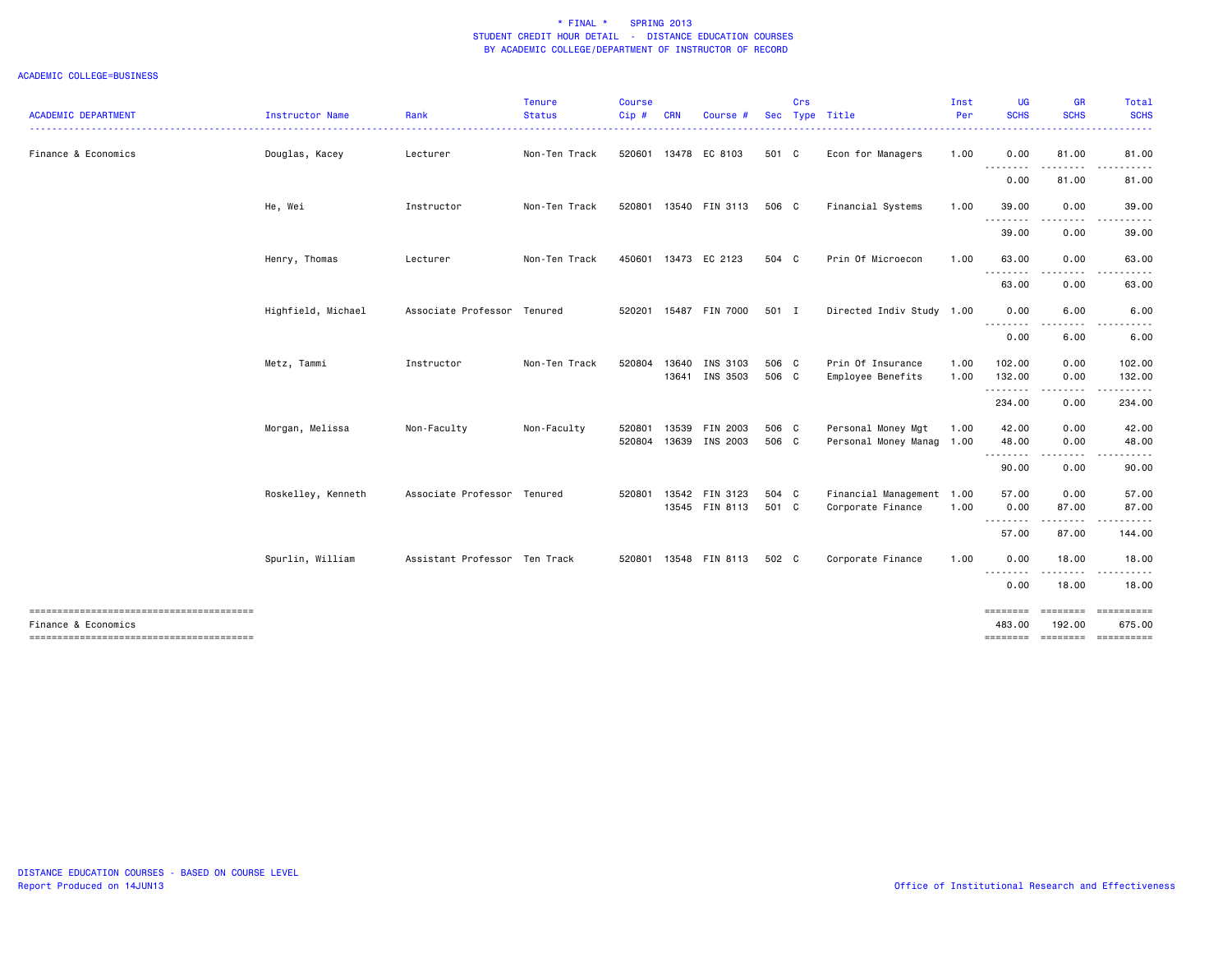|                                  |                   |                               | <b>Tenure</b> | <b>Course</b> |            |                       |       | Crs |                           | Inst | <b>UG</b>         | <b>GR</b>                                                                                                                                                     | Total                 |
|----------------------------------|-------------------|-------------------------------|---------------|---------------|------------|-----------------------|-------|-----|---------------------------|------|-------------------|---------------------------------------------------------------------------------------------------------------------------------------------------------------|-----------------------|
| <b>ACADEMIC DEPARTMENT</b>       | Instructor Name   | Rank                          | <b>Status</b> | Cip#          | <b>CRN</b> | Course #              |       |     | Sec Type Title            | Per  | <b>SCHS</b>       | <b>SCHS</b>                                                                                                                                                   | <b>SCHS</b>           |
| Management & Information Systems | Barnett, Timothy  | Professor                     | Tenured       |               |            | 521201 13657 MGT 8063 | 501 C |     | Survey Of Management 1.00 |      | 0.00<br>---       | 90.00<br>.                                                                                                                                                    | 90.00                 |
|                                  |                   |                               |               |               |            |                       |       |     |                           |      | 0.00              | 90.00                                                                                                                                                         | 90.00                 |
|                                  | Canfield, Stephen | Instructor                    | Non-Ten Track |               |            | 521204 14593 BIS 6513 | 501 C |     | Microcomputers/Netwo 1.00 |      | 0.00<br>.         | 27.00<br>$\frac{1}{2} \left( \frac{1}{2} \right) \left( \frac{1}{2} \right) \left( \frac{1}{2} \right) \left( \frac{1}{2} \right) \left( \frac{1}{2} \right)$ | 27.00<br>. <u>.</u> . |
|                                  |                   |                               |               |               |            |                       |       |     |                           |      | 0.00              | 27.00                                                                                                                                                         | 27.00                 |
|                                  | Crossler, Robert  | Assistant Professor Ten Track |               |               |            | 521201 13425 BIS 8313 | 501 C |     | Adv Database Des Adm 1.00 |      | 0.00              | 27.00                                                                                                                                                         | 27.00                 |
|                                  |                   |                               |               |               |            |                       |       |     |                           |      | 0.00              | 27.00                                                                                                                                                         | 27.00                 |
|                                  | Marett, Emily     | Instructor                    | Non-Ten Track | 520201        | 13655      | MGT 3213              | 504 C |     | Org Communications        | 1.00 | 54.00             | 0.00                                                                                                                                                          | 54.00                 |
|                                  |                   |                               |               | 521003        | 13660      | MGT 8111              | 521 C |     | Human Resource Issue      | 1.00 | 0.00              | 28.00                                                                                                                                                         | 28.00                 |
|                                  |                   |                               |               |               |            | 13666 MGT 8112        | 511 C |     | Leadership Skills         | 1.00 | 0.00<br>.         | 66.00<br>$- - - - -$                                                                                                                                          | 66.00<br>------       |
|                                  |                   |                               |               |               |            |                       |       |     |                           |      | 54.00             | 94.00                                                                                                                                                         | 148.00                |
|                                  | Marett, Lawrence  | Associate Professor Tenured   |               |               |            | 521201 13416 BIS 6113 | 501 C |     | BIS Security Managem 1.00 |      | 0.00<br>.         | 36.00<br>-----                                                                                                                                                | 36.00<br>.            |
|                                  |                   |                               |               |               |            |                       |       |     |                           |      | 0.00              | 36.00                                                                                                                                                         | 36.00                 |
|                                  | Otondo, Robert    | Associate Professor Tenured   |               | 521201        |            | 13428 BIS 8513        | 501 C |     | Bus Telecommunicatio 1.00 |      | 0.00              | 30.00                                                                                                                                                         | 30.00                 |
|                                  |                   |                               |               |               |            | 15538 BIS 8753        | 501 C |     | Inf Sys Collabrtve P 1.00 |      | 0.00              | 12.00<br>.                                                                                                                                                    | 12.00                 |
|                                  |                   |                               |               |               |            |                       |       |     |                           |      | 0.00              | 42.00                                                                                                                                                         | 42.00                 |
|                                  | Randle, Vikki     | Associate Professor Tenured   |               |               |            | 521003 13663 MGT 8111 | 511 C |     | Human Resource Issue 1.00 |      | 0.00              | 18.00                                                                                                                                                         | 18.00                 |
|                                  |                   |                               |               |               |            | 13669 MGT 8112        | 521 C |     | Leadership Skills         | 1.00 | 0.00<br>.         | 30.00<br>-----                                                                                                                                                | 30.00                 |
|                                  |                   |                               |               |               |            |                       |       |     |                           |      | 0.00              | 48.00                                                                                                                                                         | 48.00                 |
|                                  | Spencer, Barbara  | Professor                     | Tenured       | 520201        |            | 13672 MGT 8123        | 501 C |     | Strategic Bus Consul 1.00 |      | 0.00              | 93.00                                                                                                                                                         | 93.00                 |
|                                  |                   |                               |               |               |            | 521302 16051 MGT 7000 | 501 I |     | Directed Indiv Study 1.00 |      | 0.00<br>.         | 1.00                                                                                                                                                          | 1.00                  |
|                                  |                   |                               |               |               |            |                       |       |     |                           |      | 0.00              | 94.00                                                                                                                                                         | 94.00                 |
|                                  | Templeton, Gary   | Associate Professor Tenured   |               |               |            | 521201 13422 BIS 8112 | 521 C |     | Mgt Info Tech & Sys       | 1.00 | 0.00<br>.         | 78.00                                                                                                                                                         | 78.00                 |
|                                  |                   |                               |               |               |            |                       |       |     |                           |      | 0.00              | 78.00                                                                                                                                                         | 78.00                 |
| Management & Information Systems |                   |                               |               |               |            |                       |       |     |                           |      | ========<br>54.00 | 536.00                                                                                                                                                        | 590.00                |
|                                  |                   |                               |               |               |            |                       |       |     |                           |      |                   | -------- -------                                                                                                                                              | ==========            |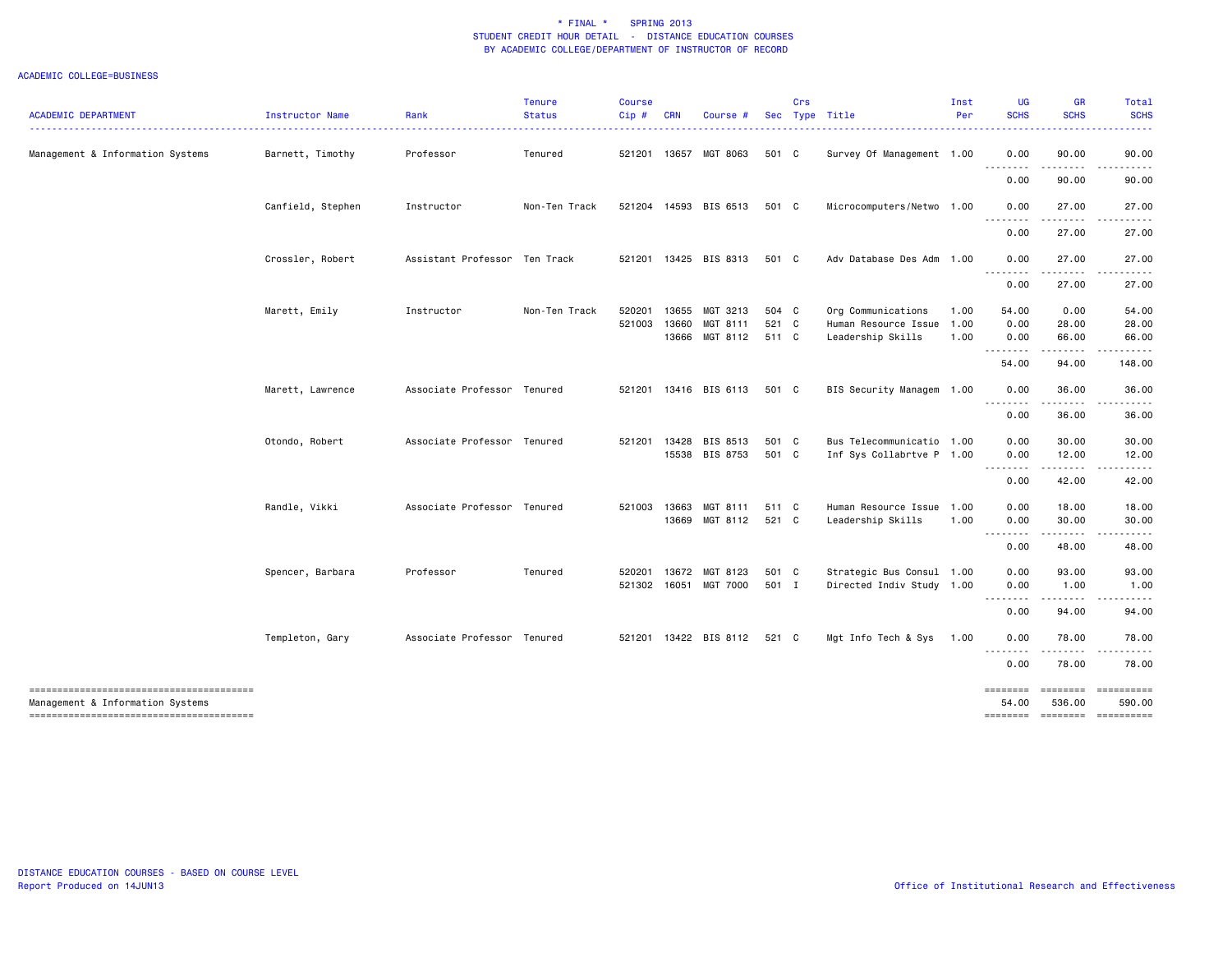| <b>ACADEMIC DEPARTMENT</b>                             | <b>Instructor Name</b> | Rank                          | <b>Tenure</b><br><b>Status</b> | <b>Course</b><br>Cip# | <b>CRN</b> | Course                |       | Crs | Sec Type Title            | Inst<br>Per | <b>UG</b><br><b>SCHS</b> | <b>GR</b><br><b>SCHS</b> | Total<br><b>SCHS</b>         |
|--------------------------------------------------------|------------------------|-------------------------------|--------------------------------|-----------------------|------------|-----------------------|-------|-----|---------------------------|-------------|--------------------------|--------------------------|------------------------------|
|                                                        |                        |                               |                                |                       |            |                       |       |     |                           |             |                          |                          |                              |
| Marketing, Quantitative Analysis & Busin Bryant, James |                        | Lecturer                      | Non-Ten Track                  |                       |            | 220199 13434 BL 8112  | 511 C |     | Law Ethics Disp Res       | 1.00        | 0.00                     | 64.00                    | 64.00                        |
|                                                        |                        |                               |                                |                       |            |                       |       |     |                           |             | 0.00                     | 64.00                    | 64.00                        |
|                                                        | Collier, Joel          | Associate Professor Tenured   |                                | 521401                |            | 13681 MKT 8153        | 511 C |     | Strategic Marketing       | 1.00        | 0.00                     | 57.00<br>. <b>.</b>      | 57.00<br>$\frac{1}{2}$       |
|                                                        |                        |                               |                                |                       |            |                       |       |     |                           |             | 0.00                     | 57.00                    | 57.00                        |
|                                                        | Ford, Toni-Rochelle    | Grad Teach Assist             | Not Applicable                 | 521401                |            | 13675 MKT 3013        | 504 C |     | Principles Of Mkt         | 1.00        | 54.00                    | 0.00                     | 54.00                        |
|                                                        |                        |                               |                                |                       |            |                       |       |     |                           |             | 54.00                    | 0.00                     | 54.00                        |
|                                                        | Hill, William          | Associate Professor Tenured   |                                | 521401                |            | 13678 MKT 6143        | 501 C |     | Sales Management          | 1.00        | 0.00                     | 96.00                    | 96.00                        |
|                                                        |                        |                               |                                |                       |            |                       |       |     |                           |             | 0.00                     | 96.00                    | 96.00                        |
|                                                        | Liddell, Gloria        | Assistant Professor Ten Track |                                | 220199                |            | 13431 BL 8112         | 521 C |     | Law Ethics Disp Res       | 1.00        | 0.00                     | 68.00                    | 68.00                        |
|                                                        |                        |                               |                                |                       |            |                       |       |     |                           |             | 0.00                     | 68.00                    | 68.00                        |
|                                                        | Sullivan, J.           | Professor                     | Tenured                        |                       |            | 521302 13440 BQA 8443 | 501 C |     | Stat Analy Bus Dec        | 1.00        | 0.00                     | 84.00                    | 84.00                        |
|                                                        |                        |                               |                                |                       |            |                       |       |     |                           |             | 0.00                     | 84.00                    | 84.00                        |
|                                                        | Taylor, Ronald         | Professor                     | Tenured                        |                       |            | 521302 13437 BQA 8233 | 501 C |     | Quant Analysis & Bus 1.00 |             | 0.00                     | 51.00                    | 51.00                        |
|                                                        |                        |                               |                                |                       |            |                       |       |     |                           |             | --------<br>0.00         | 51.00                    | 51.00                        |
|                                                        |                        |                               |                                |                       |            |                       |       |     |                           |             | <b>SEREEBER</b>          | ========                 | ==========                   |
| Marketing, Quantitative Analysis & Busin               |                        |                               |                                |                       |            |                       |       |     |                           |             | 54.00<br>========        | 420,00                   | 474.00<br>================== |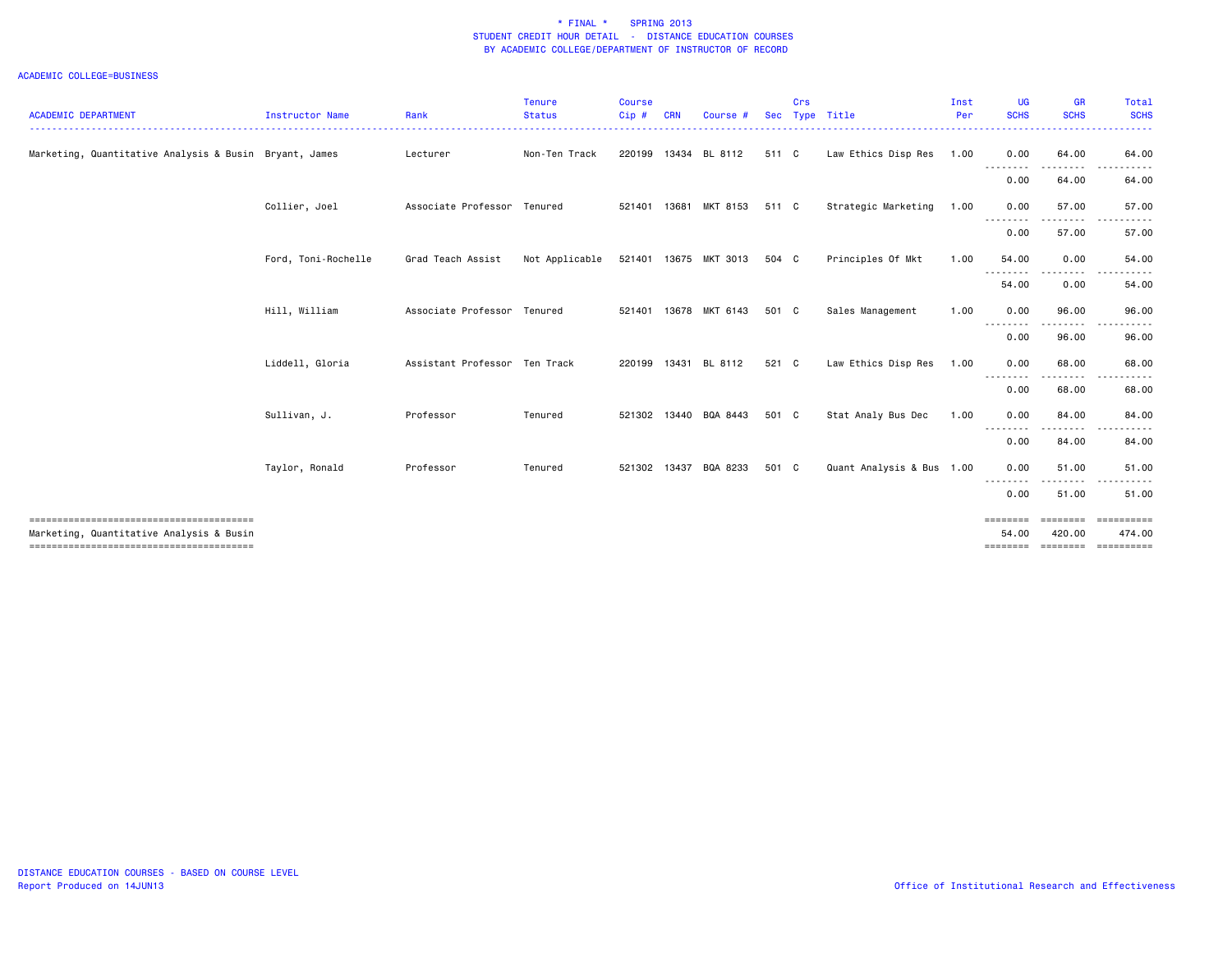| <b>ACADEMIC DEPARTMENT</b> | <b>Instructor Name</b> | Rank                        | <b>Tenure</b><br><b>Status</b> | Course<br>$Cip$ # | CRN | Course # Sec Type Title | Crs |                    | Inst<br>Per | <b>UG</b><br><b>SCHS</b>     | GR<br><b>SCHS</b>             | Total<br><b>SCHS</b>              |
|----------------------------|------------------------|-----------------------------|--------------------------------|-------------------|-----|-------------------------|-----|--------------------|-------------|------------------------------|-------------------------------|-----------------------------------|
| School of Accountancy      | Addy, Noel             | Associate Professor Tenured |                                | 520399            |     | 13400 ACC 8112 511 C    |     | Fin & Acc Rpt Anal | 1.00        | 0.00<br>---------<br>0.00    | 76.00<br>76.00                | 76.00<br><br>76.00                |
| School of Accountancy      |                        |                             |                                |                   |     |                         |     |                    |             | ========<br>0.00<br>======== | --------<br>76.00<br>======== | ==========<br>76.00<br>========== |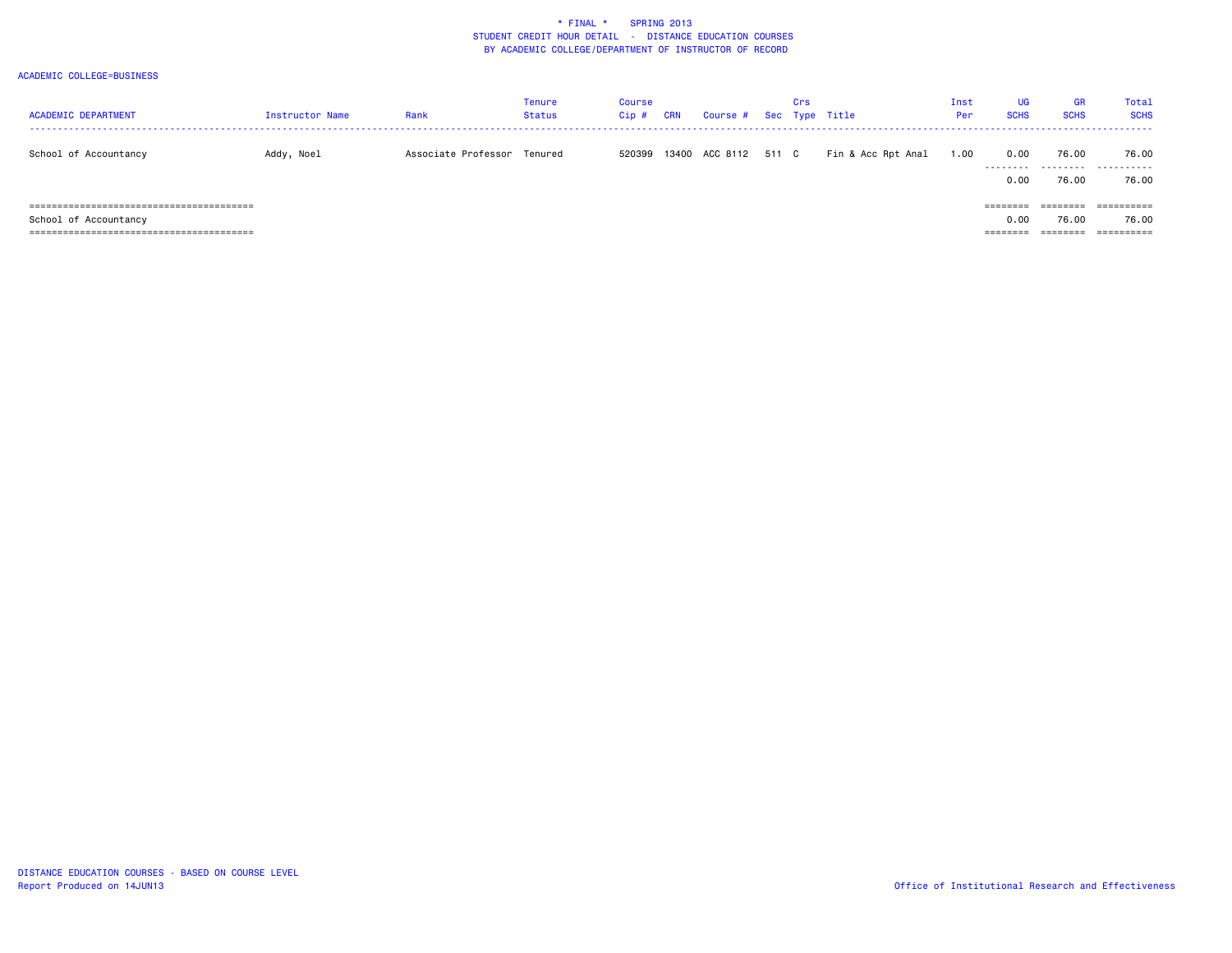| <b>ACADEMIC DEPARTMENT</b>          | <b>Instructor Name</b> | Rank         | <b>Tenure</b><br><b>Status</b> | <b>Course</b><br>$Cip$ # | <b>CRN</b> | Course #       | <b>Sec</b> | Crs | Type Title                | Inst<br>Per | <b>UG</b><br><b>SCHS</b> | <b>GR</b><br><b>SCHS</b> | <b>Total</b><br><b>SCHS</b> |
|-------------------------------------|------------------------|--------------|--------------------------------|--------------------------|------------|----------------|------------|-----|---------------------------|-------------|--------------------------|--------------------------|-----------------------------|
|                                     |                        |              |                                |                          |            |                |            |     |                           |             |                          |                          |                             |
| Counseling & Educational Psychology | Kelley, Martha         | Lecturer     | Non-Ten Track                  | 130603                   |            | 13518 EPY 8214 | 501 B      |     | Adv Ed & Psy Stat         | 1.00        | 0.00                     | 40.00                    | 40.00                       |
|                                     |                        |              |                                |                          |            |                |            |     |                           |             | 0.00                     | 40.00                    | 40.00                       |
|                                     | LeJeune, Bonnie        | Non-Faculty  | Non-Faculty                    | 131009                   | 13467      | COE 6323       | 501 C      |     | Sensory Aid Technlgy 0.50 |             | 0.00                     | 13.50                    | 13.50                       |
|                                     |                        |              |                                | 131101                   |            | 13466 COE 6303 | 501 C      |     | Re Hab Visual Impair 1.00 |             | 0.00                     | 27.00                    | 27.00                       |
|                                     |                        |              |                                |                          |            |                |            |     |                           |             | 0.00                     | 40.50                    | 40.50                       |
|                                     | Porter, Julia          | Non-Faculty  | Tenured                        | 130407                   |            | 16117 CCL 9000 | 505 D      |     | Diss./Dissertation R 1.00 |             | 0.00                     | 3.00                     | 3.00                        |
|                                     |                        |              |                                |                          |            |                |            |     |                           |             | 0.00                     | 3.00                     | 3.00                        |
|                                     | Starkson, Robert       | Non-Employee | Non-Faculty                    | 131009                   | 13467      | COE 6323       | 501 C      |     | Sensory Aid Technlgy 0.50 |             | 0.00                     | 13.50                    | 13.50                       |
|                                     |                        |              |                                |                          |            |                |            |     |                           |             | 0.00                     | -----<br>13.50           | 13.50                       |
|                                     |                        |              |                                |                          |            |                |            |     |                           |             | $=$ = = = = = = =        |                          | ======                      |
| Counseling & Educational Psychology |                        |              |                                |                          |            |                |            |     |                           |             | 0.00                     | 97.00                    | 97.00                       |
|                                     |                        |              |                                |                          |            |                |            |     |                           |             | ========                 | ========                 |                             |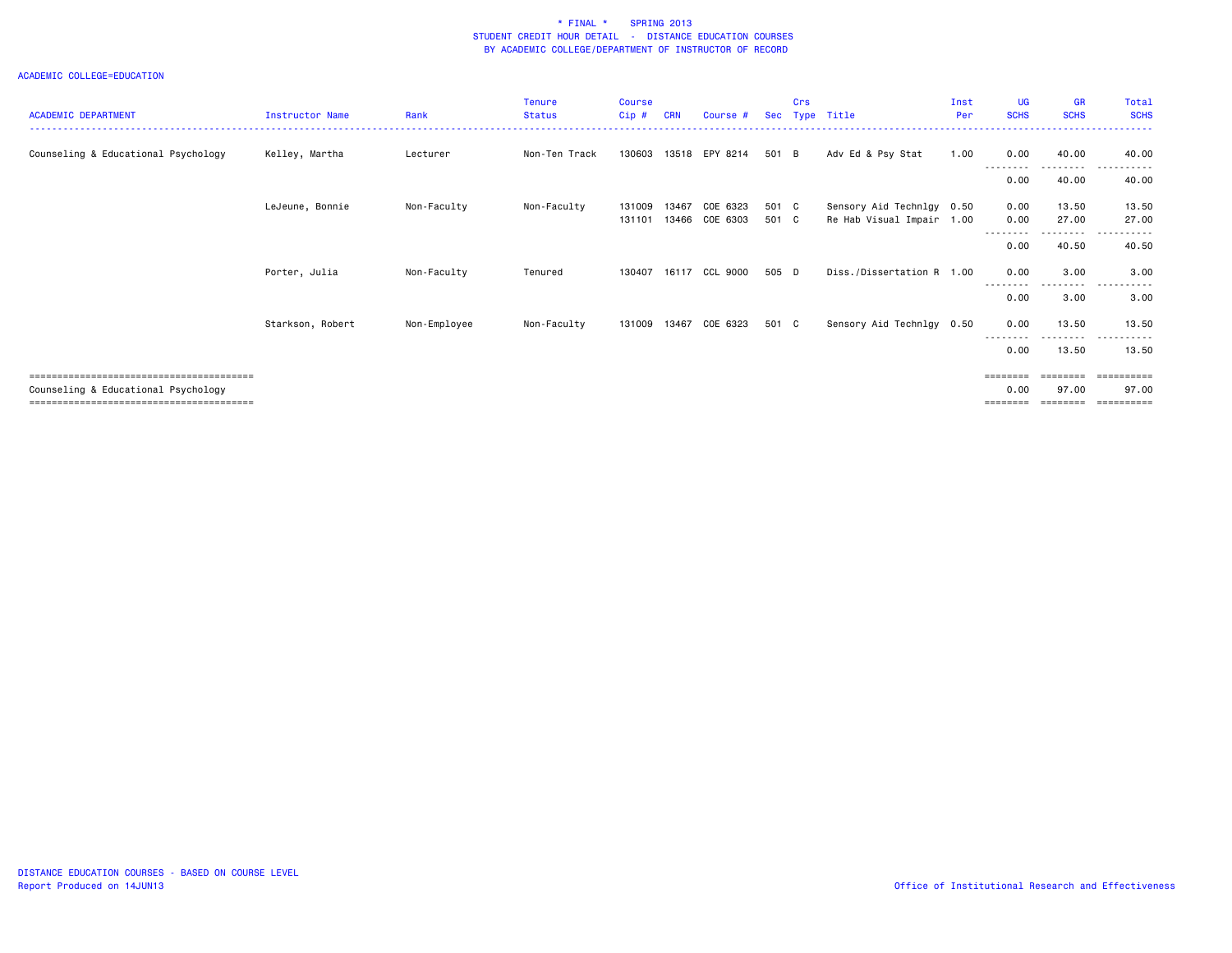| <b>ACADEMIC DEPARTMENT</b><br><b>Status</b><br>Cip#<br>Per<br>Rank<br>Sec Type Title<br>Instructor Name<br><b>CRN</b><br>Course #<br>Curriculum, Instruction & Special Educat Bennett, Kelly<br>Instructor<br>Non-Ten Track<br>131318 14319 EDE 4143<br>501 B<br>Teach Elem/Mid Lvl S 1.00<br>Brenner, Devon<br>Professor<br>Tenured<br>131001<br>13506<br><b>EDS 8886</b><br>501 H<br>Dimensions of Learni 1.00<br>13507<br>EDS 8896<br>501 H<br>Dimensions of Learni 1.00<br>14302<br>EDX 4886<br>501 F<br>Teach Internship in<br>1.00<br>14303<br>EDX 4896<br>501 F<br>Teach Internship in<br>1.00<br>131202 13493<br>EDE 4886<br>501 E<br>Elem.Mid Lvl Interns 1.00<br>EDE 4896<br>13495<br>501 E<br>Elem/Mid Levl Intern 1.00<br>14304<br>EDE 8143<br>501 H<br>131203<br>Middle Level Intersh 1.00 | <b>SCHS</b><br>15.00<br>.<br>15.00<br>0.00<br>0.00<br>6.00<br>6.00<br>198.00<br>198.00                                                                                               | <b>SCHS</b><br>0.00<br>0.00<br>162.00<br>120.00<br>0.00<br>0.00 | <b>SCHS</b><br>$\sim$ $\sim$ $\sim$ $\sim$<br>15.00<br>.<br>15.00<br>162.00 |
|---------------------------------------------------------------------------------------------------------------------------------------------------------------------------------------------------------------------------------------------------------------------------------------------------------------------------------------------------------------------------------------------------------------------------------------------------------------------------------------------------------------------------------------------------------------------------------------------------------------------------------------------------------------------------------------------------------------------------------------------------------------------------------------------------------|--------------------------------------------------------------------------------------------------------------------------------------------------------------------------------------|-----------------------------------------------------------------|-----------------------------------------------------------------------------|
|                                                                                                                                                                                                                                                                                                                                                                                                                                                                                                                                                                                                                                                                                                                                                                                                         |                                                                                                                                                                                      |                                                                 |                                                                             |
|                                                                                                                                                                                                                                                                                                                                                                                                                                                                                                                                                                                                                                                                                                                                                                                                         |                                                                                                                                                                                      |                                                                 | 120.00                                                                      |
|                                                                                                                                                                                                                                                                                                                                                                                                                                                                                                                                                                                                                                                                                                                                                                                                         |                                                                                                                                                                                      |                                                                 |                                                                             |
|                                                                                                                                                                                                                                                                                                                                                                                                                                                                                                                                                                                                                                                                                                                                                                                                         |                                                                                                                                                                                      |                                                                 |                                                                             |
|                                                                                                                                                                                                                                                                                                                                                                                                                                                                                                                                                                                                                                                                                                                                                                                                         |                                                                                                                                                                                      |                                                                 |                                                                             |
|                                                                                                                                                                                                                                                                                                                                                                                                                                                                                                                                                                                                                                                                                                                                                                                                         |                                                                                                                                                                                      |                                                                 | 6.00                                                                        |
|                                                                                                                                                                                                                                                                                                                                                                                                                                                                                                                                                                                                                                                                                                                                                                                                         |                                                                                                                                                                                      |                                                                 | 6.00                                                                        |
|                                                                                                                                                                                                                                                                                                                                                                                                                                                                                                                                                                                                                                                                                                                                                                                                         |                                                                                                                                                                                      | 0.00                                                            | 198.00                                                                      |
|                                                                                                                                                                                                                                                                                                                                                                                                                                                                                                                                                                                                                                                                                                                                                                                                         |                                                                                                                                                                                      | 0.00                                                            | 198.00                                                                      |
|                                                                                                                                                                                                                                                                                                                                                                                                                                                                                                                                                                                                                                                                                                                                                                                                         | 0.00                                                                                                                                                                                 | 9.00                                                            | 9.00                                                                        |
| 131205<br>13500<br>EDS 4886<br>501 F<br>Teach Intern in Sec<br>1.00                                                                                                                                                                                                                                                                                                                                                                                                                                                                                                                                                                                                                                                                                                                                     | 30.00                                                                                                                                                                                | 0.00                                                            | 30.00                                                                       |
| 13501<br>EDS 4896<br>501 F<br>Teach Intern in Sec<br>1.00                                                                                                                                                                                                                                                                                                                                                                                                                                                                                                                                                                                                                                                                                                                                               | 30.00<br>. <b>.</b>                                                                                                                                                                  | 0.00<br>.                                                       | 30.00<br>.                                                                  |
|                                                                                                                                                                                                                                                                                                                                                                                                                                                                                                                                                                                                                                                                                                                                                                                                         | 468.00                                                                                                                                                                               | 291.00                                                          | 759.00                                                                      |
| 13502 EDS 8243<br>Burroughs, Charlotte<br>Professor<br>Tenured<br>131203<br>501 C<br>Adv. Plan Manage Lea 1.00                                                                                                                                                                                                                                                                                                                                                                                                                                                                                                                                                                                                                                                                                          | 0.00<br><u>.</u>                                                                                                                                                                     | 51.00                                                           | 51.00<br>.                                                                  |
|                                                                                                                                                                                                                                                                                                                                                                                                                                                                                                                                                                                                                                                                                                                                                                                                         | 0.00                                                                                                                                                                                 | 51.00                                                           | 51.00                                                                       |
| Campbell, Traci<br>Non-Faculty<br>Non-Faculty<br>131001 14797 EDX 4113<br>501 C<br>Method Earl/Disabled 1.00                                                                                                                                                                                                                                                                                                                                                                                                                                                                                                                                                                                                                                                                                            | 18,00<br><u>.</u>                                                                                                                                                                    | 0.00<br>.                                                       | 18.00<br>.                                                                  |
|                                                                                                                                                                                                                                                                                                                                                                                                                                                                                                                                                                                                                                                                                                                                                                                                         | 18.00                                                                                                                                                                                | 0.00                                                            | 18.00                                                                       |
| Craven, Penny<br>Assistant Professor Ten Track<br>131001 15917 EDX 8173<br>501 C<br>Sp Ed In Reg Classrm 1.00                                                                                                                                                                                                                                                                                                                                                                                                                                                                                                                                                                                                                                                                                           | 0.00                                                                                                                                                                                 | 51.00                                                           | 51.00                                                                       |
| 131205 14808 EDS 8653<br>502 C<br>Issues of Accountabi 1.00                                                                                                                                                                                                                                                                                                                                                                                                                                                                                                                                                                                                                                                                                                                                             | 0.00                                                                                                                                                                                 | 33.00                                                           | 33.00                                                                       |
|                                                                                                                                                                                                                                                                                                                                                                                                                                                                                                                                                                                                                                                                                                                                                                                                         |                                                                                                                                                                                      | .                                                               | .                                                                           |
|                                                                                                                                                                                                                                                                                                                                                                                                                                                                                                                                                                                                                                                                                                                                                                                                         | 0.00                                                                                                                                                                                 | 84.00                                                           | 84.00                                                                       |
| DuBard, Jeanne<br>Non-Ten Track<br>131205 14809 EDS 8653<br>503 C<br>Issues of Accountabi 1.00<br>Lecturer                                                                                                                                                                                                                                                                                                                                                                                                                                                                                                                                                                                                                                                                                              | 0.00                                                                                                                                                                                 | 21.00                                                           | 21.00                                                                       |
|                                                                                                                                                                                                                                                                                                                                                                                                                                                                                                                                                                                                                                                                                                                                                                                                         | 0.00                                                                                                                                                                                 | 21.00                                                           | 21.00                                                                       |
| 131315 13696 RDG 3113<br>Early Literacy Instr 1.00<br>Dycus, Brooke<br>Lecturer<br>Non-Ten Track<br>501 C                                                                                                                                                                                                                                                                                                                                                                                                                                                                                                                                                                                                                                                                                               | 24.00                                                                                                                                                                                | 0.00                                                            | 24.00                                                                       |
| 13697 RDG 3123<br>501 C<br>Early Lit Instruct I 1.00                                                                                                                                                                                                                                                                                                                                                                                                                                                                                                                                                                                                                                                                                                                                                    | 24.00                                                                                                                                                                                | 0.00                                                            | 24.00                                                                       |
|                                                                                                                                                                                                                                                                                                                                                                                                                                                                                                                                                                                                                                                                                                                                                                                                         | .<br>48.00                                                                                                                                                                           | .<br>0.00                                                       | .<br>48.00                                                                  |
| Associate Professor Tenured<br>131205 14807 EDS 8653<br>501 C<br>Issues of Accountabi 1.00<br>Franz, Dana                                                                                                                                                                                                                                                                                                                                                                                                                                                                                                                                                                                                                                                                                               | 0.00                                                                                                                                                                                 | 60.00                                                           | 60.00                                                                       |
|                                                                                                                                                                                                                                                                                                                                                                                                                                                                                                                                                                                                                                                                                                                                                                                                         | 0.00                                                                                                                                                                                 | 60.00                                                           | 60.00                                                                       |
| 131203<br>Non-Ten Track<br>13490 EDE 3223<br>501 C<br>Middle Level Educati 1.00<br>Holley, Kenne<br>Lecturer                                                                                                                                                                                                                                                                                                                                                                                                                                                                                                                                                                                                                                                                                            | 42.00                                                                                                                                                                                | 0.00                                                            | 42.00                                                                       |
|                                                                                                                                                                                                                                                                                                                                                                                                                                                                                                                                                                                                                                                                                                                                                                                                         | .                                                                                                                                                                                    | -----                                                           | .                                                                           |
|                                                                                                                                                                                                                                                                                                                                                                                                                                                                                                                                                                                                                                                                                                                                                                                                         | 42.00                                                                                                                                                                                | 0.00                                                            | 42.00                                                                       |
| Associate Professor Tenured<br>14321<br>501 C<br>Effective Instructio<br>1.00<br>Hopper, Peggy<br>131205<br>EDS 8623                                                                                                                                                                                                                                                                                                                                                                                                                                                                                                                                                                                                                                                                                    | 0.00                                                                                                                                                                                 | 36.00                                                           | 36.00                                                                       |
| 501 C<br>131315 13700 RDG 8653<br>Teach Read Sec Sch<br>1.00                                                                                                                                                                                                                                                                                                                                                                                                                                                                                                                                                                                                                                                                                                                                            | 0.00<br>$\frac{1}{2} \left( \frac{1}{2} \right) \left( \frac{1}{2} \right) \left( \frac{1}{2} \right) \left( \frac{1}{2} \right) \left( \frac{1}{2} \right)$<br>$\sim$ $\sim$ $\sim$ | 42.00<br>.                                                      | 42.00<br>د د د د د                                                          |
|                                                                                                                                                                                                                                                                                                                                                                                                                                                                                                                                                                                                                                                                                                                                                                                                         | 0.00                                                                                                                                                                                 | 78.00                                                           | 78.00                                                                       |
| Huffman, Suzanne<br>Non-Ten Track<br>131099<br>14301<br>EDX 4873<br>501 S<br>Prof Sem In Sp Ed<br>1.00<br>Lecturer<br>429999<br>13508<br>EDX 3213<br>501 C<br>Psy of Excep Chld &<br>1.00                                                                                                                                                                                                                                                                                                                                                                                                                                                                                                                                                                                                               | 3.00<br>33,00                                                                                                                                                                        | 0.00<br>0.00                                                    | 3.00<br>33.00                                                               |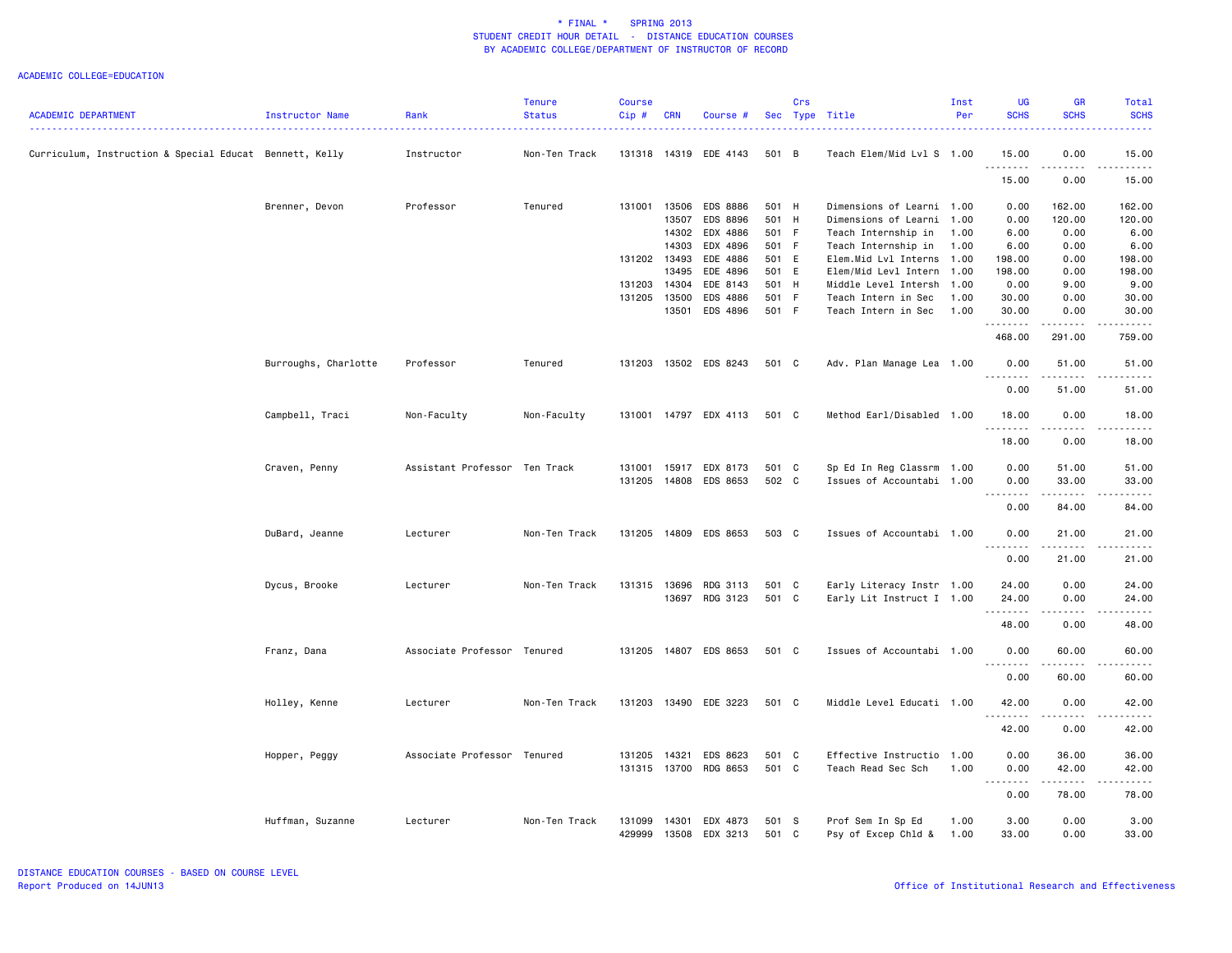| <b>ACADEMIC DEPARTMENT</b>                            | Instructor Name   | Rank                              | <b>Tenure</b><br><b>Status</b> | <b>Course</b><br>Cip# | <b>CRN</b> | Course #                         |                | Crs | Sec Type Title                                         | Inst<br>Per  | <b>UG</b><br><b>SCHS</b> | <b>GR</b><br><b>SCHS</b> | Total<br><b>SCHS</b>  |
|-------------------------------------------------------|-------------------|-----------------------------------|--------------------------------|-----------------------|------------|----------------------------------|----------------|-----|--------------------------------------------------------|--------------|--------------------------|--------------------------|-----------------------|
|                                                       |                   |                                   |                                |                       |            |                                  |                |     |                                                        |              |                          |                          |                       |
| Curriculum, Instruction & Special Educat Ivy, Jessica |                   | Visiting Assist Pro Non-Ten Track |                                |                       |            | 131203 13503 EDS 8243            | 502 C          |     | Adv. Plan Manage Lea 1.00                              |              | 36.00<br>0.00            | 0.00<br>48.00            | 36.00<br>48.00        |
|                                                       |                   |                                   |                                |                       |            |                                  |                |     |                                                        |              | .<br>0.00                | 48.00                    | 48.00                 |
|                                                       | Miller, Nicole    | Instructor                        | Non-Ten Track                  | 131203                |            | 14305 EDE 8113                   | 501 C          |     | Mid Level Mgmt & Y. 1.00                               |              | 0.00                     | 15.00                    | 15.00                 |
|                                                       |                   |                                   |                                |                       |            |                                  |                |     |                                                        |              | 0.00                     | 15.00                    | 15.00                 |
|                                                       | Moser, Kelly      | Assistant Professor Ten Track     |                                | 131205                |            | 13505 EDS 8613                   | 501 C          |     | Mdle & Sec Sch Curr                                    | 1.00         | 0.00                     | 33.00                    | 33.00                 |
|                                                       |                   |                                   |                                |                       |            |                                  |                |     |                                                        |              | 0.00                     | 33.00                    | 33.00                 |
|                                                       | Mulkana, Angela   | Instructor                        | Non-Ten Track                  | 131203                | 13698      | RDG 3413<br>13699 RDG 3423       | 501 C<br>501 C |     | Middle Lvl Lit I<br>Middle Lvl Lit II                  | 1.00<br>1.00 | 39.00<br>42.00           | 0.00<br>0.00             | 39.00<br>42.00        |
|                                                       |                   |                                   |                                |                       |            |                                  |                |     |                                                        |              | 81.00                    | 0.00                     | 81.00                 |
|                                                       | Platt, Jennifer   | Lecturer                          | Non-Ten Track                  |                       |            | 131202 13492 EDE 4883            | 501 C          |     | Manag Elem/Mid Lvl C 1.00                              |              | 99.00<br>$- - - - -$     | 0.00                     | 99.00                 |
|                                                       |                   |                                   |                                |                       |            |                                  |                |     |                                                        |              | 99.00                    | 0.00                     | 99.00                 |
|                                                       | Pope, Margaret    | Associate Professor Tenured       |                                |                       |            | 131316 14317 EDE 4113            | 501 B          |     | Teach Elem/Mid Level 1.00                              |              | 18.00                    | 0.00<br>.                | 18.00                 |
|                                                       |                   |                                   |                                |                       |            |                                  |                |     |                                                        |              | 18.00                    | 0.00                     | 18.00                 |
|                                                       | Sullivan, Sammy   | Lecturer                          | Non-Ten Track                  |                       |            | 131205 13499 EDS 4873            | 501 C          |     | Managing Secondary C 1.00                              |              | 18.00                    | 0.00                     | 18.00                 |
|                                                       |                   |                                   |                                |                       |            |                                  |                |     |                                                        |              | 18.00                    | 0.00                     | 18.00                 |
|                                                       | Vines, Courtney   | Instructor                        | Non-Ten Track                  |                       |            | 131202 13489 EDE 3123            | 501 C          |     | Early Childhood Ed                                     | 1.00         | 24.00<br>.               | 0.00                     | 24.00                 |
|                                                       |                   |                                   |                                |                       |            |                                  |                |     |                                                        |              | 24.00                    | 0.00                     | 24.00                 |
|                                                       | Virden, Jennifer  | Lecturer                          | Non-Ten Track                  | 131311                |            | 13491 EDE 3523<br>14318 EDE 4123 | 501 C<br>501 B |     | Found EL/ML Math Edu 1.00<br>Teach Elem/Mid Level 1.00 |              | 48.00<br>18.00           | 0.00<br>0.00             | 48.00<br>18.00        |
|                                                       |                   |                                   |                                |                       |            |                                  |                |     |                                                        |              | .<br>66.00               | 0.00                     | 66.00                 |
|                                                       | Wofford, Jennifer | Instructor                        | Non-Ten Track                  |                       |            | 131305 14320 RDG 4133            | 501 B          |     | Integrat Lang Art In 1.00                              |              | 18.00                    | 0.00                     | 18.00                 |
|                                                       |                   |                                   |                                |                       |            |                                  |                |     |                                                        |              | .<br>18.00               | 0.00                     | 18.00                 |
| Curriculum, Instruction & Special Educat              |                   |                                   |                                |                       |            |                                  |                |     |                                                        |              | ========<br>951.00       | --------<br>681.00       | ==========<br>1632.00 |
| --------------------------------------                |                   |                                   |                                |                       |            |                                  |                |     |                                                        |              |                          |                          | ==========            |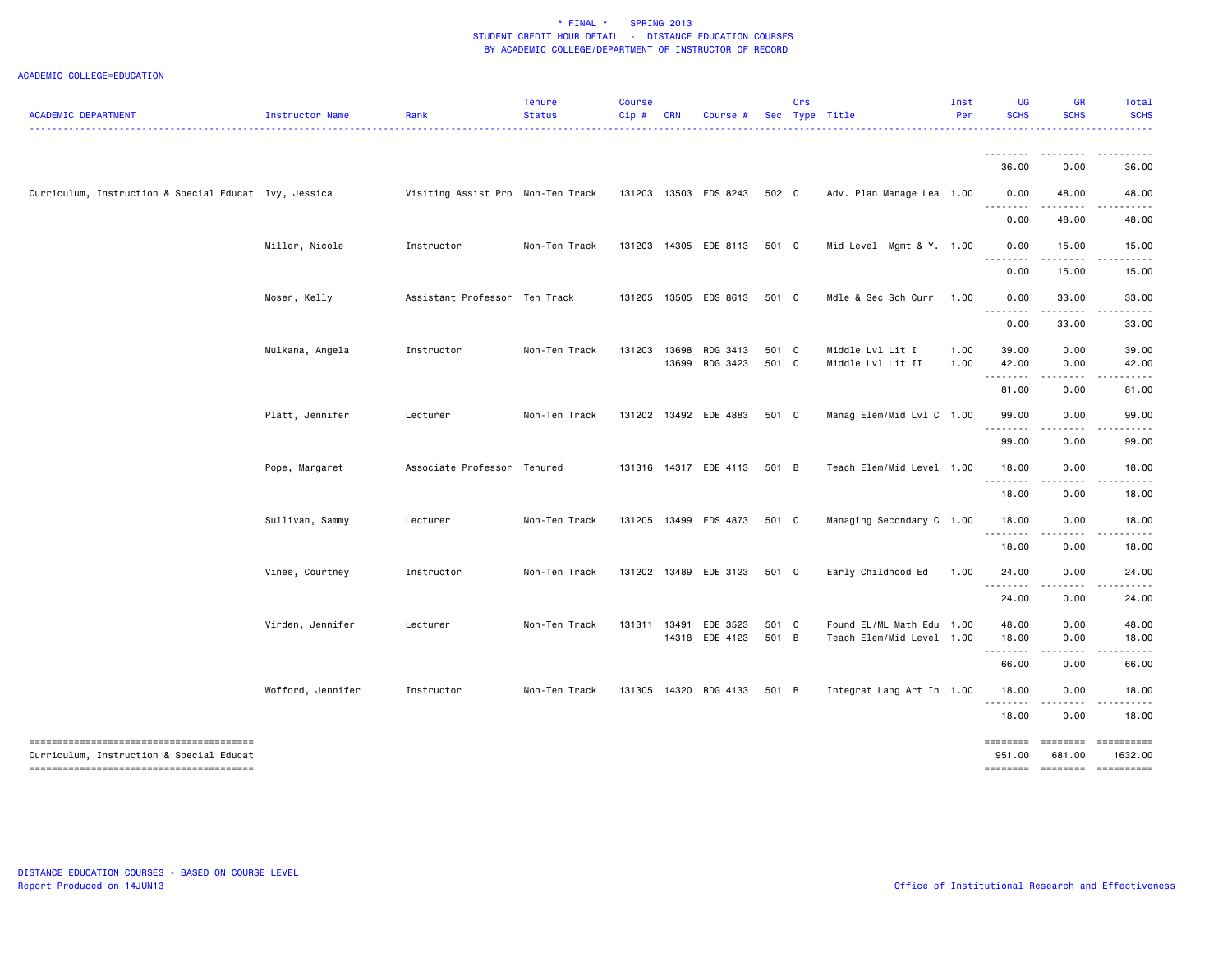|                                                    |                        |                               | <b>Tenure</b> | <b>Course</b> |            |                       |            | Crs |                           | Inst | <b>UG</b>             | <b>GR</b>         | Total                   |
|----------------------------------------------------|------------------------|-------------------------------|---------------|---------------|------------|-----------------------|------------|-----|---------------------------|------|-----------------------|-------------------|-------------------------|
| <b>ACADEMIC DEPARTMENT</b>                         | <b>Instructor Name</b> | Rank                          | <b>Status</b> | Cip#          | <b>CRN</b> | Course #              | <b>Sec</b> |     | Type Title                | Per  | <b>SCHS</b>           | <b>SCHS</b>       | <b>SCHS</b>             |
| Instructional Systems & Workforce Develo Bass, Amy |                        | Lecturer                      | Non-Ten Track | 130301        |            | 13912 LSK 2010        | 501 C      |     | Praxis: Acad Core En 1.00 |      | 15.00                 | 0.00              | 15.00                   |
|                                                    |                        |                               |               |               |            | 131315 13643 LSK 1023 | 501 C      |     | Col Read/Study Skill 1.00 |      | 69.00                 | 0.00              | 69.00                   |
|                                                    |                        |                               |               |               |            |                       |            |     |                           |      | . <u>.</u> .<br>84.00 | 0.00              | 84.00                   |
|                                                    | Cornelious, Linda      | Professor                     | Tenured       | 131309        |            | 13718 TKT 8200        | 501 E      |     | Intern Career & Tech 1.00 |      | 0.00                  | 21.00             | 21.00                   |
|                                                    |                        |                               |               |               |            |                       |            |     |                           |      | 0.00                  | 21.00             | 21.00                   |
|                                                    | Earle, Marie           | Assistant Professor Ten Track |               | 110301        | 13709      | TKT 1273              | 501 C      |     | Computer Application 1.00 |      | 84.00                 | 0.00              | 84.00                   |
|                                                    |                        |                               |               |               |            | 13710 TKT 1273        | 502 C      |     | Computer Application 1.00 |      | 63.00                 | 0.00              | 63.00                   |
|                                                    |                        |                               |               | 131321        |            | 13712 TKT 4803        | 501 C      |     | Integ Tech for Learn 1.00 |      | 30.00                 | 0.00              | 30.00                   |
|                                                    |                        |                               |               |               |            | 13716 TKT 6803        | 501 C      |     | Integ Tech for Learn 1.00 |      | 0.00                  | 39.00             | 39.00                   |
|                                                    |                        |                               |               |               |            |                       |            |     |                           |      | 177.00                | .<br>39.00        | 216.00                  |
|                                                    | Keel, Vicki            | Instructor                    | Non-Ten Track | 131303        |            | 13319 TKB 3133        | 501 C      |     | Admin Management & P 1.00 |      | 108.00                | 0.00              | 108.00                  |
|                                                    |                        |                               |               |               |            | 13914 TKB 2132        | 501 B      |     | Intro Sprdsht Desgn       | 1.00 | 28.00                 | 0.00              | 28.00                   |
|                                                    |                        |                               |               |               |            |                       |            |     |                           |      | .<br>136.00           | ---------<br>0.00 | .<br>136.00             |
|                                                    | Okojie, Mabel          | Associate Professor Tenured   |               | 131309        |            | 13719 TKT 8243        | 501 C      |     | Resch Probl in ISWD       | 1.00 | 0.00                  | 27.00             | 27.00                   |
|                                                    |                        |                               |               |               |            | 14680 TKT 8233        | 501 C      |     | Anal & Survey Resear 1.00 |      | 0.00                  | 15.00             | 15.00                   |
|                                                    |                        |                               |               |               |            |                       |            |     |                           |      | --------<br>0.00      | .<br>42.00        | 42.00                   |
|                                                    |                        |                               |               |               |            |                       |            |     |                           |      | $=$ = = = = = = =     | ---------         | ==========              |
| Instructional Systems & Workforce Develo           |                        |                               |               |               |            |                       |            |     |                           |      | 397.00                | 102.00            | 499.00                  |
|                                                    |                        |                               |               |               |            |                       |            |     |                           |      | ========              | ========          | $=$ = = = = = = = = = = |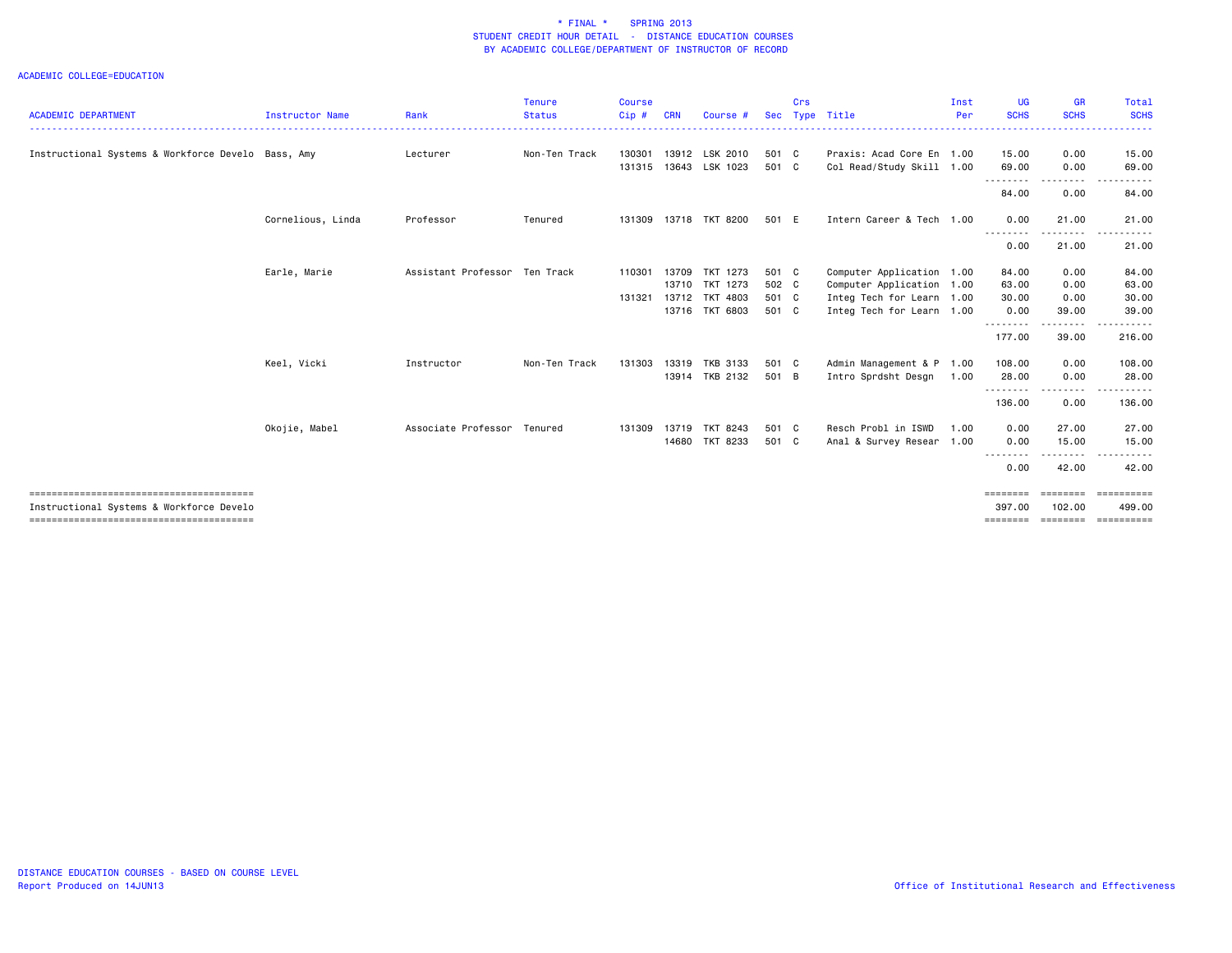| <b>ACADEMIC DEPARTMENT</b>     | <b>Instructor Name</b> | Rank       | <b>Tenure</b><br><b>Status</b> | Course<br>Cip# | <b>CRN</b> | Course #      |       | Crs | Sec Type Title           | Inst<br>Per | <b>UG</b><br><b>SCHS</b> | <b>GR</b><br><b>SCHS</b> | Total<br><b>SCHS</b> |
|--------------------------------|------------------------|------------|--------------------------------|----------------|------------|---------------|-------|-----|--------------------------|-------------|--------------------------|--------------------------|----------------------|
|                                |                        |            |                                |                |            |               |       |     |                          |             |                          |                          |                      |
| Kinesiology                    | Rye, David             | Instructor | Non-Ten Track                  | 131314         | 13684      | PE 4873       | 501   | C   | Prof Sem In Physica 1.00 |             | 15.00                    | 0.00                     | 15.00                |
|                                |                        |            |                                |                |            | 13685 PE 4886 | 501 F |     | Teach Intern in PE       | 1.00        | 30.00                    | 0.00                     | 30.00                |
|                                |                        |            |                                |                |            | 13686 PE 4896 | 501   | - F | Teach Intern in PE       | 1.00        | 30.00                    | 0.00                     | 30.00                |
|                                |                        |            |                                |                |            |               |       |     |                          |             | .<br>75.00               | 0.00                     | <br>75.00            |
| ,,,,,,,,,,,,,,,,,,,,,,,,,,,,,, |                        |            |                                |                |            |               |       |     |                          |             | ========                 | ========                 | ==========           |
| Kinesiology                    |                        |            |                                |                |            |               |       |     |                          |             | 75.00                    | 0.00                     | 75.00                |
|                                |                        |            |                                |                |            |               |       |     |                          |             | --------                 | --------                 | ==========           |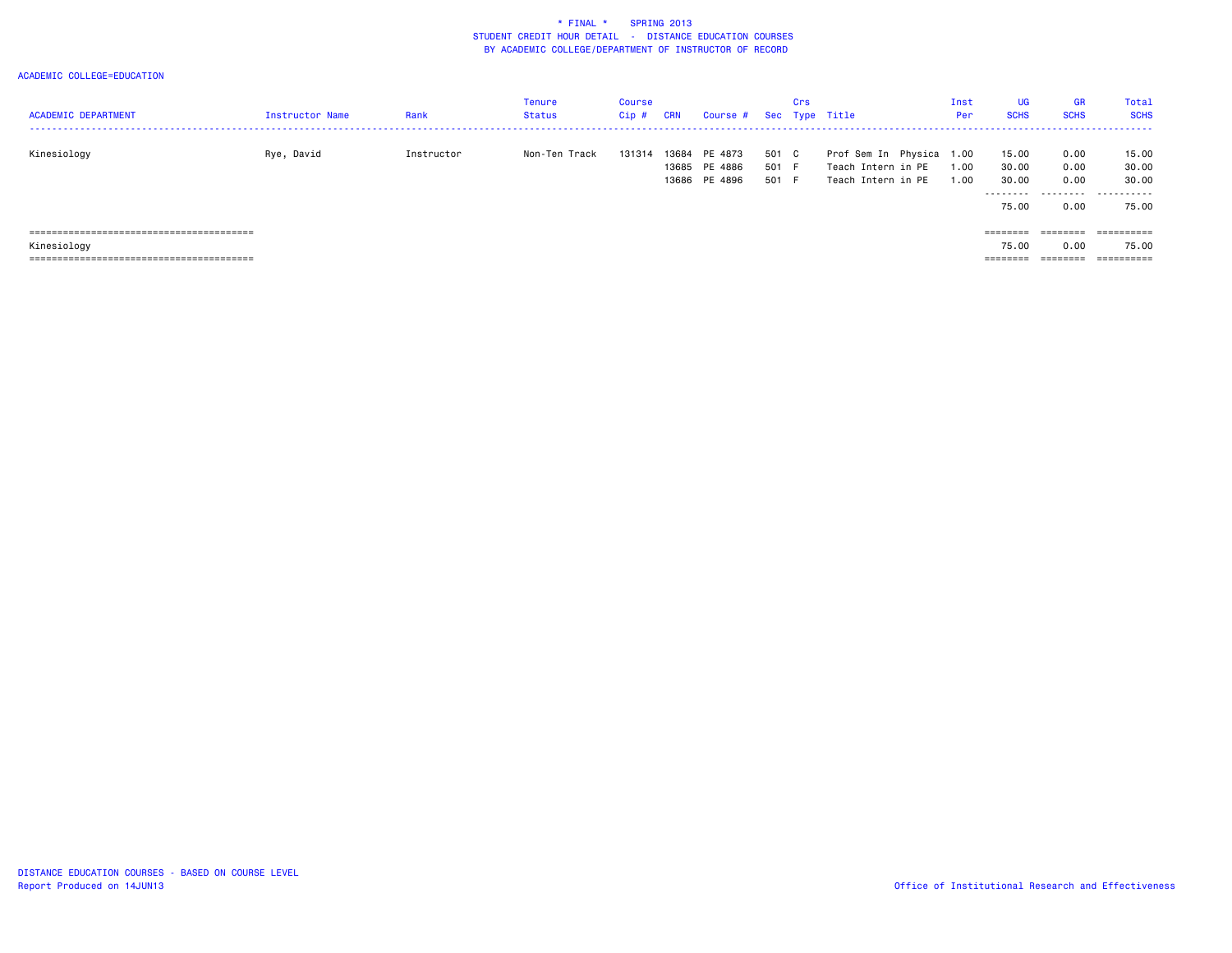| <b>ACADEMIC DEPARTMENT</b> | Instructor Name   | Rank                              | <b>Tenure</b><br><b>Status</b> | <b>Course</b><br>Cip# | <b>CRN</b> | Course #              |       | Crs | Sec Type Title            | Inst<br>Per | UG<br><b>SCHS</b> | <b>GR</b><br><b>SCHS</b>             | Total<br><b>SCHS</b> |
|----------------------------|-------------------|-----------------------------------|--------------------------------|-----------------------|------------|-----------------------|-------|-----|---------------------------|-------------|-------------------|--------------------------------------|----------------------|
| Leadership and Foundations | Bowen, Marilyn    | Research Assoc Prof Non-Ten Track |                                |                       |            | 450101 13497 EDF 3333 | 501 C |     | Social Foundation Ed 1.00 |             | 78.00             | 0.00                                 | 78.00                |
|                            |                   |                                   |                                |                       |            |                       |       |     |                           |             | 78.00             | 0.00                                 | 78.00                |
|                            | Coats, Linda      | Associate Professor Tenured       |                                |                       |            | 130407 16118 CCL 9000 | 506 D |     | Diss./Dissertation R 1.00 |             | 0.00<br><u>.</u>  | 12.00                                | 12.00                |
|                            |                   |                                   |                                |                       |            |                       |       |     |                           |             | 0.00              | 12.00                                | 12.00                |
|                            | Davis, James      | Associate Professor Tenured       |                                | 130401                |            | 13484 EDA 8190        | 501 S |     | Wkshp Ed Adm & Super 1.00 |             | 0.00              | 14.00                                | 14.00                |
|                            |                   |                                   |                                | 130407                | 13444      | CCL 8223              | 501 E |     | Intern Work Ed Leade 1.00 |             | 0.00              | 3.00                                 | 3.00                 |
|                            |                   |                                   |                                |                       |            | 13445 CCL 8243        | 501 E |     | Intern Comm College       | 1.00        | 0.00              | 18.00                                | 18.00                |
|                            |                   |                                   |                                |                       | 13486      | EDA 8323              | 501   | C   | Ed Facilities Design      | 1.00        | 0.00              | 27.00                                | 27.00                |
|                            |                   |                                   |                                |                       | 15489      | CCL 9000              | 501 D |     | Diss./Dissertation R 1.00 |             | 0.00              | 81.00                                | 81.00                |
|                            |                   |                                   |                                |                       |            | 16297 CCL 7000        | 501 I |     | Directed Individual       | 1.00        | 0.00              | 6.00                                 | 6.00                 |
|                            |                   |                                   |                                |                       |            | 16416 CCL 7000        | 502 I |     | Directed Individual       | 1.00        | 0.00              | 6.00                                 | 6.00                 |
|                            |                   |                                   |                                |                       |            | 16445 CCL 8223        | 502 E |     | Intern Work Ed Leade 1.00 |             | 0.00              | 36.00                                | 36.00                |
|                            |                   |                                   |                                |                       |            | 16474 CCL 7000        | 503 I |     | Directed Individual       | 1.00        | 0.00<br>.         | 3.00<br>.                            | 3.00                 |
|                            |                   |                                   |                                |                       |            |                       |       |     |                           |             | 0.00              | 194.00                               | 194.00               |
|                            | Davis, Kathleen   | Lecturer                          | Non-Ten Track                  |                       |            | 130407 13442 CCL 8113 | 501 C |     | Comm Col Hist/Philos 1.00 |             | 0.00              | 30.00                                | 30.00                |
|                            |                   |                                   |                                |                       |            |                       |       |     |                           |             | <u>.</u><br>0.00  | .<br>30.00                           | 30.00                |
|                            | Hare, Rufus       | Professor                         | Tenured                        | 130601                |            | 15166 EDF 8553        | 501 C |     | Research in the Clas 1.00 |             | 0.00              | 9.00                                 | 9.00                 |
|                            |                   |                                   |                                |                       |            |                       |       |     |                           |             | 0.00              | 9.00                                 | 9.00                 |
|                            | King, Stephanie   | Assistant Professor Ten Track     |                                |                       |            | 130407 14677 CCL 8343 | 501 C |     | Community Dev Resour 1.00 |             | 0.00              | 39.00                                | 39.00                |
|                            |                   |                                   |                                |                       | 15490      | CCL 9000              | 502 D |     | Diss./Dissertation R 1.00 |             | 0.00              | 25.00                                | 25.00                |
|                            |                   |                                   |                                |                       | 15839      | CCL 8990              | 501 C |     | Special Topic in C C 1.00 |             | 0.00<br>.         | 21.00                                | 21.00                |
|                            |                   |                                   |                                |                       |            |                       |       |     |                           |             | 0.00              | 85.00                                | 85.00                |
|                            | Miller, Robert    | Lecturer                          | Non-Ten Track                  |                       |            | 130407 14678 CCL 8133 | 501 C |     | Lead Theory Pract in 1.00 |             | 0.00              | 45.00                                | 45.00                |
|                            |                   |                                   |                                |                       |            |                       |       |     |                           |             | 0.00              | 45.00                                | 45.00                |
|                            | Prince, Debra     | Associate Professor Tenured       |                                |                       |            | 130601 14679 EDF 8363 | 501 C |     | Func & Met Res In Ed 1.00 |             | 0.00<br>.         | 63.00                                | 63.00                |
|                            |                   |                                   |                                |                       |            |                       |       |     |                           |             | 0.00              | 63.00                                | 63.00                |
|                            | Stumpf, Arthur    | Associate Professor Tenured       |                                |                       |            | 130407 14675 CCL 8353 | 501 C |     | Appl Org Theory CC L 1.00 |             | 0.00              | 21.00                                | 21.00                |
|                            |                   |                                   |                                |                       | 14676      | CCL 8383              | 501 C |     | Ethical Decision CC       | 1.00        | 0.00              | 36.00                                | 36.00                |
|                            |                   |                                   |                                |                       | 15491      | CCL 9000              | 503 D |     | Diss./Dissertation R 1.00 |             | 0.00<br>.         | 33.00<br>$\sim$ $\sim$ $\sim$ $\sim$ | 33.00<br>.           |
|                            |                   |                                   |                                |                       |            |                       |       |     |                           |             | 0.00              | 90.00                                | 90.00                |
|                            | Williams, Frankie | Associate Professor Tenured       |                                |                       |            | 130407 15492 CCL 9000 | 504 D |     | Diss./Dissertation R 1.00 |             | 0.00<br><u>.</u>  | 11.00<br>.                           | 11.00<br><u>.</u>    |
|                            |                   |                                   |                                |                       |            |                       |       |     |                           |             | 0.00              | 11.00                                | 11.00                |
| Leadership and Foundations |                   |                                   |                                |                       |            |                       |       |     |                           |             | ========<br>78.00 | 539.00                               | 617.00               |
|                            |                   |                                   |                                |                       |            |                       |       |     |                           |             | ========          | ========                             | ==========           |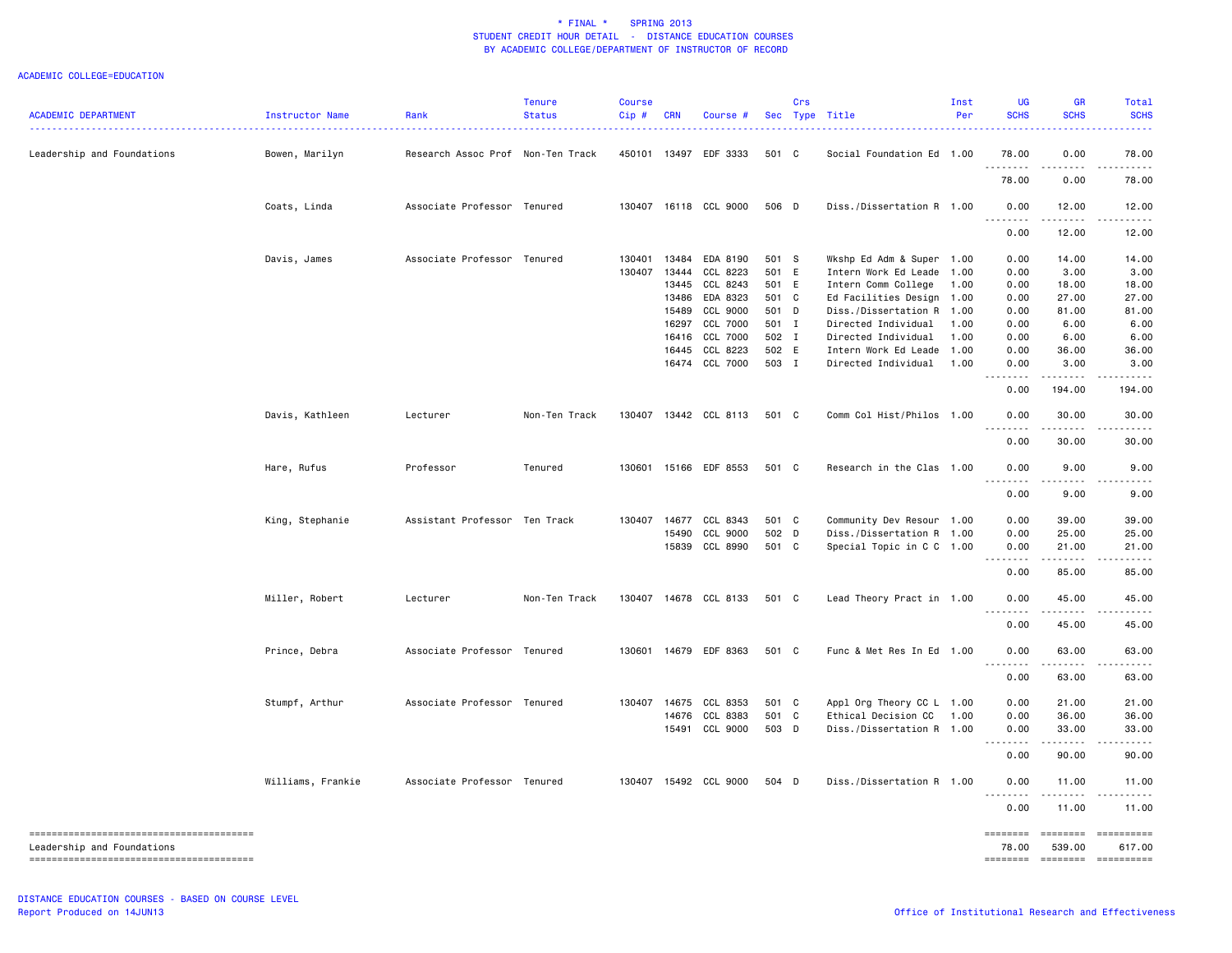| <b>ACADEMIC DEPARTMENT</b> | Instructor Name | Rank      | Tenure<br>Status | Course<br>$Cip$ # | <b>CRN</b> | Course #                   |                | Crs | Sec Type Title                           | Inst<br>Per  | <b>UG</b><br><b>SCHS</b> | GR<br><b>SCHS</b> | Total<br><b>SCHS</b> |
|----------------------------|-----------------|-----------|------------------|-------------------|------------|----------------------------|----------------|-----|------------------------------------------|--------------|--------------------------|-------------------|----------------------|
| Music                      | Brown, Michael  | Professor | Tenured          | 131312 15648      |            | MUE 4886<br>15649 MUE 4896 | 501 F<br>501 F |     | Stu Teach Music Ed<br>Stu Teach Music Ed | 1.00<br>1.00 | 30.00<br>30.00           | 0.00<br>0.00      | 30.00<br>30.00       |
|                            |                 |           |                  |                   |            |                            |                |     |                                          |              | --------<br>60.00        | ---------<br>0.00 | .<br>60.00           |
|                            | Ensor, Carol    | Lecturer  | Non-Ten Track    | 500901            |            | 13683 MU 1113              | 501 C          |     | His & Apprec Of Musi 1.00                |              | 66.00<br>--------        | 0.00<br>.         | 66.00<br>.           |
|                            |                 |           |                  |                   |            |                            |                |     |                                          |              | 66.00                    | 0.00              | 66.00                |
|                            |                 |           |                  |                   |            |                            |                |     |                                          |              | ========                 | ---------         | ==========           |
| Music                      |                 |           |                  |                   |            |                            |                |     |                                          |              | 126.00                   | 0.00              | 126.00               |
|                            |                 |           |                  |                   |            |                            |                |     |                                          |              | ========                 | ========          | ==========           |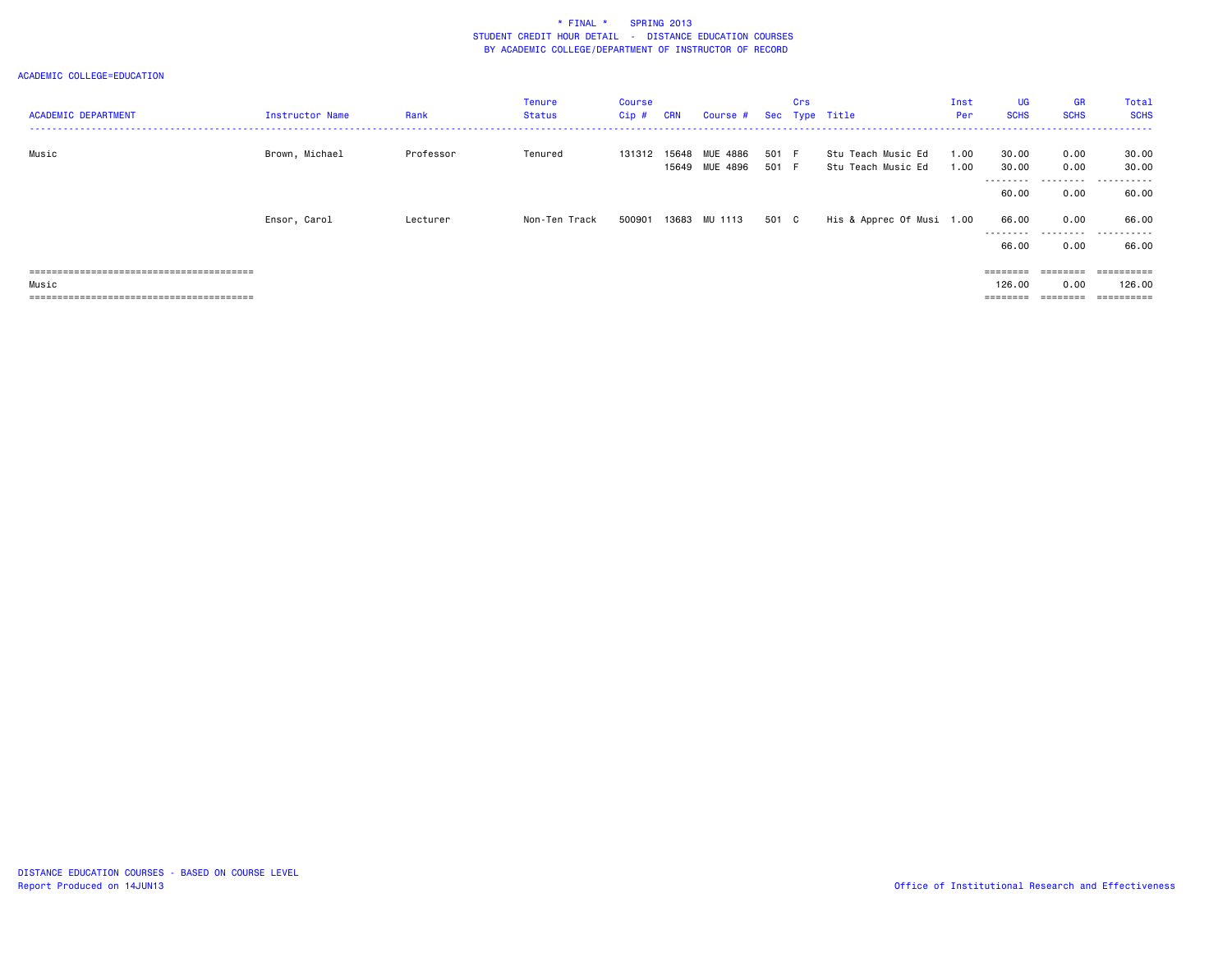| <b>ACADEMIC DEPARTMENT</b> | Instructor Name     | Rank                          | <b>Tenure</b><br><b>Status</b> | <b>Course</b><br>Cip# | <b>CRN</b> | Course #                         |                | Crs | Sec Type Title                                        | Inst<br>Per  | UG<br><b>SCHS</b> | GR<br><b>SCHS</b>     | <b>Total</b><br><b>SCHS</b>                          |
|----------------------------|---------------------|-------------------------------|--------------------------------|-----------------------|------------|----------------------------------|----------------|-----|-------------------------------------------------------|--------------|-------------------|-----------------------|------------------------------------------------------|
| Aerospace Engineering      | Cheng, Yang         | Assistant Professor Ten Track |                                |                       |            | 140201  14195  ASE  6813         | 501 C          |     | Adv Orbital Mechanic 1.00                             |              | 0.00              | 6.00                  | 6.00                                                 |
|                            |                     |                               |                                |                       |            |                                  |                |     |                                                       |              | ---------<br>0.00 | 6.00                  | 6.00                                                 |
|                            | Janus, Jonathan     | Associate Professor Tenured   |                                | 140201                |            | 13410 ASE 8423<br>14824 ASE 8000 | 501 C<br>501 D |     | Comput Fluid Dyn II<br>Research / Thesis              | 1.00<br>1.00 | 0.00<br>0.00      | 12.00<br>3.00         | 12.00<br>3.00                                        |
|                            |                     |                               |                                |                       |            |                                  |                |     |                                                       |              | 0.00              | 15.00                 | 15.00                                                |
|                            | Lacy, Thomas        | Professor                     | Tenured                        | 140201<br>141101      | 16371      | ASE 7000<br>13510 EM 6133        | 501 I<br>501 C |     | Directed Indiv Study 1.00<br>Composite Materials 1.00 |              | 0.00<br>0.00      | 3.00<br>3.00          | 3.00<br>3.00                                         |
|                            |                     |                               |                                |                       |            |                                  |                |     |                                                       |              | --------<br>0.00  | 6.00                  | 6.00                                                 |
|                            | Newman, James       | Professor                     | Tenured                        |                       |            | 141901 15271 ME 8253             | 501 C          |     | Fatigue in Engin Des 1.00                             |              | 0.00<br>.         | 6.00<br>$\frac{1}{2}$ | 6.00                                                 |
|                            |                     |                               |                                |                       |            |                                  |                |     |                                                       |              | 0.00              | 6.00                  | 6.00                                                 |
|                            | Rais-Rohani, Masoud | Professor                     | Tenured                        | 140201                |            | 13408 ASE 6553                   | 501 C          |     | Eng Design Optimizat 1.00                             |              | 0.00<br>--------  | 9.00                  | 9.00                                                 |
|                            |                     |                               |                                |                       |            |                                  |                |     |                                                       |              | 0.00              | 9.00                  | 9.00                                                 |
|                            | Thompson, David     | Associate Professor Tenured   |                                | 140201                | 13407      | ASE 6423<br>14822 ASE 9000       | 501 C<br>502 D |     | Int Comput Fluid Dyn 1.00<br>Research/Diss            | 1.00         | 0.00<br>0.00      | 9.00<br>1.00          | 9.00<br>1.00                                         |
|                            |                     |                               |                                |                       |            |                                  |                |     |                                                       |              | .<br>0.00         | ------<br>10.00       | .<br>10.00                                           |
| Aerospace Engineering      |                     |                               |                                |                       |            |                                  |                |     |                                                       |              | ========<br>0.00  | ========<br>52.00     | ==========<br>52.00<br>============================= |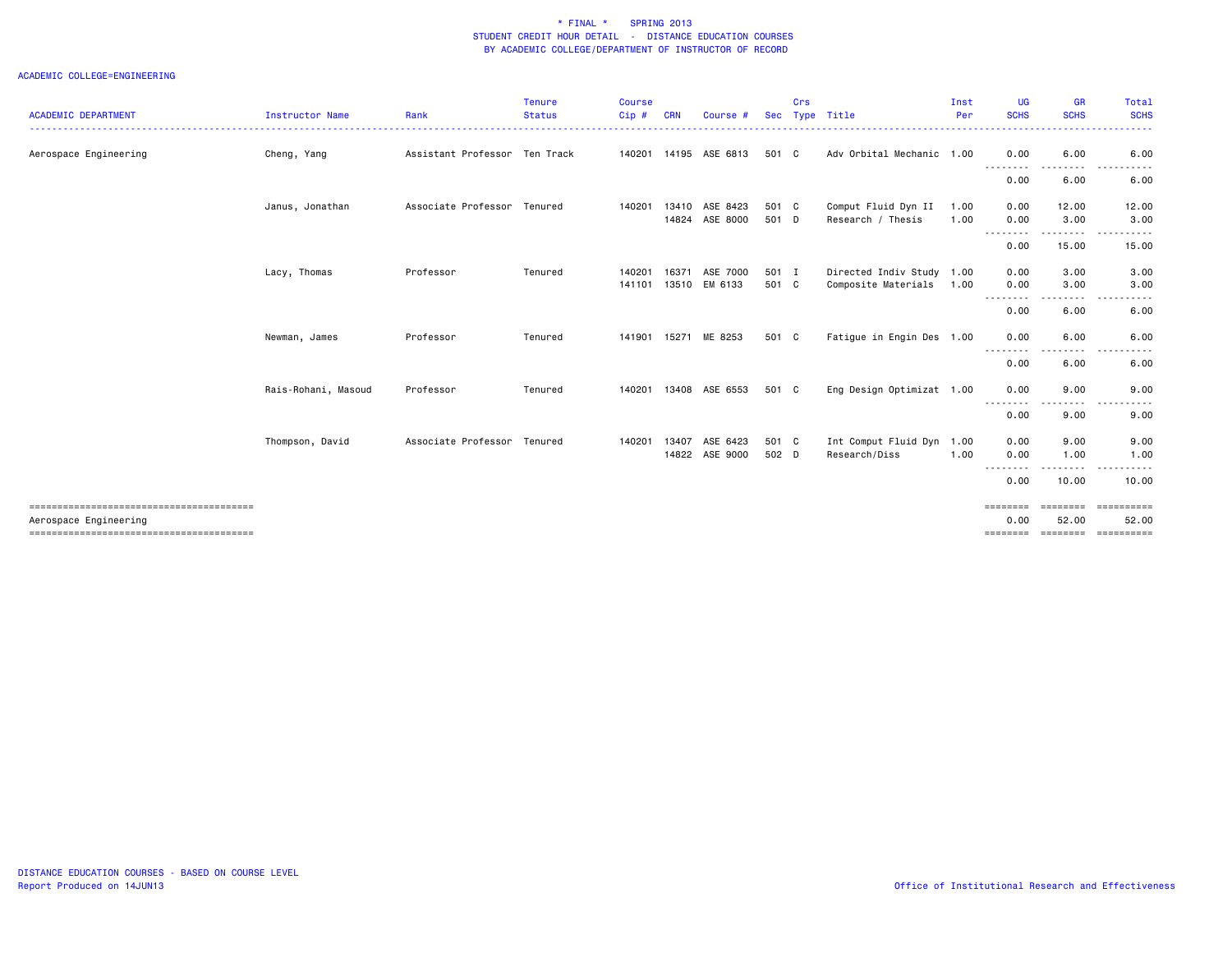#### ACADEMIC COLLEGE=ENGINEERING

| <b>ACADEMIC DEPARTMENT</b>        | Instructor Name                                           | Rank                          | <b>Tenure</b><br><b>Status</b> | <b>Course</b><br>Cip# | <b>CRN</b> | Course #                              |                | Crs | Sec Type Title                                 | Inst<br>Per | <b>UG</b><br><b>SCHS</b>  | <b>GR</b><br><b>SCHS</b>    | Total<br><b>SCHS</b> |
|-----------------------------------|-----------------------------------------------------------|-------------------------------|--------------------------------|-----------------------|------------|---------------------------------------|----------------|-----|------------------------------------------------|-------------|---------------------------|-----------------------------|----------------------|
| Civil & Environmental Engineering | Berger, Rutherford                                        | Lecturer                      | Non-Ten Track                  |                       |            | 140805 14100 CE 8543                  | 501 C          |     | Tidal Hydraulics                               | 1.00        | 0.00                      | 15.00                       | 15.00                |
|                                   |                                                           |                               |                                |                       |            |                                       |                |     |                                                |             | 0.00                      | 15.00                       | 15.00                |
|                                   | Diaz-Ramirez, Jairo Nel Research Assist Pro Non-Ten Track |                               |                                |                       |            | 140801 14826 CE 8000                  | 501 D          |     | Research / Thesis                              | 1.00        | 0.00                      | 1.00                        | 1.00                 |
|                                   |                                                           |                               |                                |                       |            |                                       |                |     |                                                |             | 0.00                      | 1.00                        | 1.00                 |
|                                   | Freyne, Seamus                                            | Assistant Professor Ten Track |                                |                       |            | 140801 14098 CE 8503                  | 501 C          |     | Data Analysis for CE 1.00                      |             | 0.00                      | 72.00                       | 72.00                |
|                                   |                                                           |                               |                                |                       |            |                                       |                |     |                                                |             | 0.00                      | 72.00                       | 72.00                |
|                                   | Gullett, Philip                                           | Associate Professor Tenured   |                                | 140801<br>141101      |            | 14830 CE 8000<br>13509 EM 6123        | 505 D<br>501 C |     | Research / Thesis<br>Intro Finite Element 1.00 | 1.00        | 0.00<br>0.00              | 2.00<br>12.00               | 2.00<br>12.00        |
|                                   |                                                           |                               |                                |                       |            |                                       |                |     |                                                |             | 0.00                      | .<br>14.00                  | 14.00                |
|                                   | Howard, Isaac                                             | Associate Professor Tenured   |                                | 140801                |            | 14845 CE 9000                         | 506 D          |     | Research / Diss                                | 1.00        | 0.00                      | 7.00                        | 7.00                 |
|                                   |                                                           |                               |                                | 140899                | 14093      | CE 8303                               | 501 C          |     | Mat'l Characterizati 1.00                      |             | 0.00                      | 15.00<br>.                  | 15.00<br>.           |
|                                   |                                                           |                               |                                |                       |            |                                       |                |     |                                                |             | 0.00                      | 22.00                       | 22.00                |
|                                   | Martin, James                                             | Professor                     | Tenured                        | 140801                |            | 14834 CE 8000<br>140805 14817 CE 8933 | 509 D<br>501 C |     | Research / Thesis<br>Water Quality Modeli 1.00 | 1.00        | 0.00<br>0.00              | 4.00<br>12.00               | 4.00<br>12.00        |
|                                   |                                                           |                               |                                |                       |            |                                       |                |     |                                                |             | .<br>0.00                 | 16.00                       | 16.00                |
|                                   | McAnally, William                                         | Research Professor            | Non-Ten Track                  | 140801                |            | 14849 CE 9000                         | 510 D          |     | Research / Diss                                | 1.00        | 0.00<br>.                 | 4.00                        | 4.00                 |
|                                   |                                                           |                               |                                |                       |            |                                       |                |     |                                                |             | 0.00                      | 4.00                        | 4.00                 |
|                                   | Ramirez Avila, John                                       | Non-Faculty                   | Non-Faculty                    |                       |            | 140805 14605 CE 6513                  | 501 C          |     | Engr. Hydrology                                | 1.00        | 0.00<br>$- - - - -$       | 3.00                        | 3.00                 |
|                                   |                                                           |                               |                                |                       |            |                                       |                |     |                                                |             | 0.00                      | 3.00                        | 3.00                 |
|                                   | Truax, Dennis                                             | Professor                     | Tenured                        | 140801                |            | 14850 CE 9000                         | 511 D          |     | Research / Diss                                | 1.00        | 0.00<br>.                 | 1.00                        | 1.00                 |
|                                   |                                                           |                               |                                |                       |            |                                       |                |     |                                                |             | 0.00                      | 1.00                        | 1.00                 |
|                                   | Vahedifard, Farshid                                       | Assistant Professor Ten Track |                                | 140899                |            | 15525 CE 8990                         | 501 C          |     | Special Topic In CE                            | 1.00        | 0.00                      | 21.00                       | 21.00                |
|                                   |                                                           |                               |                                |                       |            |                                       |                |     |                                                |             | 0.00                      | 21.00                       | 21.00                |
|                                   | White, Thomas                                             | Professor                     | Tenured                        |                       |            | 140801 14838 CE 8000                  | 513 D          |     | Research / Thesis                              | 1.00        | 0.00<br>.                 | 4.00<br>.                   | 4.00                 |
|                                   |                                                           |                               |                                |                       |            |                                       |                |     |                                                |             | 0.00                      | 4.00                        | 4.00                 |
|                                   | Zhang, Li                                                 | Associate Professor Tenured   |                                |                       |            | 140801 14853 CE 9000                  | 514 D          |     | Research / Diss                                | 1.00        | 0.00<br><u>.</u>          | 6.00<br>.                   | 6.00                 |
|                                   |                                                           |                               |                                |                       |            |                                       |                |     |                                                |             | 0.00                      | 6.00                        | 6.00                 |
| Civil & Environmental Engineering |                                                           |                               |                                |                       |            |                                       |                |     |                                                |             | $= = = = = = = =$<br>0.00 | ========<br>179.00          | ==========<br>179.00 |
|                                   |                                                           |                               |                                |                       |            |                                       |                |     |                                                |             |                           | ======== ======== ========= |                      |

DISTANCE EDUCATION COURSES - BASED ON COURSE LEVEL Report Produced on 14JUN13 Office of Institutional Research and Effectiveness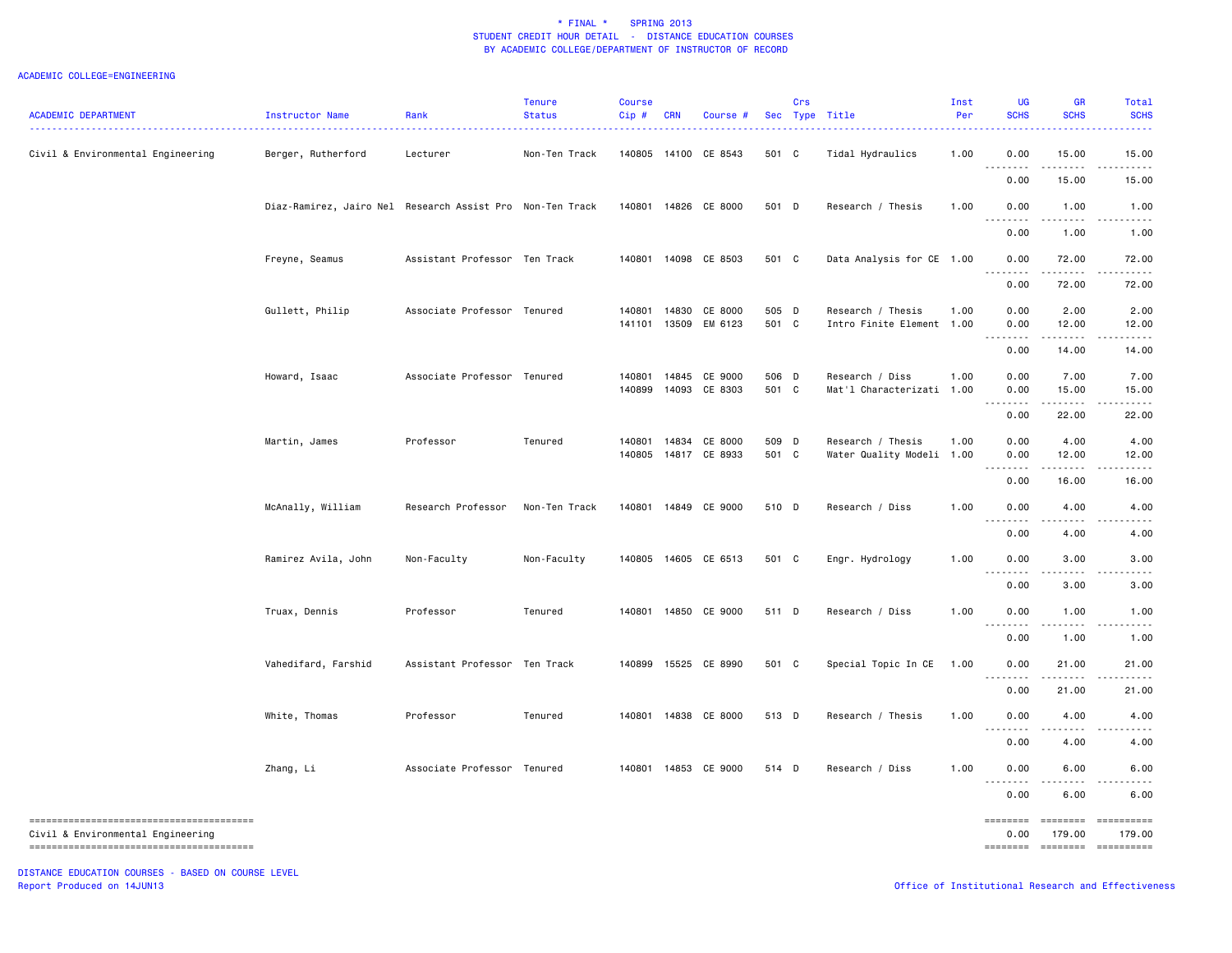| <b>ACADEMIC DEPARTMENT</b>                                             | <b>Instructor Name</b> | Rank                          | <b>Tenure</b><br><b>Status</b> | Course<br>Cip# | <b>CRN</b> | Course #       |       | Crs | Sec Type Title            | Inst<br>Per | <b>UG</b><br><b>SCHS</b> | <b>GR</b><br><b>SCHS</b> | Total<br><b>SCHS</b> |
|------------------------------------------------------------------------|------------------------|-------------------------------|--------------------------------|----------------|------------|----------------|-------|-----|---------------------------|-------------|--------------------------|--------------------------|----------------------|
| Computer Science & Engineering                                         | Banicescu, Ioana       | Professor                     | Tenured                        | 110101         |            | 16292 CSE 7000 | 501 I |     | Directed Indiv Study 1.00 |             | 0.00                     | 3.00                     | 3.00                 |
|                                                                        |                        |                               |                                |                |            |                |       |     |                           |             | 0.00                     | ----<br>3.00             | 3.00                 |
|                                                                        | Perkins, Andy          | Assistant Professor Ten Track |                                | 260101         |            | 14196 CSE 6623 | 501 C |     | Computational Biolog 1.00 |             | 0.00                     | 9.00<br>. <b>.</b> .     | 9.00                 |
|                                                                        |                        |                               |                                |                |            |                |       |     |                           |             | 0.00                     | 9.00                     | 9.00                 |
|                                                                        | Williams, Byron        | Assistant Professor Ten Track |                                | 110101         |            | 14208 CSE 8990 | 501 C |     | Special Topic in CS       | 1.00        | 0.00                     | 21.00                    | 21.00                |
|                                                                        |                        |                               |                                |                |            |                |       |     |                           |             | 0.00                     | . <b>.</b> .<br>21.00    | .<br>21.00           |
|                                                                        |                        |                               |                                |                |            |                |       |     |                           |             | ========                 | $=$ = = = = = = =        | ==========           |
| Computer Science & Engineering<br>;=================================== |                        |                               |                                |                |            |                |       |     |                           |             | 0.00                     | 33.00                    | 33.00<br>:======     |
|                                                                        |                        |                               |                                |                |            |                |       |     |                           |             |                          |                          |                      |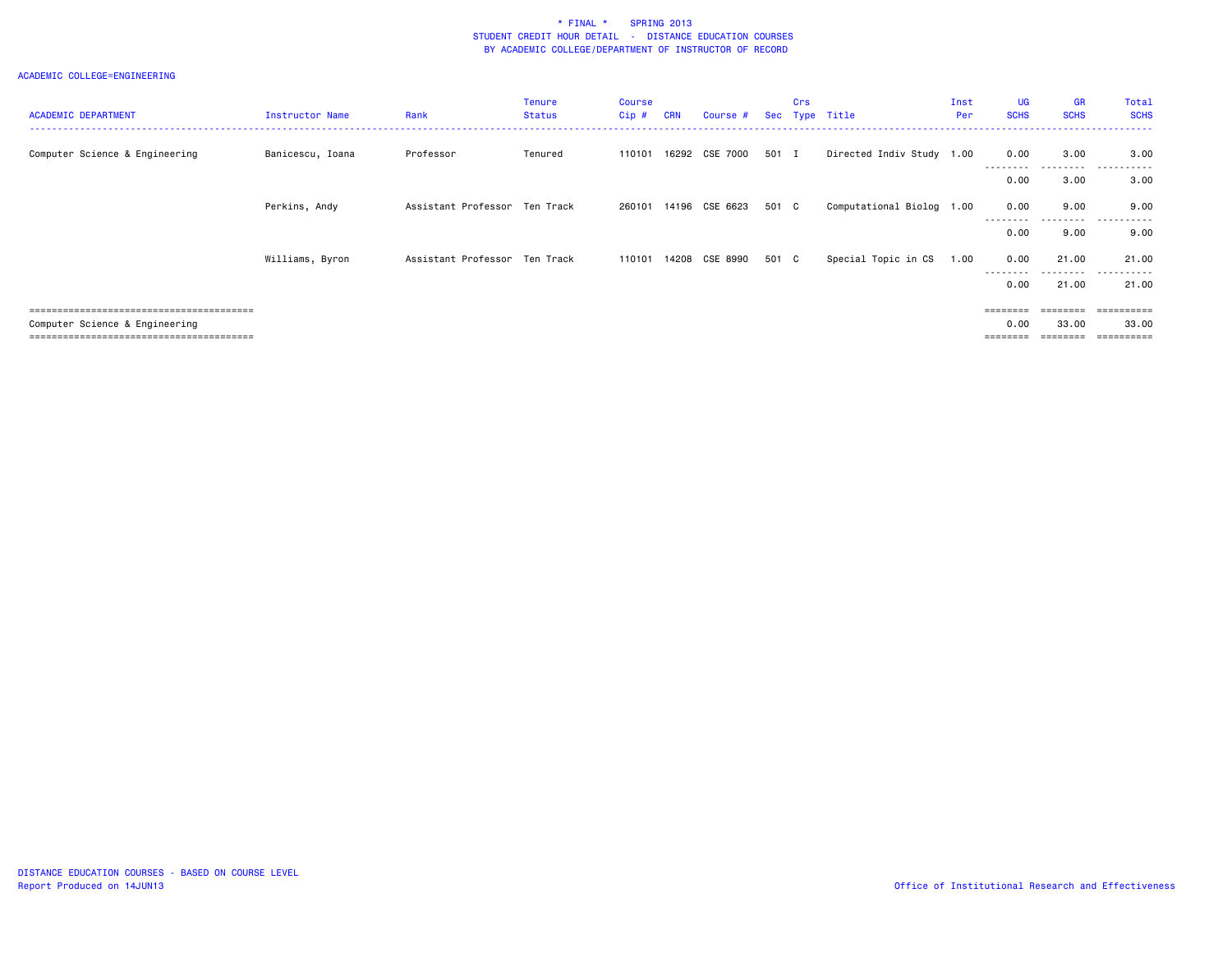|                                        |                        |                               | <b>Tenure</b> | <b>Course</b> |            |                            |                | Crs |                                  | Inst         | <b>UG</b>                       | <b>GR</b>                    | Total        |
|----------------------------------------|------------------------|-------------------------------|---------------|---------------|------------|----------------------------|----------------|-----|----------------------------------|--------------|---------------------------------|------------------------------|--------------|
| <b>ACADEMIC DEPARTMENT</b>             | <b>Instructor Name</b> | Rank                          | <b>Status</b> | $Cip$ #       | <b>CRN</b> | Course #                   |                |     | Sec Type Title<br>.              | Per          | <b>SCHS</b>                     | <b>SCHS</b>                  | <b>SCHS</b>  |
| Electrical & Computer Engineering      | Anderson, Derek        | Assistant Professor Ten Track |               |               |            | 141001 14272 ECE 8990      | 501 C          |     | Special Topic in ECE 1.00        |              | 0.00                            | 30.00                        | 30.00        |
|                                        |                        |                               |               |               |            |                            |                |     |                                  |              | 0.00                            | 30.00                        | 30.00        |
|                                        | Fowler, James          | Professor                     | Tenured       |               |            | 141001 14267 ECE 8813      | 501 C          |     | Information Theory               | 1.00         | 0.00                            | 9.00                         | 9.00         |
|                                        |                        |                               |               |               |            |                            |                |     |                                  |              | <u> - - - - - - - -</u><br>0.00 | 9.00                         | 9.00         |
|                                        | Fu, Yong               | Assistant Professor Ten Track |               |               |            | 141001 16164 ECE 6633      | 501 C          |     | Pwer Distrib Systems 1.00        |              | 0.00                            | 9.00                         | 9.00         |
|                                        |                        |                               |               |               |            |                            |                |     |                                  |              | --------<br>0.00                | .<br>9.00                    | 9.00         |
|                                        | Jones, Bryan           | Associate Professor Tenured   |               |               |            | 141001 14257 ECE 8743      | 501 C          |     | Advanced Robotics                | 1.00         | 0.00                            | 3.00                         | 3.00         |
|                                        |                        |                               |               |               |            |                            |                |     |                                  |              | --------<br>0.00                | 3.00                         | 3.00         |
|                                        | King, Roger            | Non-Faculty                   | Tenured       |               |            | 141001 15048 ECE 9000      | 504 D          |     | Research/Diss                    | 1.00         | 0.00                            | 14.00                        | 14.00        |
|                                        |                        |                               |               |               |            |                            |                |     |                                  |              | <u>.</u><br>0.00                | 14.00                        | 14.00        |
|                                        | Mazzola, Michael       | Professor                     | Tenured       |               |            | 141001 13481 ECE 6653      | 501 C          |     | Intro to Power Elect 1.00        |              | 0.00                            | 9.00                         | 9.00         |
|                                        |                        |                               |               |               |            |                            |                |     |                                  |              | --------<br>0.00                | 9.00                         | 9.00         |
|                                        | Morris, Thomas         | Assistant Professor Ten Track |               | 140901        | 13482      | ECE 6743                   | 501 B          |     | Digital Sys Design               | 1.00         | 0.00                            | 24.00                        | 24.00        |
|                                        |                        |                               |               | 141001        |            | 15043 ECE 8000             | 501 D          |     | Research/Thesis                  | 1.00         | 0.00<br>--------                | 1.00<br>.                    | 1.00         |
|                                        |                        |                               |               |               |            |                            |                |     |                                  |              | 0.00                            | 25.00                        | 25.00        |
|                                        | Younan, Nicolas        | Professor                     | Tenured       | 141001        | 15044      | ECE 8000<br>15046 ECE 9000 | 502 D<br>502 D |     | Research/Thesis<br>Research/Diss | 1.00<br>1.00 | 0.00<br>0.00                    | 1.00<br>5.00                 | 1.00<br>5.00 |
|                                        |                        |                               |               |               |            |                            |                |     |                                  |              | $\frac{1}{2}$<br>0.00           | 6.00                         | 6.00         |
| -------------------------------------- |                        |                               |               |               |            |                            |                |     |                                  |              | ========                        | ========                     | ==========   |
| Electrical & Computer Engineering      |                        |                               |               |               |            |                            |                |     |                                  |              | 0.00<br>========                | 105.00<br>======== ========= | 105.00       |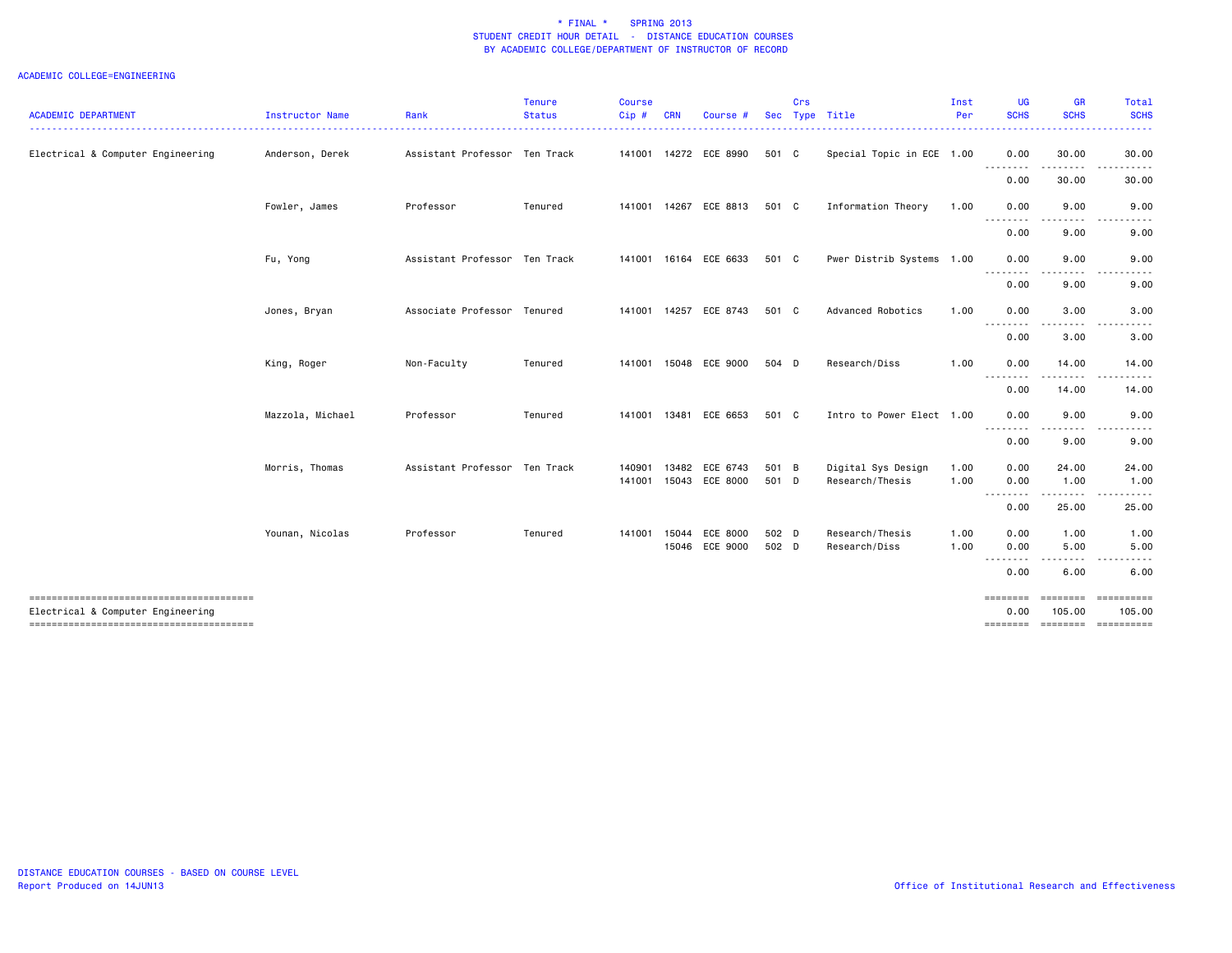|                                  |                     |                               | <b>Tenure</b> | <b>Course</b> |            |                      |       | Crs |                           | Inst | UG               | <b>GR</b>                                                                                                                                                     | Total                                                                                                               |
|----------------------------------|---------------------|-------------------------------|---------------|---------------|------------|----------------------|-------|-----|---------------------------|------|------------------|---------------------------------------------------------------------------------------------------------------------------------------------------------------|---------------------------------------------------------------------------------------------------------------------|
| <b>ACADEMIC DEPARTMENT</b>       | Instructor Name     | Rank                          | <b>Status</b> | Cip#          | <b>CRN</b> | Course #             |       |     | Sec Type Title            | Per  | <b>SCHS</b>      | <b>SCHS</b>                                                                                                                                                   | <b>SCHS</b>                                                                                                         |
| Industrial & Systems Engineering | Bullington, Stanley | Professor                     | Tenured       | 141701        |            | 13635 IE 6573        | 501 C |     | Process Imprvmnt Eng 1.00 |      | 0.00             | 60.00                                                                                                                                                         | 60.00                                                                                                               |
|                                  |                     |                               |               |               |            | 15037 IE 9000        | 501 D |     | Research/DIss             | 1.00 | 0.00             | 2.00                                                                                                                                                          | 2.00                                                                                                                |
|                                  |                     |                               |               |               |            |                      |       |     |                           |      | .<br>0.00        | $\frac{1}{2} \left( \frac{1}{2} \right) \left( \frac{1}{2} \right) \left( \frac{1}{2} \right) \left( \frac{1}{2} \right) \left( \frac{1}{2} \right)$<br>62.00 | .<br>62.00                                                                                                          |
|                                  | Eksioglu, Burak     | Associate Professor Tenured   |               | 141701        | 15038      | IE 9000              | 502 D |     | Research/DIss             | 1.00 | 0.00             | 5.00                                                                                                                                                          | 5.00                                                                                                                |
|                                  |                     |                               |               | 143501        |            | 14154 IE 8793        | 501 C |     | Heuristics in Optim       | 1.00 | 0.00             | 9.00                                                                                                                                                          | 9.00                                                                                                                |
|                                  |                     |                               |               |               |            | 270101 14155 IE 6733 | 501 C |     | Linear Programming I 1.00 |      | 0.00             | 18.00                                                                                                                                                         | 18.00                                                                                                               |
|                                  |                     |                               |               |               |            |                      |       |     |                           |      | 0.00             | 32.00                                                                                                                                                         | 32.00                                                                                                               |
|                                  | Eksioglu, Sandra    | Associate Professor Tenured   |               |               |            | 141701 13634 IE 6543 | 501 C |     | Logistics Engineerin 1.00 |      | 0.00             | 33.00                                                                                                                                                         | 33.00                                                                                                               |
|                                  |                     |                               |               |               |            |                      |       |     |                           |      | <u>.</u><br>0.00 | 33.00                                                                                                                                                         | 33.00                                                                                                               |
|                                  | Greenwood, Allen    | Professor                     | Tenured       | 141701        | 13633      | IE 6533              | 501 C |     | Project Mgt               | 1.00 | 0.00             | 57.00                                                                                                                                                         | 57.00                                                                                                               |
|                                  |                     |                               |               |               |            | 15035 IE 8000        | 503 D |     | Research / Thesis         | 1.00 | 0.00             | 4.00                                                                                                                                                          | 4.00                                                                                                                |
|                                  |                     |                               |               |               |            | 15039 IE 9000        | 504 D |     | Research/DIss             | 1.00 | 0.00             | 9.00                                                                                                                                                          | 9.00                                                                                                                |
|                                  |                     |                               |               |               |            |                      |       |     |                           |      | .<br>0.00        | 70.00                                                                                                                                                         | . <b>.</b> .<br>70.00                                                                                               |
|                                  | Reeves, Kari        | Associate Professor Tenured   |               | 141701        |            | 15040 IE 9000        | 505 D |     | Research/DIss             | 1.00 | 0.00             | 11.00                                                                                                                                                         | 11.00                                                                                                               |
|                                  |                     |                               |               |               |            | 15174 IE 7000        | 501 I |     | Directed Indiv Study      | 1.00 | 0.00             | 4.00                                                                                                                                                          | 4.00                                                                                                                |
|                                  |                     |                               |               |               |            | 15175 IE 7000        | 502 I |     | Directed Indiv Study 1.00 |      | 0.00             | 3.00                                                                                                                                                          | 3.00                                                                                                                |
|                                  |                     |                               |               |               |            | 16356 IE 7000        | 503 I |     | Directed Indiv Study 1.00 |      | 0.00             | 3.00                                                                                                                                                          | 3.00                                                                                                                |
|                                  |                     |                               |               |               |            |                      |       |     |                           |      | <u>.</u><br>0.00 | 21.00                                                                                                                                                         | 21.00                                                                                                               |
|                                  | Strawderman, Lesley | Assistant Professor Ten Track |               |               |            | 141701 14144 IE 8153 | 501 C |     | Cognitive Engr            | 1.00 | 0.00             | 54.00                                                                                                                                                         | 54.00                                                                                                               |
|                                  |                     |                               |               |               | 14740      | IE 6613              | 501 C |     | Eng Statistics I          | 1.00 | 0.00             | 21.00                                                                                                                                                         | 21.00                                                                                                               |
|                                  |                     |                               |               |               |            | 15041 IE 9000        | 506 D |     | Research/DIss             | 1.00 | 0.00             | 3.00                                                                                                                                                          | 3.00                                                                                                                |
|                                  |                     |                               |               |               |            |                      |       |     |                           |      | 0.00             | .<br>78.00                                                                                                                                                    | 78.00                                                                                                               |
|                                  | Usher, John         | Professor                     | Tenured       | 141701        |            | 14146 IE 8333        | 501 C |     | Prod Control Sys II       | 1.00 | 0.00             | 21.00                                                                                                                                                         | 21.00                                                                                                               |
|                                  |                     |                               |               |               |            | 15042 IE 9000        | 507 D |     | Research/DIss             | 1.00 | 0.00             | 11.00                                                                                                                                                         | 11.00                                                                                                               |
|                                  |                     |                               |               |               |            |                      |       |     |                           |      | <u>.</u><br>0.00 | .<br>32.00                                                                                                                                                    | 32.00                                                                                                               |
| Industrial & Systems Engineering |                     |                               |               |               |            |                      |       |     |                           |      | ========<br>0.00 | 328.00                                                                                                                                                        | 328.00                                                                                                              |
|                                  |                     |                               |               |               |            |                      |       |     |                           |      | ========         | <b>EEEEEEEE</b>                                                                                                                                               | $\begin{minipage}{0.9\linewidth} \hspace*{-0.2cm} \textbf{m} = \textbf{m} = \textbf{m} = \textbf{m} \end{minipage}$ |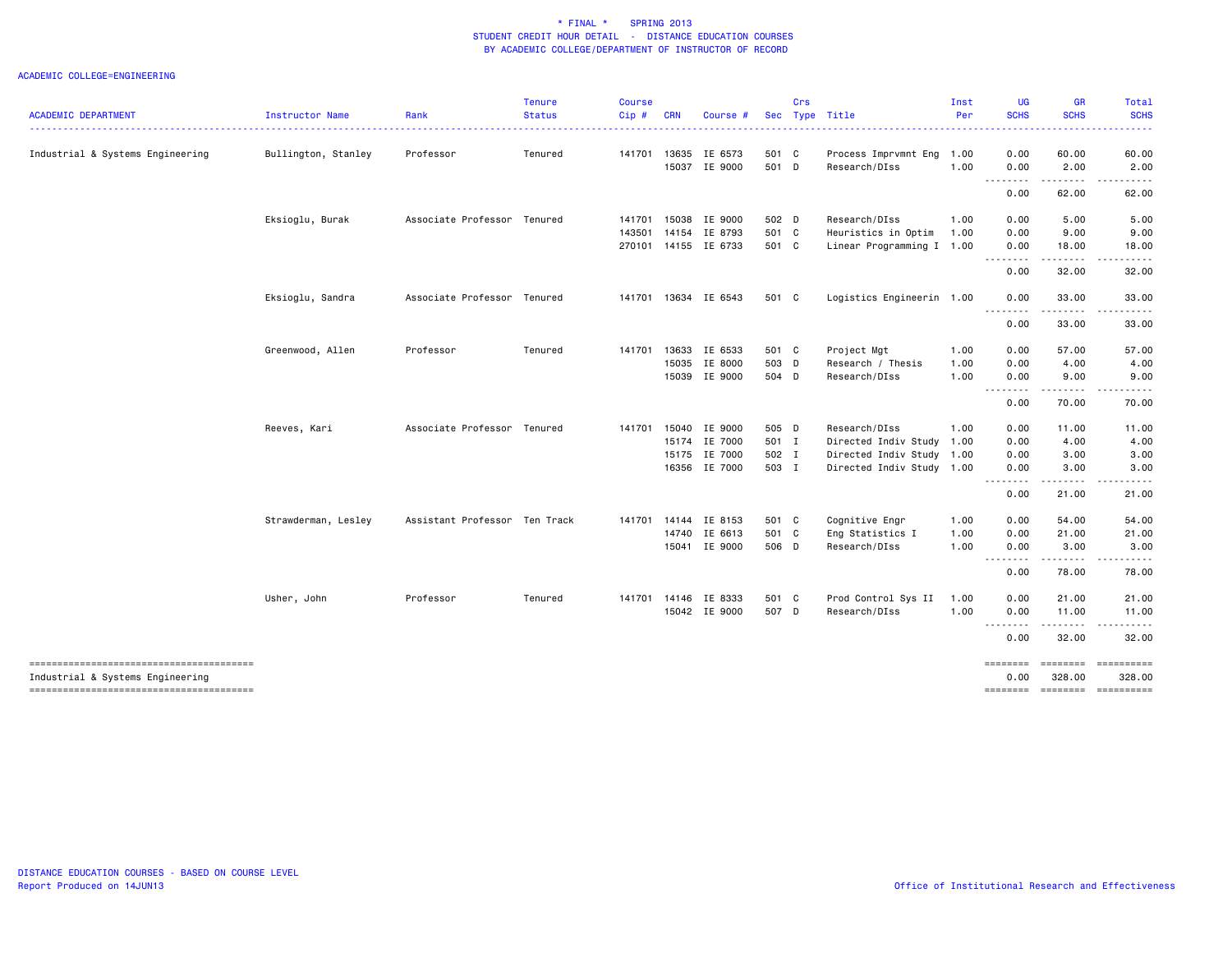| <b>ACADEMIC DEPARTMENT</b> | <b>Instructor Name</b> | Rank                          | <b>Tenure</b><br><b>Status</b> | Course<br>Cip# | <b>CRN</b> | Course # Sec Type Title |       | Crs |                     | Inst<br>Per | <b>UG</b><br><b>SCHS</b> | <b>GR</b><br><b>SCHS</b> | Total<br><b>SCHS</b> |
|----------------------------|------------------------|-------------------------------|--------------------------------|----------------|------------|-------------------------|-------|-----|---------------------|-------------|--------------------------|--------------------------|----------------------|
| Mechanical Engineering     | El Kadiri, Haitham     | Assistant Professor Ten Track |                                | 141901         |            | 14183 ME 8990           | 501 C |     | Special Topic In ME | 1.00        | 0.00                     | 9.00                     | 9.00                 |
|                            |                        |                               |                                |                |            |                         |       |     |                     |             | ---------<br>0.00        | 9.00                     | <br>9.00             |
|                            | Horstemeyer, Mark      | Professor                     | Tenured                        | 141101         |            | 13512 EM 6213           | 501 C |     | Adv Mec Of Mat      | 1.00        | 0.00                     | 24.00                    | 24.00                |
|                            |                        |                               |                                |                |            |                         |       |     |                     |             | ---------<br>0.00        | ---------<br>24.00       | .<br>24.00           |
|                            |                        |                               |                                |                |            |                         |       |     |                     |             | ========                 |                          | ==========           |
| Mechanical Engineering     |                        |                               |                                |                |            |                         |       |     |                     |             | 0.00                     | 33.00                    | 33.00                |
|                            |                        |                               |                                |                |            |                         |       |     |                     |             | ========                 | $=$ = = = = = = =        | ==========           |